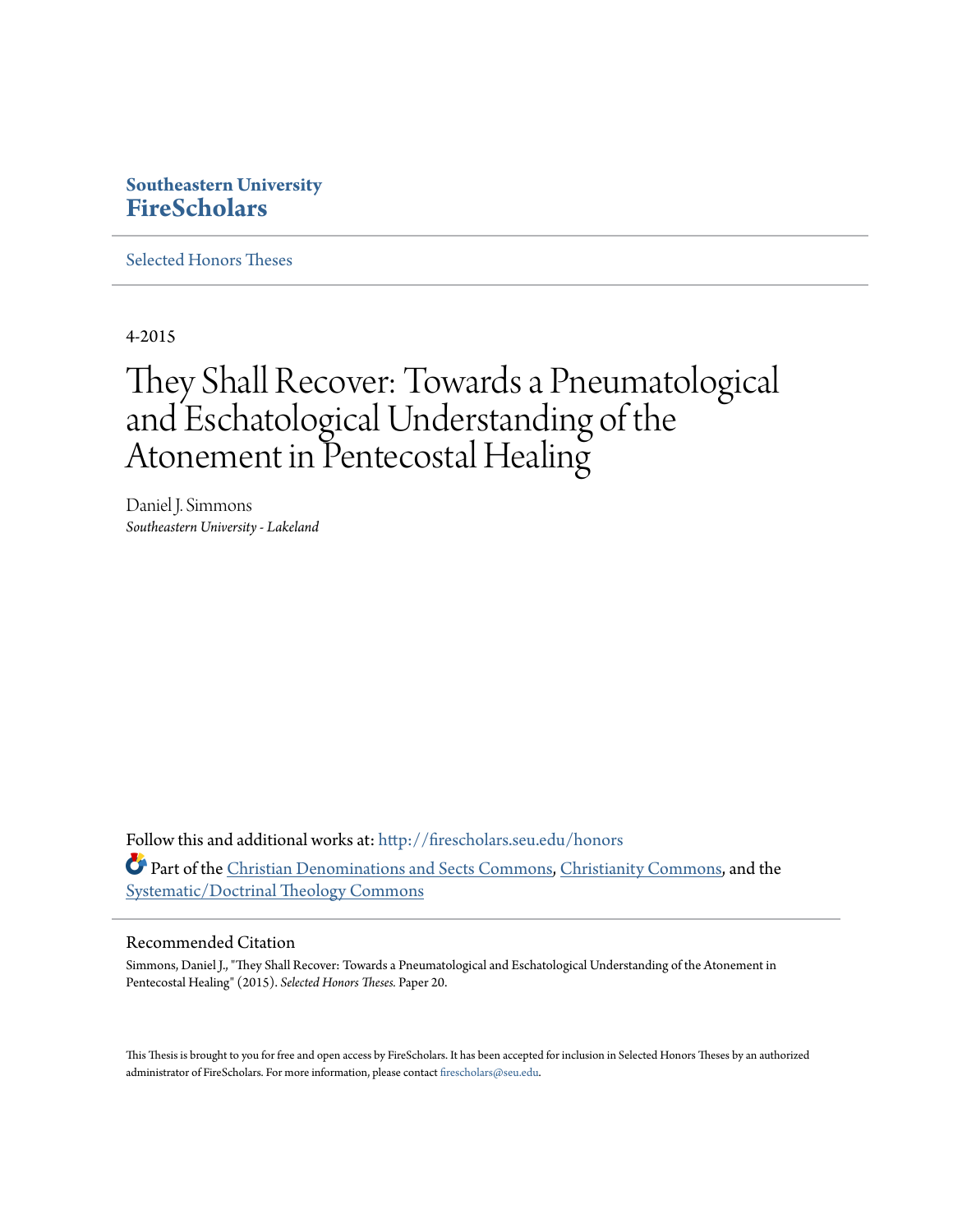# THEY SHALL RECOVER: TOWARDS A PNEUMATOLOGICAL AND ESCHATOLOGICAL UNDERSTANDING OF THE ATONEMENT IN PENTECOSTAL HEALING

# IN COMPLETION OF FULFILLING THE REQUIREMENT FOR AN HONORS UNDERGRADUATE THESIS

# HONORS DEPARTMENT COLLEGE OF CHRISTIAN MINISTRIES AND RELIGION

BY

DANIEL JAMES SIMMONS

SOUTHEASTERN UNIVERSITY

LAKELAND, FLORIDA

4 APRIL 2015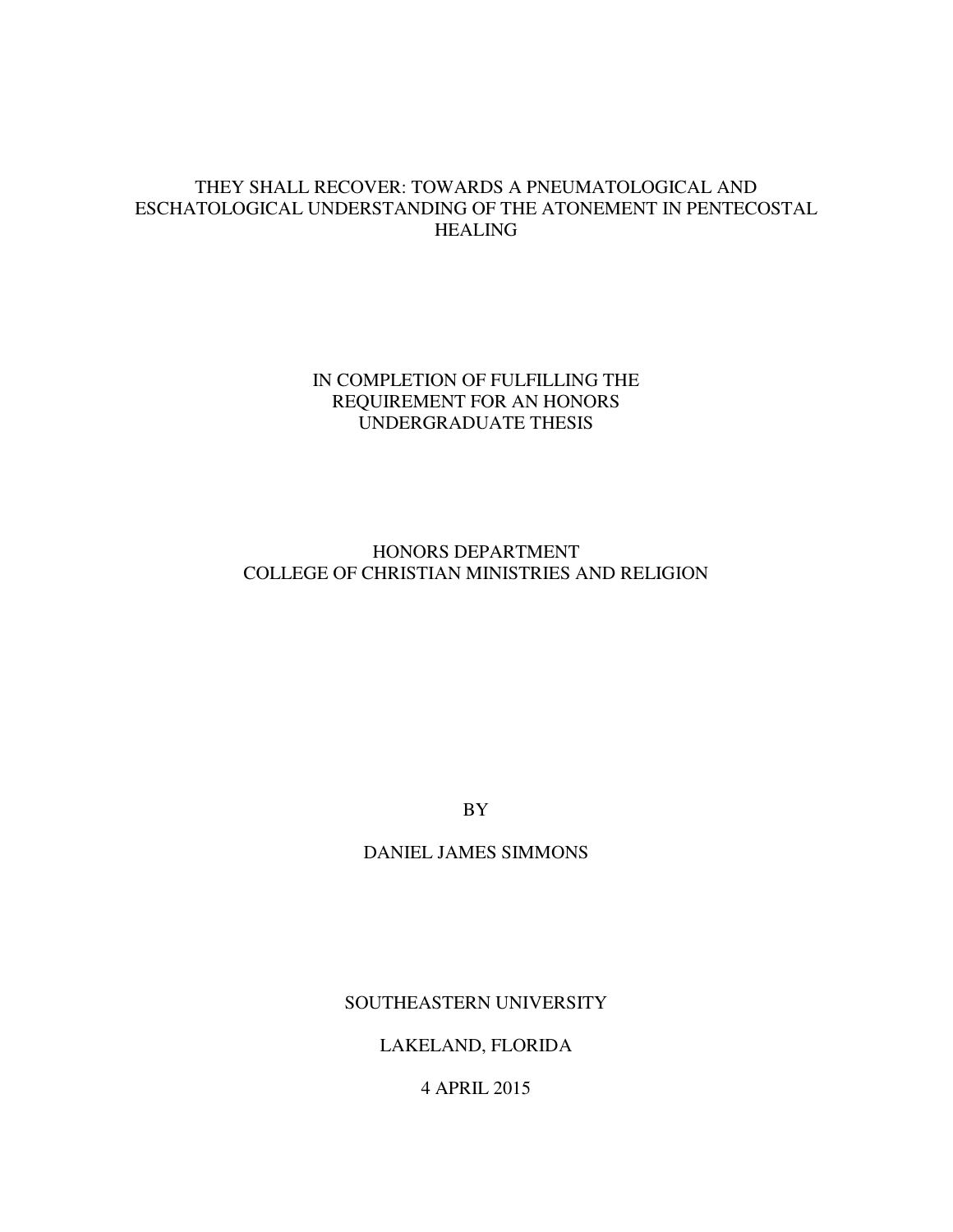## **Abstract**

 This thesis identifies the ideologies of the Christian church surrounding divine healing with an emphasis upon the Pentecostal outbreak of the Azusa Street Revival. This study explores the "Atonement model" of divine healing, and assesses its strength in adequately capturing Pentecostal thought regarding divine healing. From this understanding, the study examines pneumatology and eschatology within the purview of divine healing in order to criticize the validity of the Atonement model.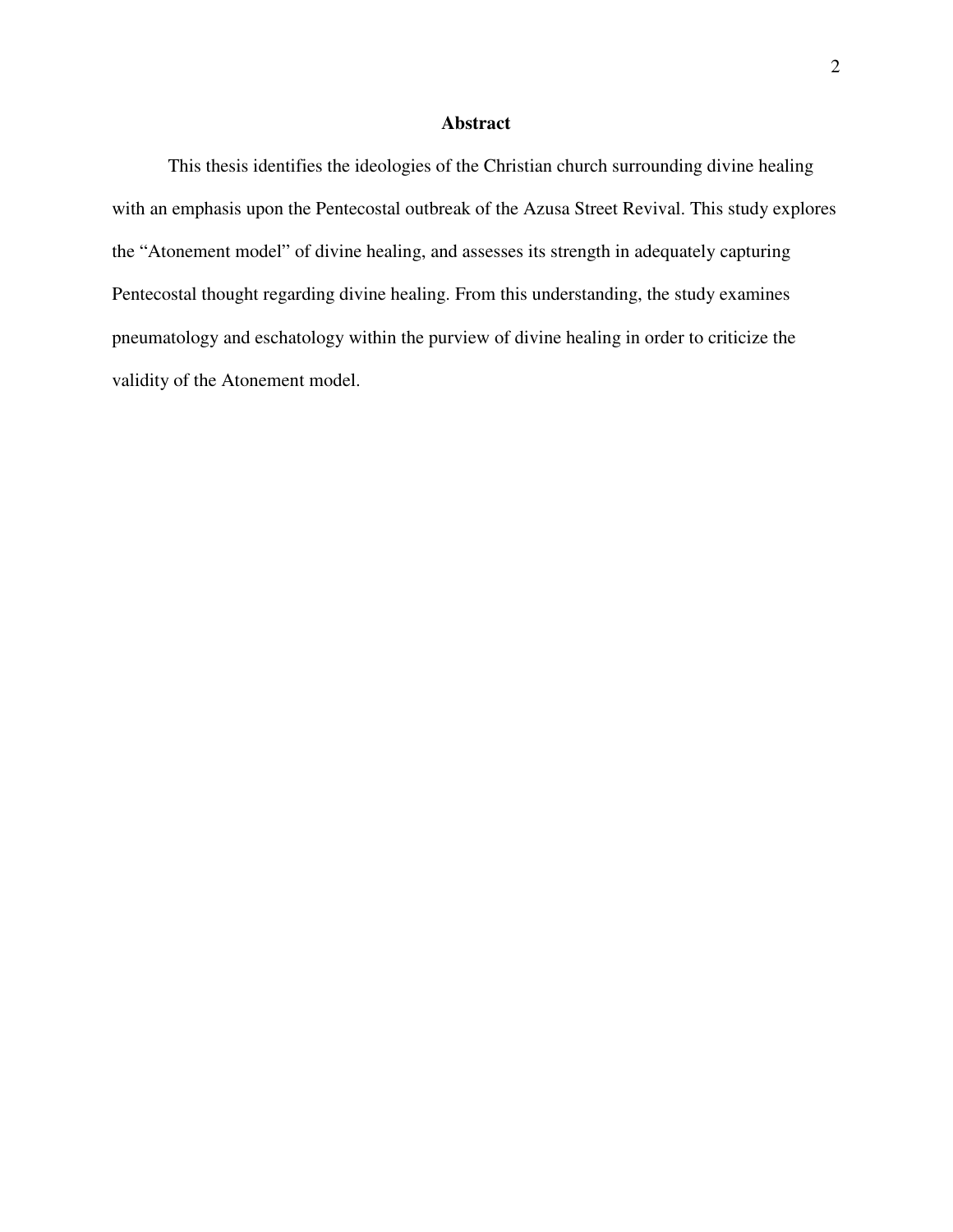#### **Introduction**

When children like eight-month-old Brandon Schiable become ill and die prematurely, it is nothing short of a tragedy; however, it is unusual when parents like Herbert and Catherine Shaible are held responsible for their son's death. Herbert and Catherine belong to a fundamentalist Christian church that believes in God's power to heal its physical ill followers; instead of Brandon receiving the medical attention that he needed, the parents agreed for the church's prayer of recovery to be his sole aid. Unfortunately, Brandon did not recover—nor did his older brother that died from a preventable bacterial infection four years earlier. Authorities have since convicted Herbert and Catherine Shaible for involuntary manslaughter and child neglect. Meanwhile, this tragic case has brought divine healing to attention of the main stream media to assess its validity.

When I examine the misfortunes of young Brandon Schaible and my late father and stepfather's fatal encounters with cancer, I cannot keep from challenging the ideology concerning God's divine healing power within the Pentecostal Christian tradition in which I identify myself. My father, a Vietnam veteran, contracted lung cancer from smoking for almost forty years. I was a teenager when he passed away, and I rarely challenge the events of his death and the lack of receiving God's healing due to his age and the natural cause-and-effect surrounding his disease. However, the shocking end to my mother's remarriage was riddled with unanswerable conclusions. Why would a man so young detract a cancer that is usually found in men almost twenty years older than he? Surely he was a good man who served God and honored his country; why would God not honor his pleas for healing, especially since almost every Pentecostal believer in North Alabama prayed for his healing? Is God's healing power only observed within ancient manuscripts and scriptures? If God's healing power really does exist within modernity,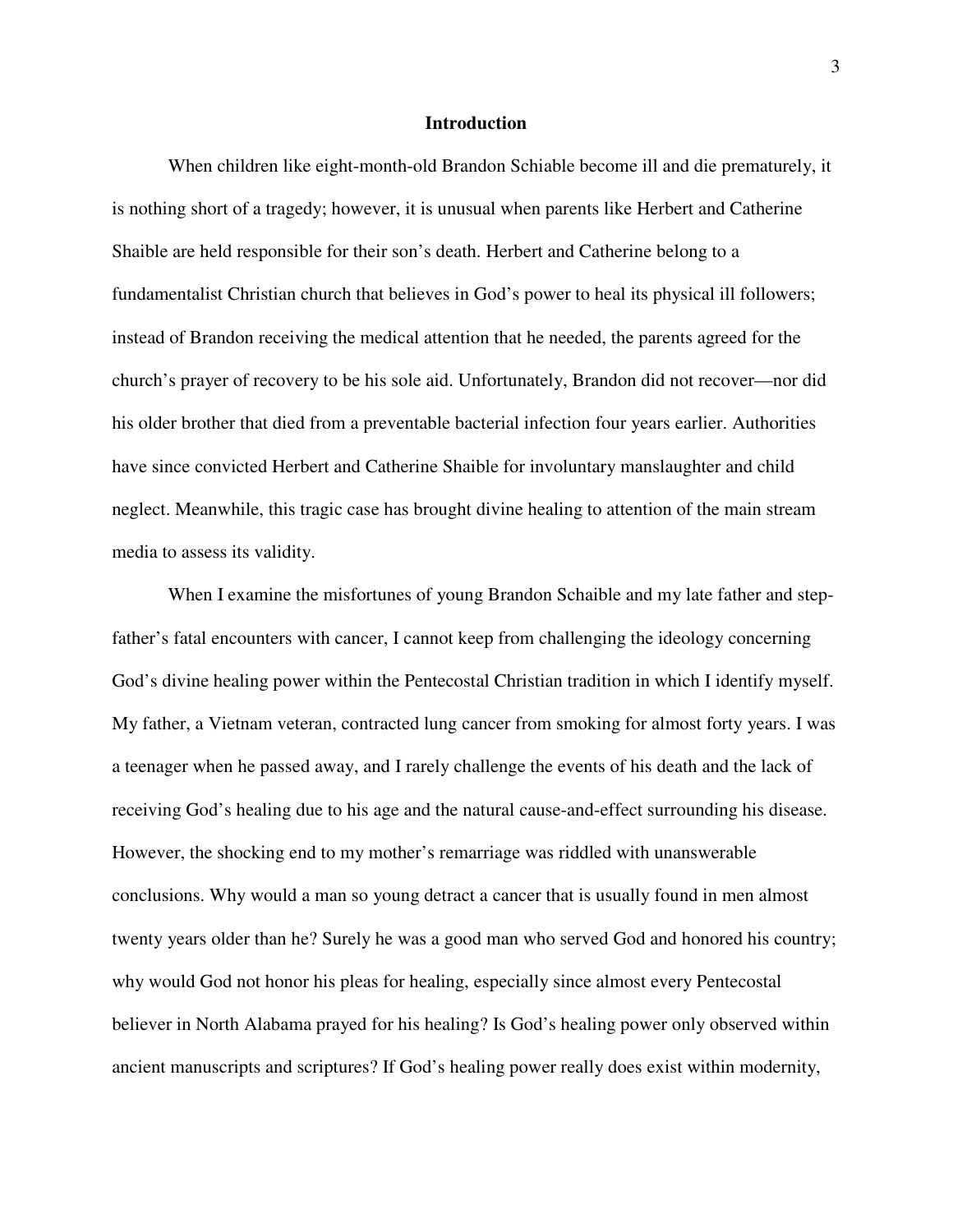do we see it? If the Atonement of Christ provided the means of my salvation, can I be sure of my salvation if I am not healed? What happens to faithful Christians that are not healed? Is Pentecostal healing too theologically simple to answer these questions?

After discussing these puzzling questions with my academic advisor and recognizing potential answers within Pentecostal theological academics, I decided to attenuate research towards divine healing within the Christian church in hopes to better understand the mystery of divine healing. Essentially, I will be discovering the history of divine healing in hopes that reexamining it in other theological lenses, such as pneumatology and eschatology, will improve its logic and follow a better biblical hermeneutic. From there, Pentecostal healing will be assessed in the same theological spectrum.

 After beginning my research, I have come to the conclusion that studying divine healing is important in order to prevent tragedies similar to Brandon Schiable's misfortunes. Further still, it is imperative to gain understanding from the effect that calamities, illness and death have upon the disciplines of theology, philosophy, anthropology, and upon the entire academy. Pentecostalism's theodicy is regularly challenged and even ridiculed, so an exploration of other theological pursuits in light of Pentecostal healing will not only benefit Pentecostal academics but may also help dispel rumors and myths for those outside of the tradition to grasp a better appreciation for the Pentecostal theology of divine healing.

 In order to accomplish this goal, I have analyzed the history of divine healing throughout church history, primarily focusing upon the years immediately preceding and following Pentecostalism, in order to assess past methods and understandings of divine healing and analyze them to the prevalent theories and understandings of modern divine healing. In addition, I will be examining the applications and understandings of divine healing that emerge within the historical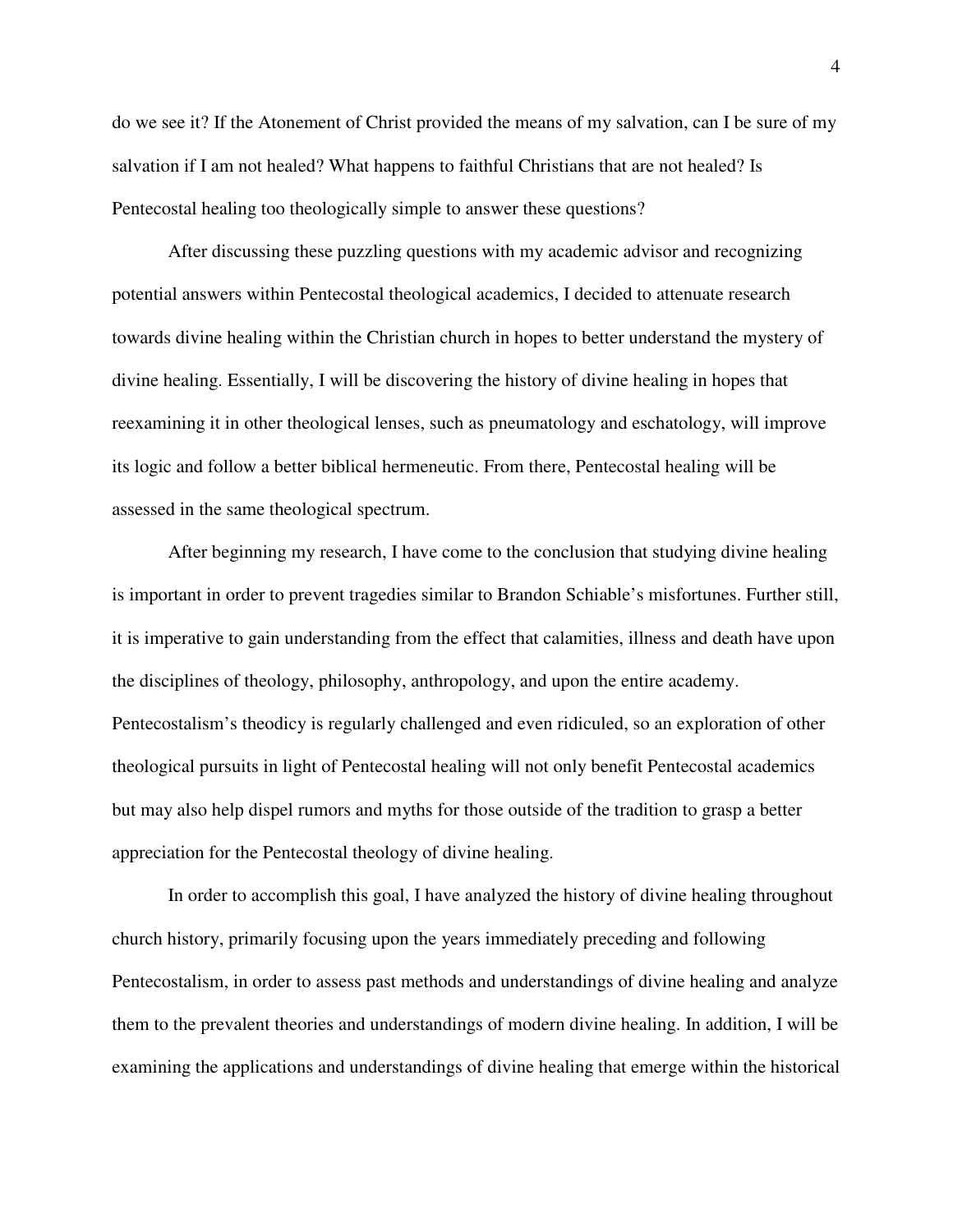review of divine healing for potential improvement and conformation to a much more logical and biblical approach to divine healing within the context of other Pentecostal ideologies,

specifically Pentecostal pneumatology and eschatology. Some questions to be addressed within this thesis are as follows:

•Could views of divine healing directly before and during Pentecostalism be responsible for the major attitudes toward divine healing for what people experience today?

•Is a Christological divine healing model a satisfying theology of divine healing? What are its weaknesses?

•Should eschatological and pneumatological views replace Christological models for divine healing? Could they be combined instead?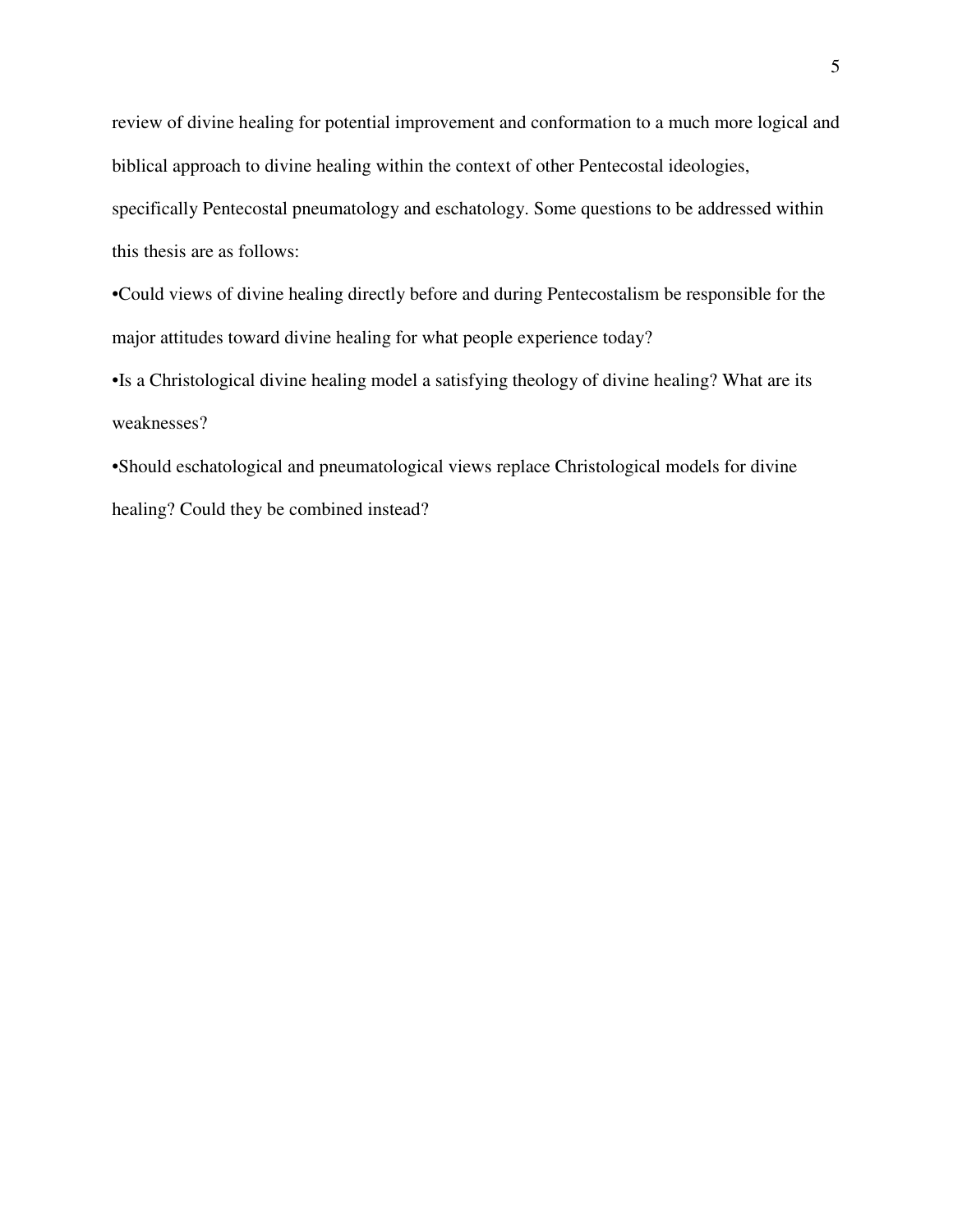#### **Literature Review and Methodology**

As the following literature review will suggest, the methodology of this study did not include the pursuit of conducting any research on the basis of individual experience or survey. The nature of the study did not warrant it; observing individual claims of Pentecostal healing was not the pursuit of the study. Since the study was acutely directed at arriving at a theological conclusions of healing, Pentecostal literature was the best method at attaining these results. After consulting these resources, the conclusions reached reflected the intended goals of the study.

 The scope of identifying the practice of divine healing was limited to the writings that have emerged from Pentecostal and Neo-Pentecostal academic writing. Not only does scarce research exist outside of the Pentecostal tradition, but the smaller quantity of research held outside of the Pentecostal academy is not as thorough, objective, or as historically sound as the reports native to Pentecostal sources. In order to ensure the study was conducted on the best material available, only academic Pentecostal publications, primarily from monographs or dissertations, was compiled to draw conclusions for the study (except for identifying the popularity of positions held by some in Pentecostal ministry).

 However, the brevity of this thesis did not allow the research to extend to Pentecostal scholarship outside of the United States. The Pentecostal contextualizations of other cultures pertained to people of other cultures inside America. In addition, the writing of academic material by non-American authors included in the study was written on American Pentecostalism.

Ronald Kydd's *Healing through the Centuries* was particularly beneficial to the study for several reasons. Kydd was able to uncover a vast amount of information on divine healing that spanned an even greater time period. His inclusions on divine healing practice within the

6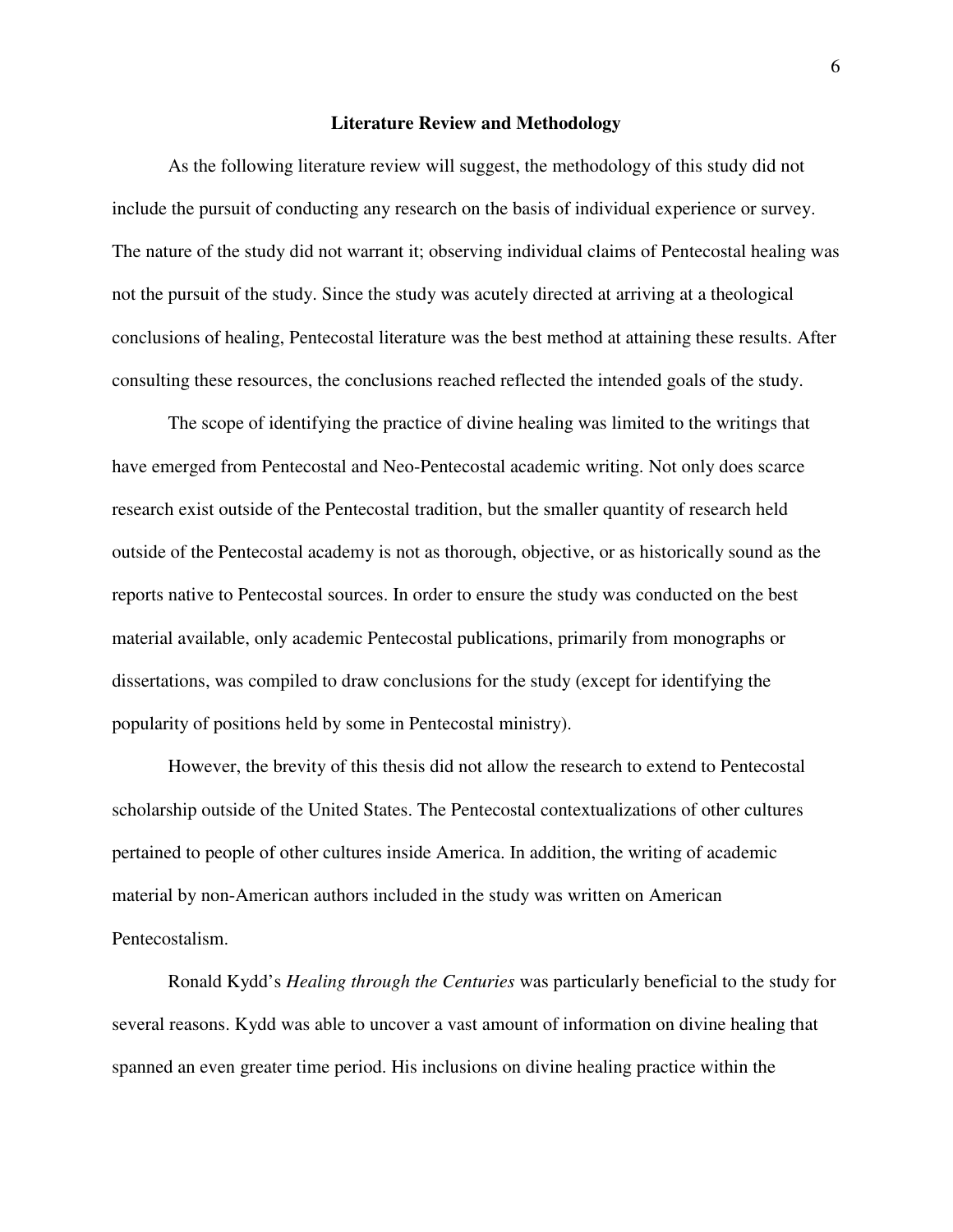Apostolic era to the outbreak of Pentecostalism was exemplary and necessary to provide context for the entire study. His inclusion into providing the examples of Pentecostal ministers were crucial in ensuring the accuracy and cohesion of divine healing throughout Pentecostal ministry.

 Kim Alexander's PhD dissertation on Pentecostal divine healing was pertinent for setting the larger framework for this study. *Pentecostal Healing: Models in Theology and Practice* gave incredible detail to theology of healing preceding and following Azusa. Similarly, Robert Goff's *Fields White unto Harvest* formulated the importance of Pentecostal ministers responsible for shaping many attitudes and theologies of Azusa. *The Everlasting Gospel: the Significance of Eschatology in Pentecostal Thought* was essential for further establishing the roles of Pentecostal leaders, as well as defining the history and theological attributes of Pentecostal eschatology.

 The impact of F.F. Bosworth's *Christ the Healer* has not subsided since its first publication in  $1924$ .<sup>1</sup> Bosworth captured the essence of divine healing of both early Pentecostalism and the post-Azusa Pentecostal schisms splintering themselves for organization. Bosworth's standardization of divine healing is validated in not only its influence on the healing revivals following World War Two, but also on the ideologies of modern Pentecostalism globally.

 In assessing the pneumatology of Pentecostal healing, it is pertinent to understand Pentecostal hermeneutic and the biblical narrative itself. Ken Archer's *Pentecostal Hermeneutic for the 21st Century* defines the pneumatological role of the Spirit within the biblical narrative and John Christopher Thomas' *Devil, Disease, and Deliverance* explicitly depicts the reality of Pentecostal practice of divine healing in response to biblical narrative. More specifically, Matthias Wenk's *Community-Forming Power: the Socio-Ethical role of the Spirit in Luke-Acts*

 $\overline{\phantom{a}}$ 

 $1$  The copy that I consulted during the research of this study was one that I acquired at a Pentecostal Bible school in 2010, almost 100 years after its publication.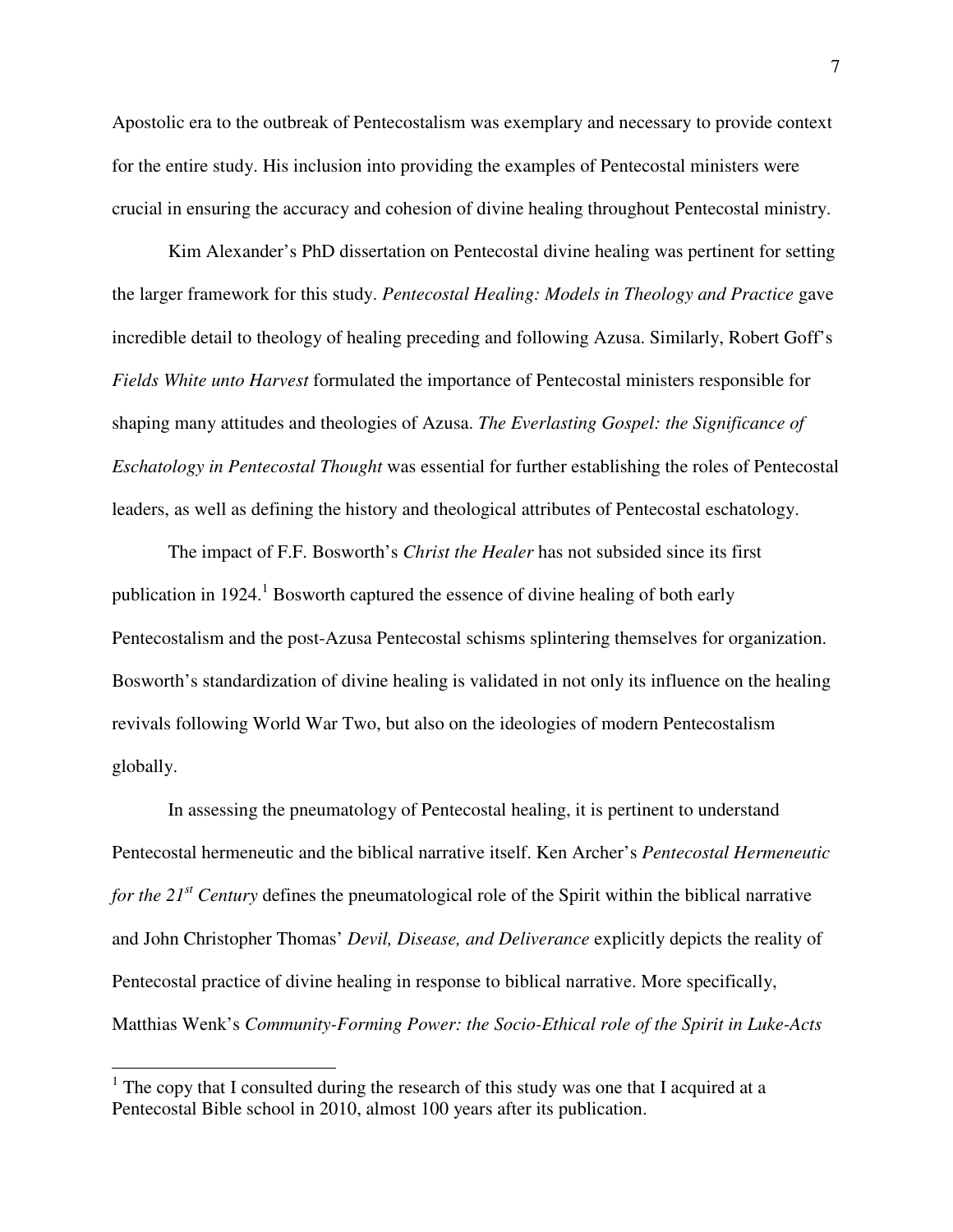and Martin Mittelsadt's *The Spirit and Suffering in Luke-Acts: Implications for a Pentecostal Pneumatology* further describe the pneumatology of a paramount section of biblical narrative— Luke-Acts.

 Keith Warrington's expositions in both *Pentecostal Perspectives* and *Pentecostal Theology* were monumental in observing the pneumatological happenings within Pentecostal divine healing. Both sources add tremendous weight to the inclusion of Spirit in various facets, principally in biblical narrative and in the experience of "the Gifts of the Spirit." Erling Jorstad adds credibility to Warrington's writing. Jorstad draws attention to the Pentecostal reliance upon the gifts of the Spirit within *The Holy Spirit in Today's Church*.

In supposition, David Reed's PhD dissertation, *In Jesus' Name*, signified the Christological nature of Pentecostal theology, including divine healing, and the need for pneuamatological recognition of divine healing. Reed provided the example of Oneness Pentecostal history and belief to relay the risk of abandoning Trinitarianism, a caution that should be heeded within Pentecostal healing. Veli-Matti Karkkainen's *Pneumatology* was monumental in establishing the priority of pneumatology in Pentecostalism. His research also established its superiority over complex, systematic theology as a whole.

 Fredrick Bruner discusses the soteriology of the Holy Spirit in *Theology of the Holy Spirit*. This piece was important for making a relationship with soteriology and pneumatology, which is critical in confirming pneumatology and divine healing, providing that divine healing has many soteriological implications. Bruner argues that pneumatology is mistakeingly only addressed as an agent of distributing divine healing and not of salvific healing, as well.

*Perspectives in Pentecostal Eschatology* contributed mightily to understanding eschatology and affirming its appositeness to this study of divine healing. William Raccah's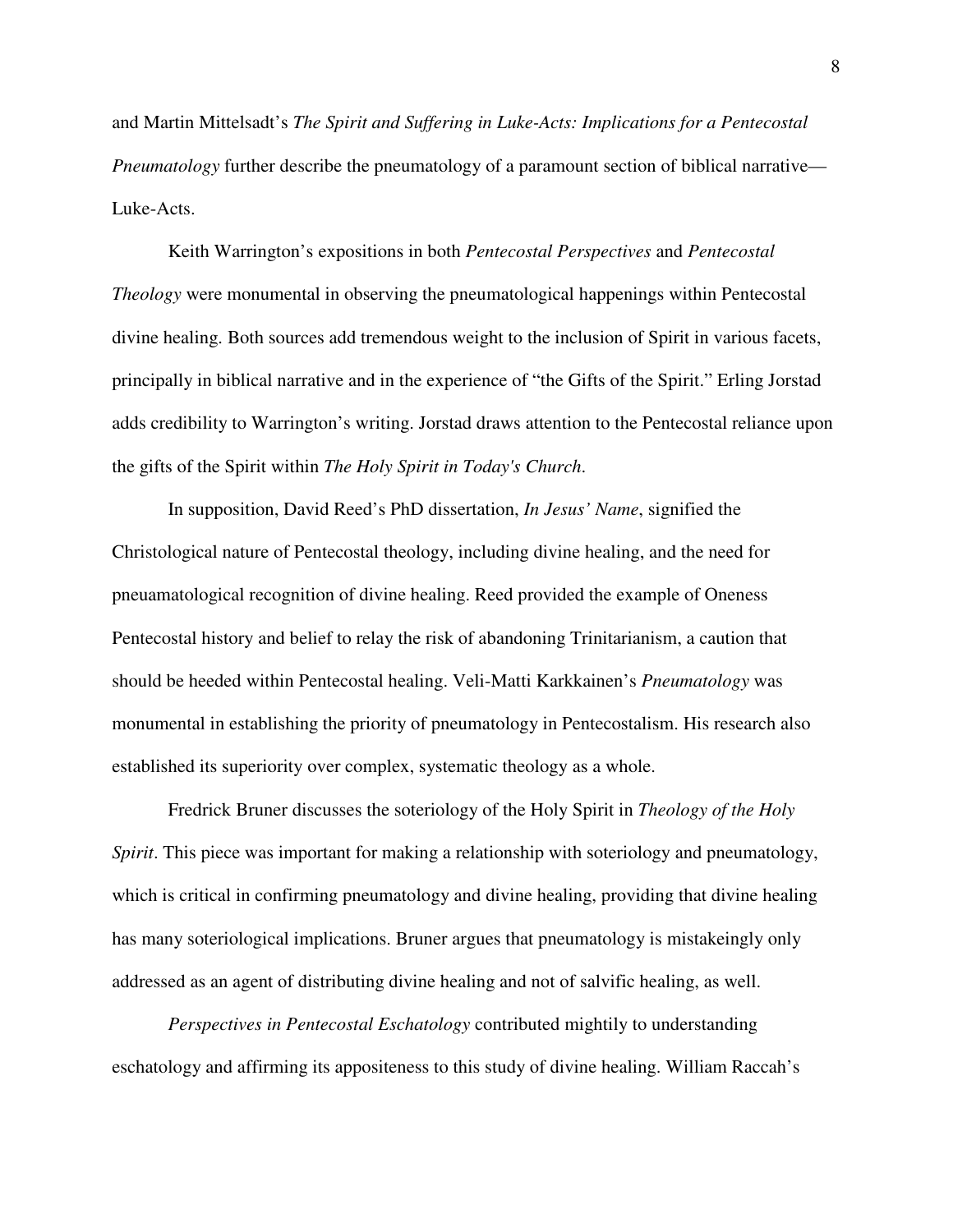"Early Jewish Eschatology" brilliantly captured the context of Pentecostal eschatology and its Judaic roots. "Eschatology in Context" by Peter Althouse established the eschatological nuances in the Full Gospel (including healing). Together, these provide the eschatological frameworks in which the eschatological research in this study is conducted from.

 William K. Kay's inclusions shaped the eschatological representation of divine healing in this study in two very distinct and equally important approaches. First, Kay included C.L. Parker's critique on the atonement in "Healing" found in *Pentecostal and Charismatic Studies* removed the soteriological element from healing and was significant in legitimizing the opportunity for the broadening of divine healing, both in cases of disability and in liberation. Second, *Pentecostalism* greatly described the tension of the "here but not yet" found within Pentecostal eschatology and the geographical relevance to Pentecostal "Latter Rain."

 Assessing the future of the Pentecostal movement was important in understanding both modern Pentecostal eschatology and future Pentecostalism. Larry McQueen's *Towards a Pentecostal Eschatology* reveals a separation from Classical Pentecostal eschatology and the eschatology of modern Pentecostals, and this is needed to capture the totality of eschatology in Pentecostalism. Harvey Cox's *Fire from Heaven* also addressed the differences in modern Pentecostal eschatology and Classical Pentecostal eschatology, except that Cox contends that a greater measure of eschatology contributes to modern Pentecostalism's attempts for social change and liberation.

 Interaction with disability and eschatology needed to be addressed in this study. Disability complicates theodicy, particularly with Pentecostalism and its expression of administering divine healing to all people. Therefore, the writings of scholars with experiences of disability within the Pentecostal tradition are important for reconciling the two facets within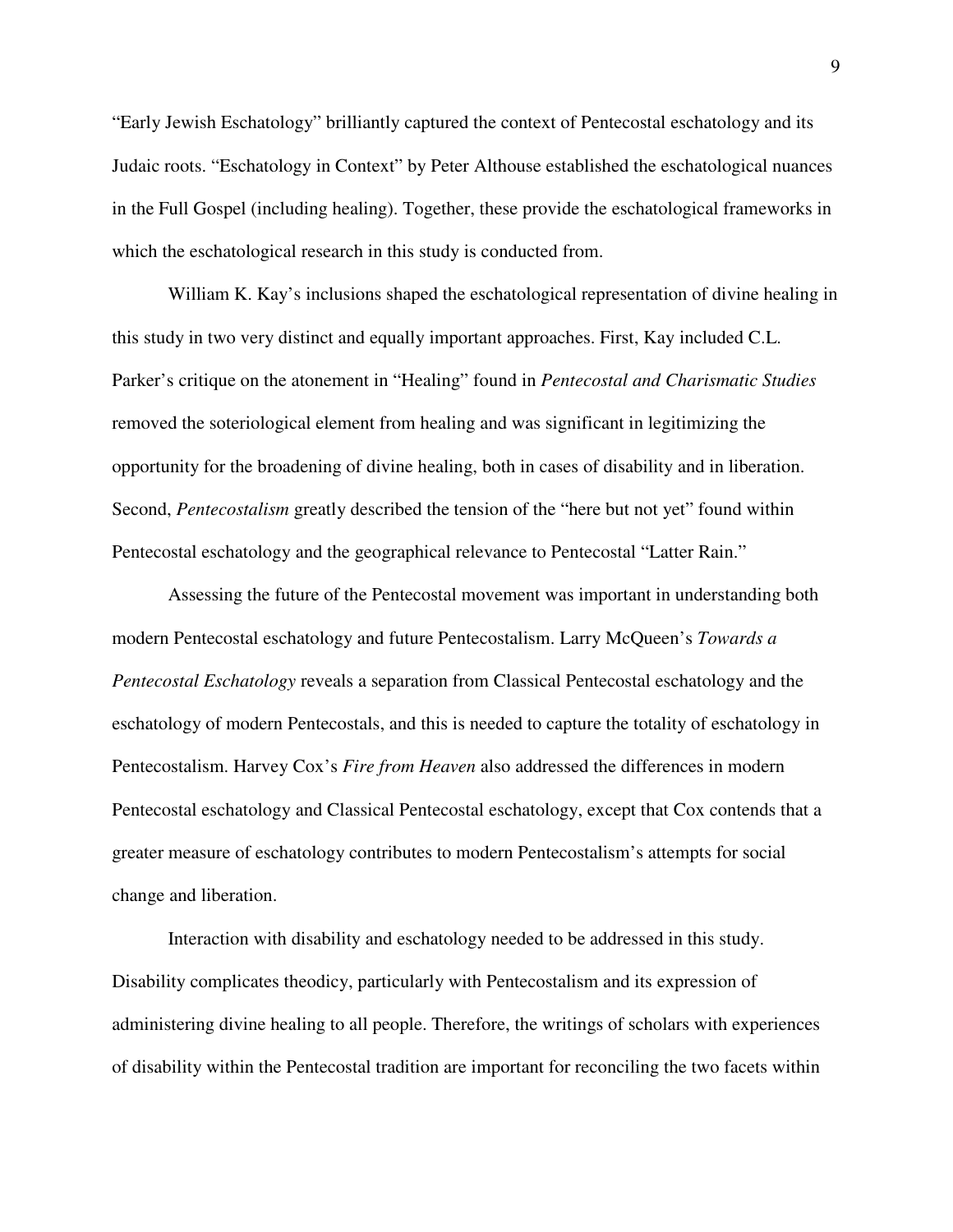Pentecostal healing. Amos Yong, both in *The Theology of Down Syndrome* and *The Bible, Disability, and the Church,* challenges modern soteriological perceptions of disability and then moves toward an appropriate eschatological response. Steven Fettke makes a similar move in this arena but expends more effort in describing the "now" of the eschaton as opposed to its broader contribution to eschatology. Nancy Eisland's *Disabled God* more thoroughly provided the necessity of disability and its Christological response to the eschaton.<sup>2</sup>

 For similar reasons, contextualized liberation within eschatology needed to be addressed. Samuel Solivan's *The Spirit, Pathos, and Liberation* and Eldin Villafane's *The Liberating Spirit*  continue the implications for Pentecostal eschatology and the suffering of Hispanic-American Pentecostals. Like Solivan, Zachary Tackett's "As a Prophetic Voice" describes the liberatory narrative of the Exodus shifts the eschatological expectation to an African-American Pentecostal context of social justice.

<sup>&</sup>lt;sup>2</sup> Although not Pentecostal, her work closely reflects the work of Pentecostal academics.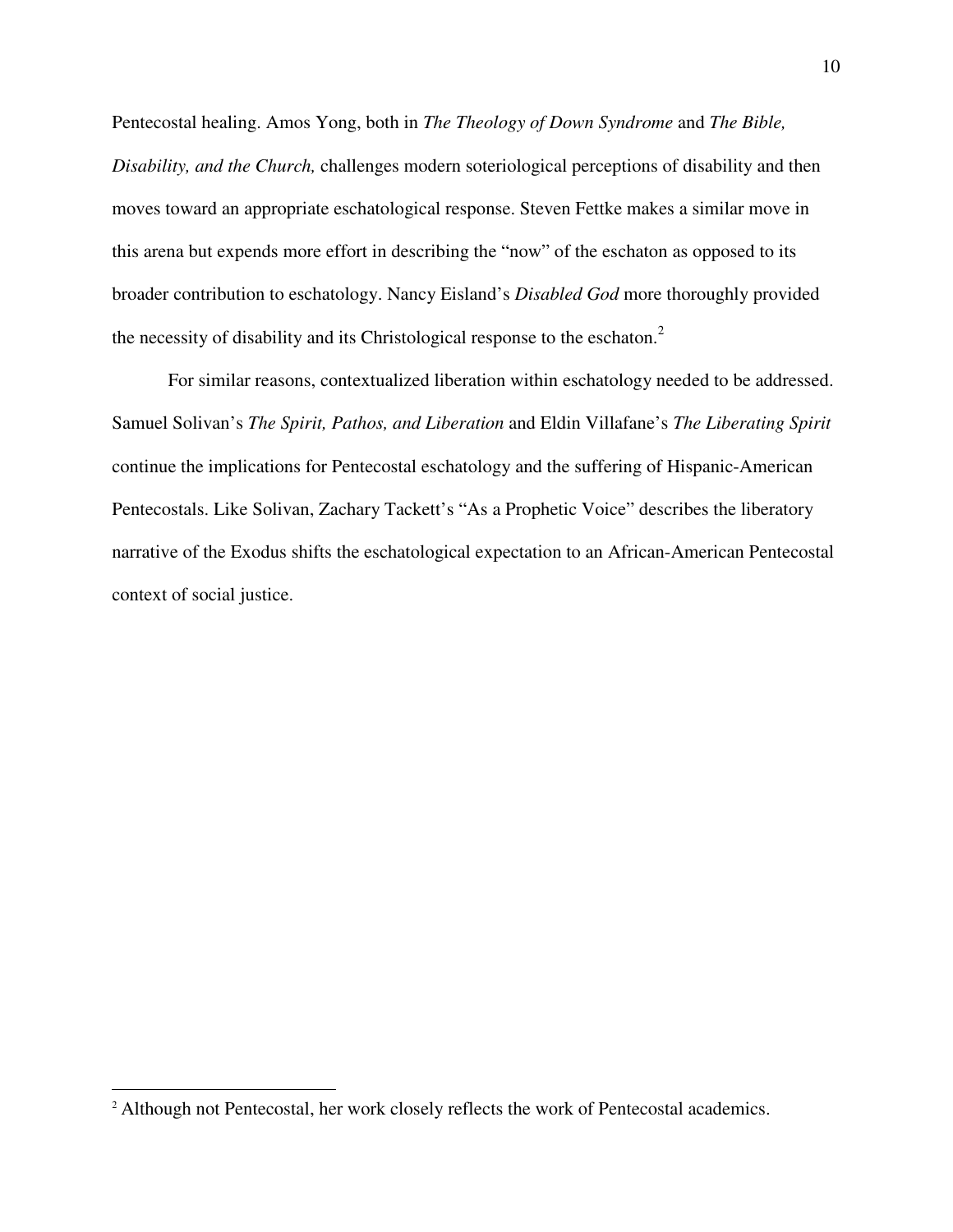#### **Chapter One: The History of Divine Healing and the Atonement**

To discuss the progression of divine healing in Pentecostalism, it is first pertinent to address that divine healing is found in church history in eras that precede the short lifespan of Pentecostalism. Historians are unable to uncover any credible documentation of divine healing practiced in the Christian church outside of biblical narratives until the second century. Ronald Kydd writes that in Iraneaus' of Lyons writing in *Against Heresies*, a rebuttal of Gnosticism and proclamation of classical theism, Irenaeus rebukes two Christian teachers for their deficiency to heal the sick, blind, lame, deaf, injured, or help those who were demon possessed.<sup>3</sup> Hippolytus, the author attributed to writing *The Apostolic Tradition*, includes instruction for laity with gifts for administering healing, which Kydd writes is significant because it assumes that divine healing was still occurring in early Christianity.<sup>4</sup> Furthermore, it is documented that the influential theologian Origen observed that many Christians "perform many cures."<sup>5</sup>

 It is significant to note that the instances of divine healing which were recorded exclusively give credit to God's power, demonstrated by the miracles happening in the name of Jesus Christ. Justin Martyr, a famous apologist who contended for Christianity's proofs through Hellenistic philosophy, documented in numerous works that many miracles were done by saints through the name of Jesus, some that even included driving out those that were demon possessed.<sup>6</sup> Similarly, Origen documented that "the gift of healing extended even to Greeks and

 3 Ronald A. N. Kydd. "The Early Years: A Church Triumphant," in *Healing Through the Centuries: Models for Understanding* (Peabody, MA: Hendrickson Publishers, 1998), 27-28. 4 Ibid., 29.

 $<sup>5</sup>$  Ibid., 29.</sup>

<sup>6</sup> Morton Kelsey, "The Facts about Healing," in *Healing and Christianity: A Classic Study* (Minneapolis, MN: Augsburg Fortress, 1995), 118-119.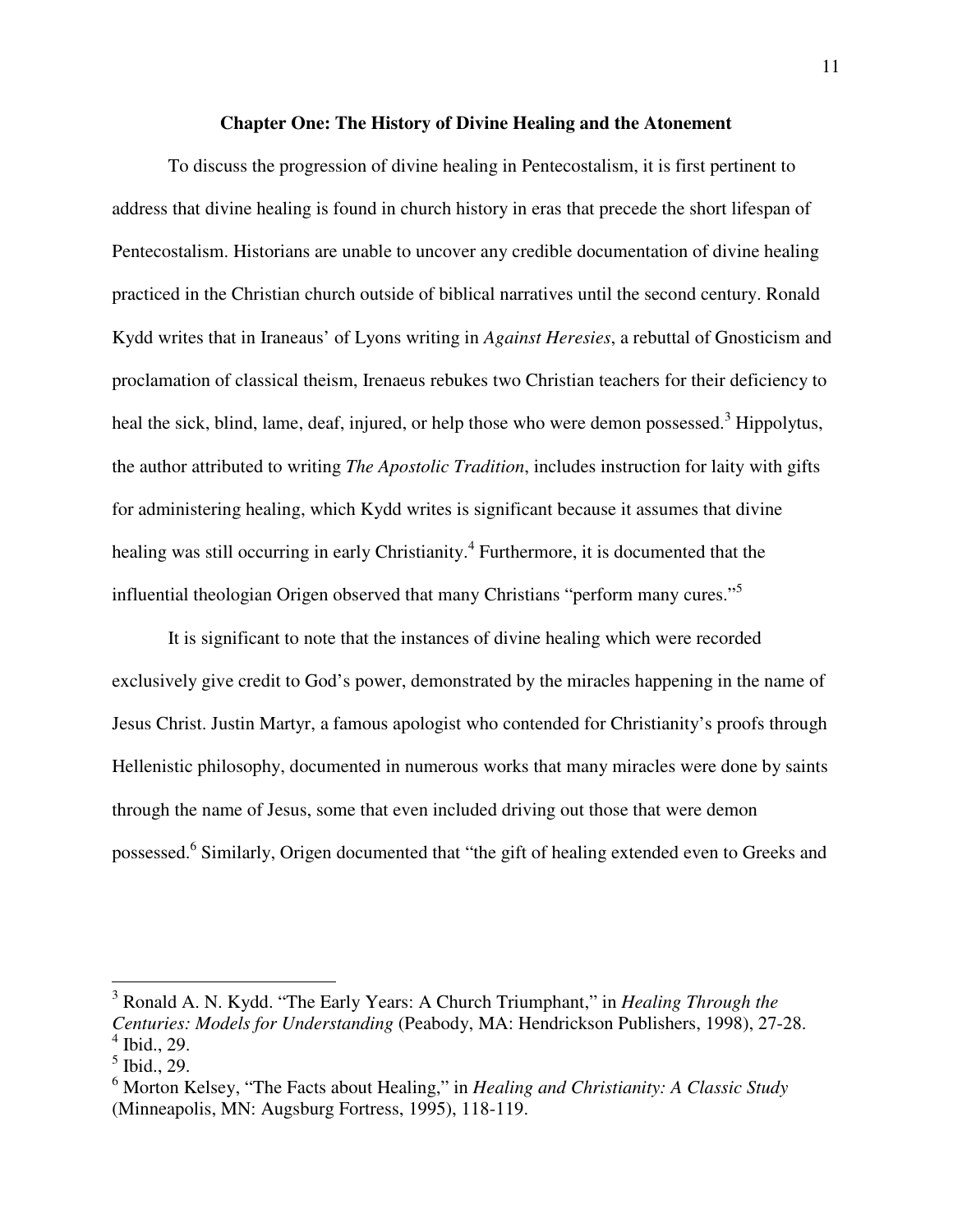barbarians who came to believe in Jesus Christ, and these people sometimes performed amazing cures by invoking the name of Jesus."<sup>7</sup>

 Another key element needed for understanding divine healing in the early church was how divine healing was applied and appropriated:

…[W]e find practices very similar to those recorded of Jesus and the apostles. Prayer along with laying hands on the sick is specifically mentioned; undoubtedly oil was used. Sometimes prayer alone was effective; or again, the result was obtained just by calling on the name of the Lord or even mentioning some fact about Jesus' life. $8<sup>8</sup>$ 

 However, liturgical support of divine healing in Christianity began to change in the Middle Ages. A minute faction of the eastern churches prioritized pneumatology in their practice of Christianity, thus allotting divine healing to accumulate through the *charismata* within their monasteries and churches.<sup>9</sup> However, the entire Western Church officially denied gifts of healing and even called some use of the gifts such as glossolalia, interpretation, and miracles, evidences of demonic possession.<sup>10</sup> Despite experiences of the mystics that participated in these practices found in some of these eastern churches, it should be understood that they were exceptions—supernatural phenomena inside Christianity should not be seen as common during the Middle Ages. $11$ 

 Although divine healing was not recognized by the Western church, the church was not opposed to natural healings or physicians. In fact, Christianity supported natural healing by originating healing centers. By the fourth century, Christians preferred to seek medical help

 $^7$  Ibid., 120.

<sup>8</sup> Ibid., 121.

<sup>&</sup>lt;sup>9</sup> Allan Anderson, *An Introduction to Pentecostalism* (Cambridge, UK: Cambridge University Press, 2004), 21.

 $10$  Ibid., 22.

 $11$  Ibid., 23.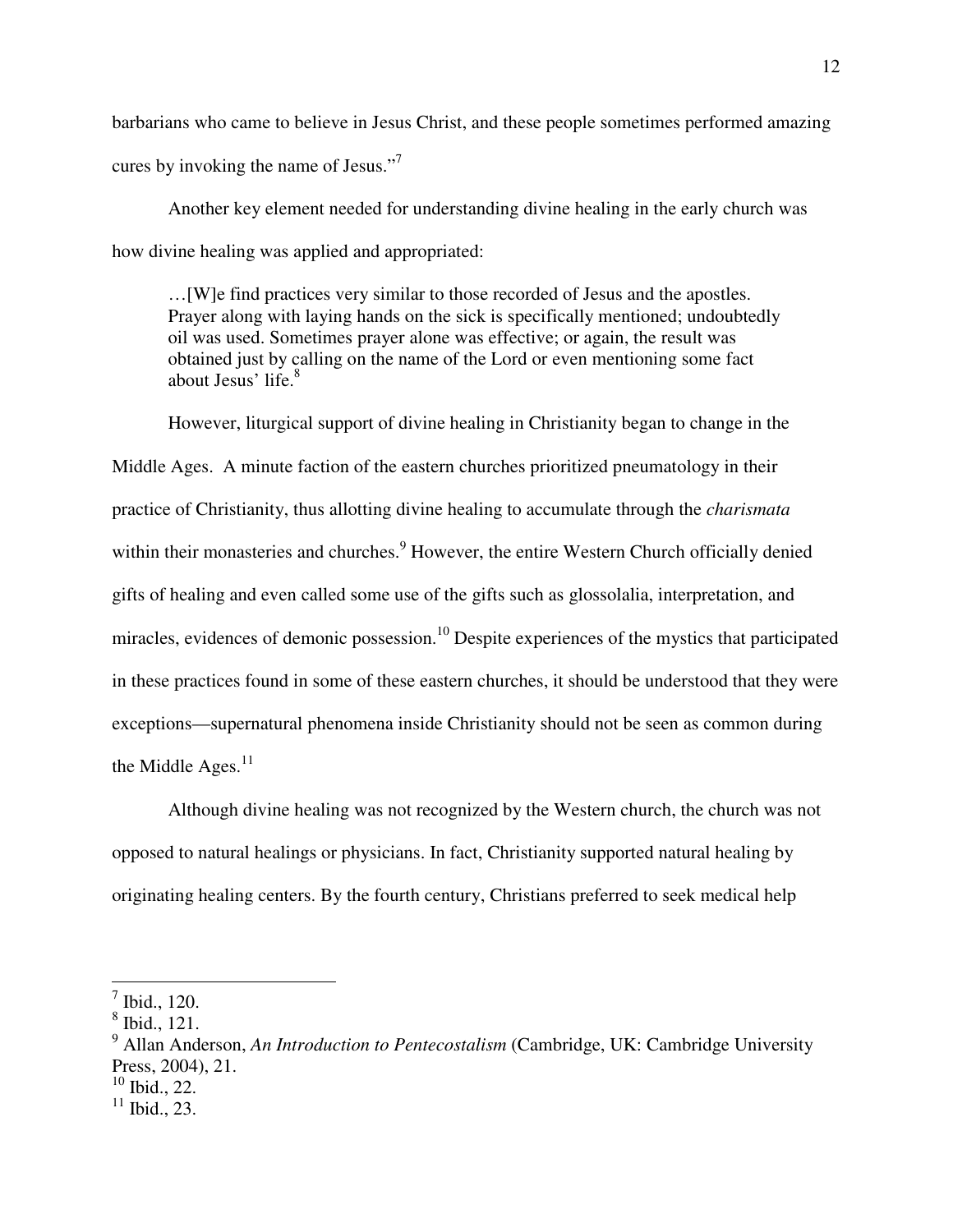when confronted with illness.<sup>12</sup> For example, Basil the Great built many hospitals for the sick when confronted with the needs of the poor that surrounded him. He set up a system for the wealthy societies of Caesarea in order that they could contribute to building hospitals in Rome, Antioch, and even Bethlehem.<sup>13</sup>

 The practices of divine healing remained, with some exception, during the Protestant Reformation. Martin Luther contended that Christians no longer needed miracles; notwithstanding, the modern divine healing was associated with the Anabaptists, a Christian movement in which Luther recognized as having many irreconcilable faults.<sup>14</sup> Similar to the Anabaptists, the Quakers' "Inner Light" theological focus included opportunities for an elevated pneumatology that included many miraculous signs and healings.<sup>15</sup> Many of the eccentric observances typical of modern Pentecostalism are similar to the practices of these early Quakers and Anabaptists.<sup>16</sup>

 The historicity of Pentecostalism, not just divine healing, needs to be understood in the spawn of the Holiness Movement through the instructions and the teachings of John Wesley's Methodism. Prudencio Damboriena writes that Wesley's ideas of "religion of experience," the role of the Holy Spirit in a believer's life, and the possibility of achieving personal holiness helped fuel the birth of the Pentecostal movement.<sup>17</sup> Kim Alexander confirms that the role of

 $12$  Kydd, "The Early Years: A Church Triumphant,"76.

 $^{13}$  Ibid., 77.

<sup>14</sup> Anderson, *An Introduction to Pentecostalism,* 23.

 $15$  Ibid., 23-24.

<sup>&</sup>lt;sup>16</sup> Prudencio Damboriena, S.J. "Background of the Holiness and Pentecostal Movement," in *Tongues of Fire: Pentecostalism in Contemporary Christianity*, (Cleveland, OH: Corpus Books, 1969), 11.

 $17$  Ibid., 12.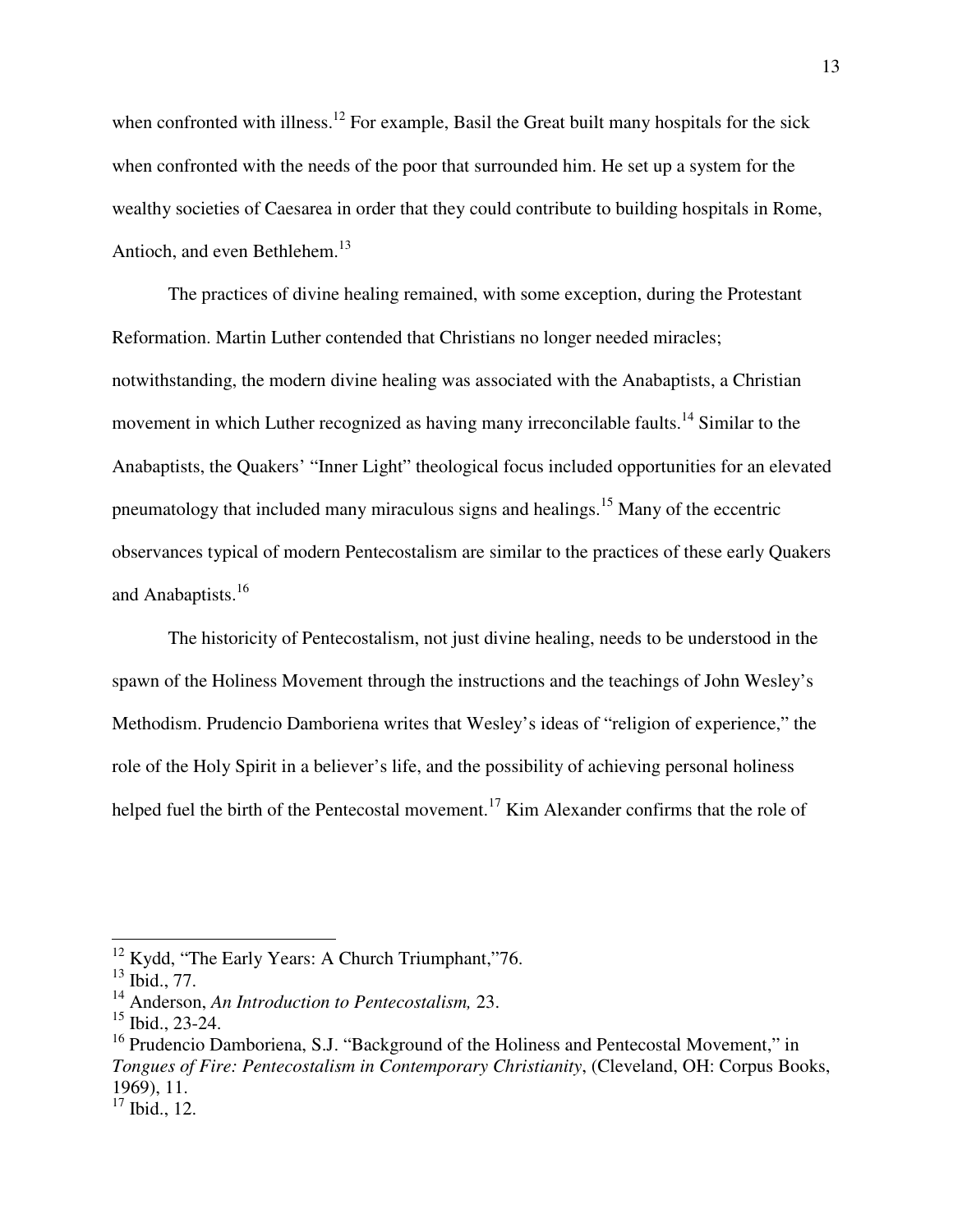experience in Wesley's theology was an important theological establishment for future Pentecostals and their understanding of divine healing.<sup>18</sup>

 Now to address divine healing in its primary historical framework, most historians recognize leaders such as William Seymore and Charles Parham to be responsible for the healing movement. However, more recent scholarship is affirming that there were pioneers preceding both Parham and Seymore that significantly progressed the healing movement, particularly Charles Cullis. Kim Alexander writes that in the late 1860s, Dr. Charles Cullis began to provide both homeopathic treatment and spiritual care after receiving an experience of "Entire Sanctification."<sup>19</sup> Cullis' work is particularly important for three reasons: he was the first American to implement divine healing, he provided spiritual healing within the biblical account of James 5:13-14, and he convinced many in the Holiness movement that both healing and salvation were provided in the Atonement of Christ.<sup>20</sup>

Albert Benjamin Simpson, more commonly known as A.B. Simpson, is a recognized influence on the Pentecostal movement and healing movement in several important ways. For example, many of the leaders of the Pentecostal movement both attended his school and read many of his writings.<sup>21</sup> His influence upon the early leaders of Pentecostalism was so great that it is possible that Aimee Semple McPherson constructed her "Foursquare Gospel" after Simpson's "Four-fold Gospel."<sup>22</sup> Faupel writes that Simpson was Frank Sanford's biggest

<sup>&</sup>lt;sup>18</sup> Kimbery Ervin Alexander. "The Nineteenth Century Divine Healing Movement," in *Pentecostal Healing: Models in Theology and Practice*, (Blandford, UK: Deo Publishing), 28. <sup>19</sup> Ibid., 16.

 $20$  Ibid., 16,17.

 $21$  Ibid., 19.

 $22$  Ibid., 19.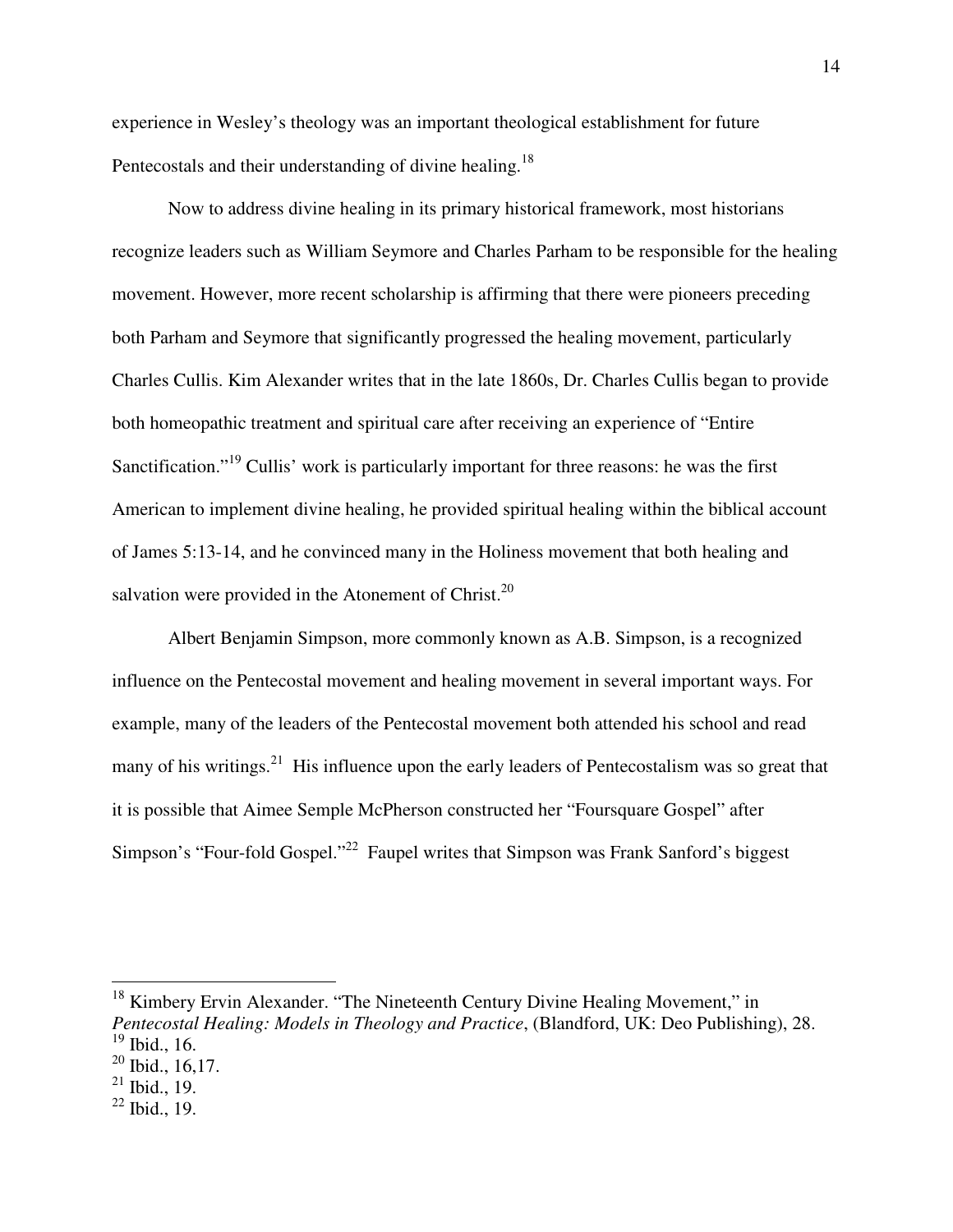influence, a leader whose main contribution to Pentecostalism was in influencing Charles Parham.<sup>23</sup>

 John Alexander Dowie's convictions of divine healing were not passed down to many early Pentecostals, but his influence upon early Pentecostalism cannot be overlooked. Dowie is credited for founding both the (supposed) utopian healing society Zion City, Illinois and the Christian Apostolic Church.<sup>24</sup> Alexander documents Dowie's dualistic theological understanding of Christianity by describing his "Two Chain" theology.<sup>25</sup> "One emanated from Christ, bringing 'salvation, healing, life and ultimately heaven', while the other originated in Satan, resulting in 'sin, disease, death and hell."<sup>26</sup> Alexander then includes the importance of Dowie's "Two Chain" theology by logically placing the origin of all sickness from the Devil that resulted in Dowie preaching that the church was ineffective because of an incorrect understanding of sickness as God's judgment.<sup>27</sup> Dowie's healing theology differs from the soteriological nature that was common to the understandings of divine healing of others.<sup>28</sup>

Alexander's writings about the Dowie's soteriology is not without conflict. Faupel writes that, "Dowie's understanding of divine healing is grounded in the atoning work of Christ. Like salvation, healing obtained through faith in this work of Christ. Just as Christ breaks the power of sin, so he breaks the power of disease."<sup>29</sup> Alexander's conflicting assessment of Dowie appears

<sup>23</sup> D. William Faupel, "Birth Pangs: The Pentecostal Message Foreshadowed," in *The Everlasting Gospel: The Significance of Eschatology in the Development of Pentecostal Thought*, (Sheffield England: Sheffield Academic Press, 1996), 142.

<sup>&</sup>lt;sup>24</sup> D. William Faupel, "John Alexander Dowie," in *The Everlasting Gospel: The Significance of Eschatology in the Development of Pentecostal Thought* (Sheffield England: Sheffield Academic Press, 1996), 116.

 $25$  Alexander, "The Nineteenth Century Divine Healing Movement," 58.

<sup>26</sup> Ibid., 58-59.

 $27$  Ibid., 59.

<sup>&</sup>lt;sup>28</sup> Alexander, "The Nineteenth Century Divine Healing Movement," 63.

 $29$  Faupel, "John Alexander Dowie," 123.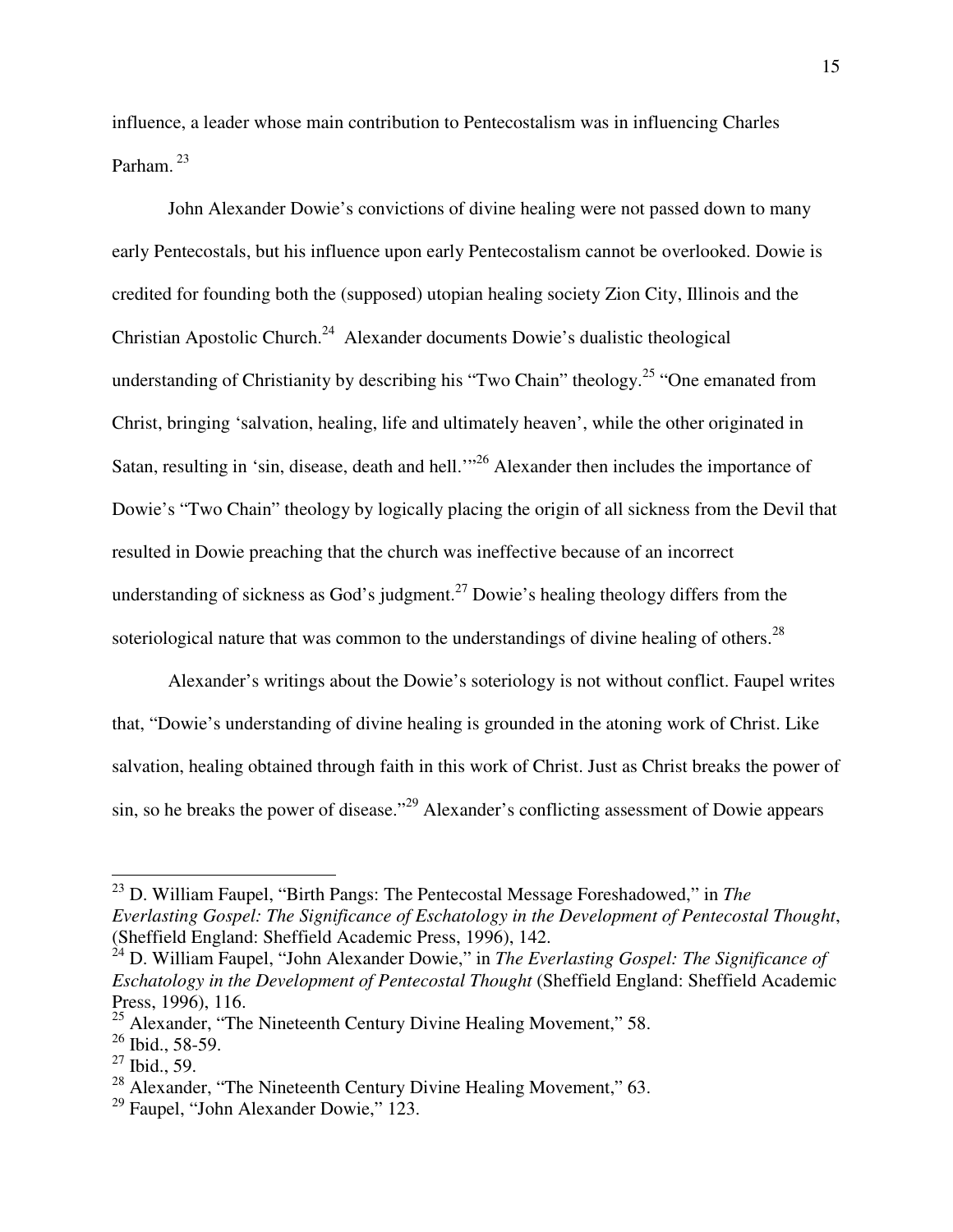to be inconsequential to the progression of Pentecostalism because Faupel argues that the Pentecostals that Dowie influenced did not accept many of his views upon divine healing.<sup>30</sup> This is an important observation because Dowie's adherents "…were among the most influential in giving theological shape to the Pentecostal revival."<sup>31</sup>

Other than William J. Seymour, there are no other figures as significant to the construction of North American Pentecostalism than Charles Fox Parham. However, his role in founding the movement is often overlooked and was not recognized until 1959.<sup>32</sup> Parham's emphases upon divine healing were exuberantly important to shaping Pentecostal divine healing. Parham believed that sickness was not physical in nature, but spiritual; he saw that God's deliverance from sin to believers equaled a deliverance from sickness, as well.<sup>33</sup> "Parham" believed that taking medicine was wrong. His own extensive encounter with disease confirmed that belief… only when he [Parham] trusted God enough to throw his medicine away had any real change been effected."<sup>34</sup> Parham's healing home founded in Topeka, Kansas in 1898 incorporated faith into the way it ministered healing to the ill. "Although Parham clearly expected all disease to be cured by faith, he recognized that healing required the building of faith within the individual patient. The home's an environment which, along with his teaching, encouraged recipients of the healing ministry to exercise faith and claim their answer."<sup>35</sup> Dowie passed on doctrines and practices to Parham which consequently influenced Pentecostalism and divine healing indirectly. For example, "Dowie's ministry undoubtedly influenced Charles

 $\overline{a}$ 

Ibid., 43.

 $30$  Ibid., 63.

 $31$  Ibid., 135.

<sup>32</sup> Ibid., 184-185.

<sup>33</sup> James R. Goff,, Jr. *Fields White Unto Harvest: Charles F. Parham and the Missionary Origins of Pentecostalism*, (Fayetteville: University of Arkansas Press, 1988), 43.

 $35$  Ibid., 45.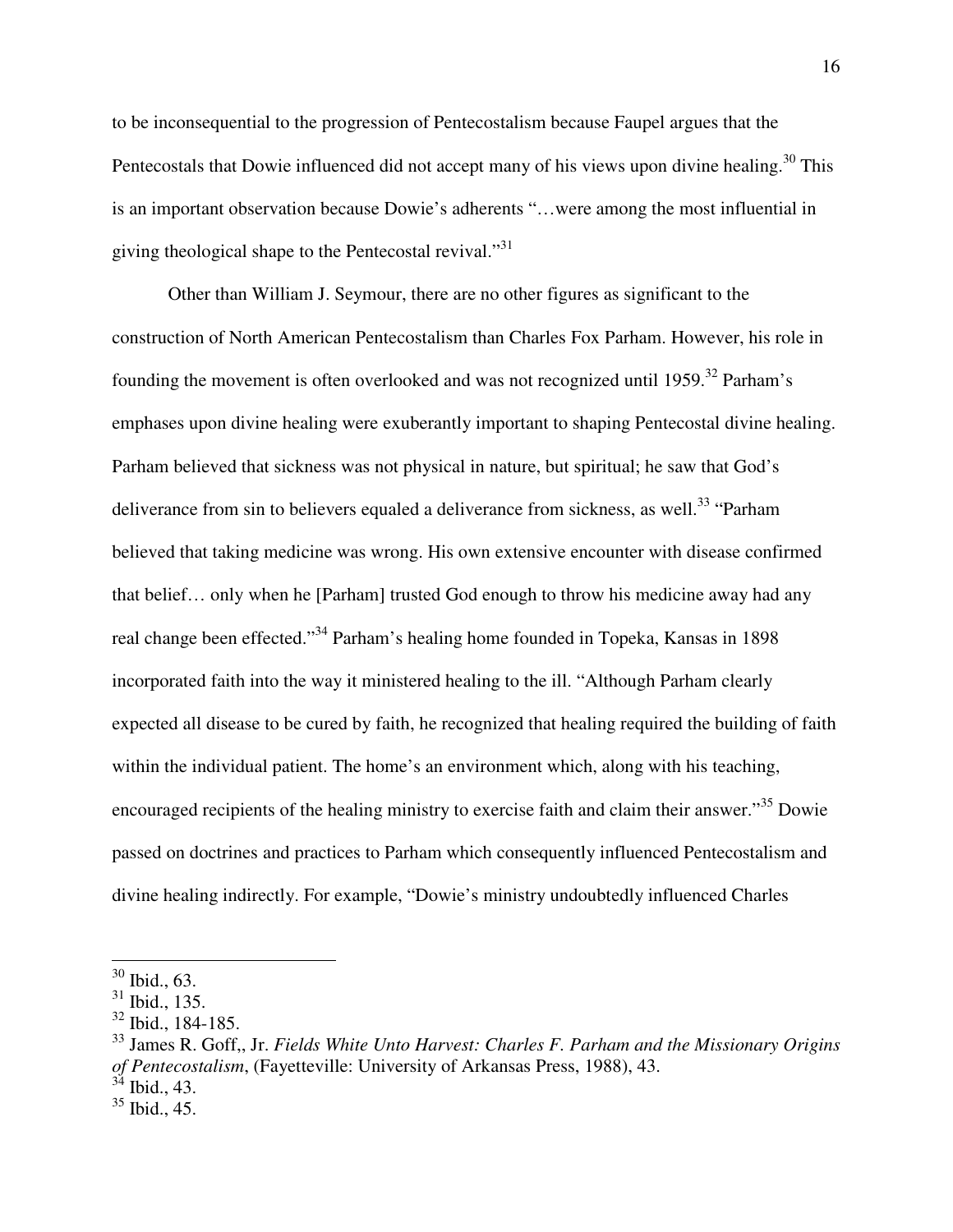Parham… In all respects, Parham's Topeka experiment was a much smaller example of what Dowie had already established in Chicago."<sup>36</sup> Faupel confirms that Parham's healing home, Beth-el, was modeled after both Cullis's healing home in Boston and Dowie's in Chicago.<sup>37</sup>

Parham was also deeply influenced by Frank Sanford. When Sanford arrived in Topeka in June 1900, Parham was impressed by Sanford's preaching. Parham left his family and healing home temporarily and attended Sanford's bible school, Shiloh.<sup>38</sup> After spending time at Shiloh, Parham returned to Topeka to find that the two interim holiness ministers were not willing to relinquish the healing home back to Parham; Parham did not try very hard to recover it from them.<sup>39</sup> As a result of this fallout with Beth-el, Parham disassociated himself with the healing home and then opened up a Bible school on the outskirts of Topeka that was not only modeled after Sanford's Shiloh, but also preached the "religious doctrines" received from Sanford himself.<sup>40</sup> From this we can infer that the doctrine of divine healing found in the Atonement of Christ was passed onto Parham's students through his experiences, further strengthened by Simpson's "Four-fold Gospel" that included Jesus Christ as Healer.

 In spite of the many failures of his former evangelistic and educational endeavors, moves and relocations, Parham once again moved his family and *Apostolic Faith* printing to Orchard, Texas in late 1905 to establish an evangelistic presence and Bible school in Houston, Texas.<sup>41</sup> This Bible school was directly important to Pentecostalism and the doctrine of divine healing because of the enrollment of a particular minister who would later be recognized as the leader of the entire Pentecostal movement—William J. Seymour. Even though Parham "was sensitive to

<u>.</u>

 $36$  Ibid., 51.

<sup>37</sup> Faupel, "John Alexander Dowie," 162.

<sup>38</sup> Goff, *Fields White Unto Harvest,* 59.

 $39$  Ibid., 60.

 $40$  Ibid., 60-61.

 $41$  Ibid., 104-105.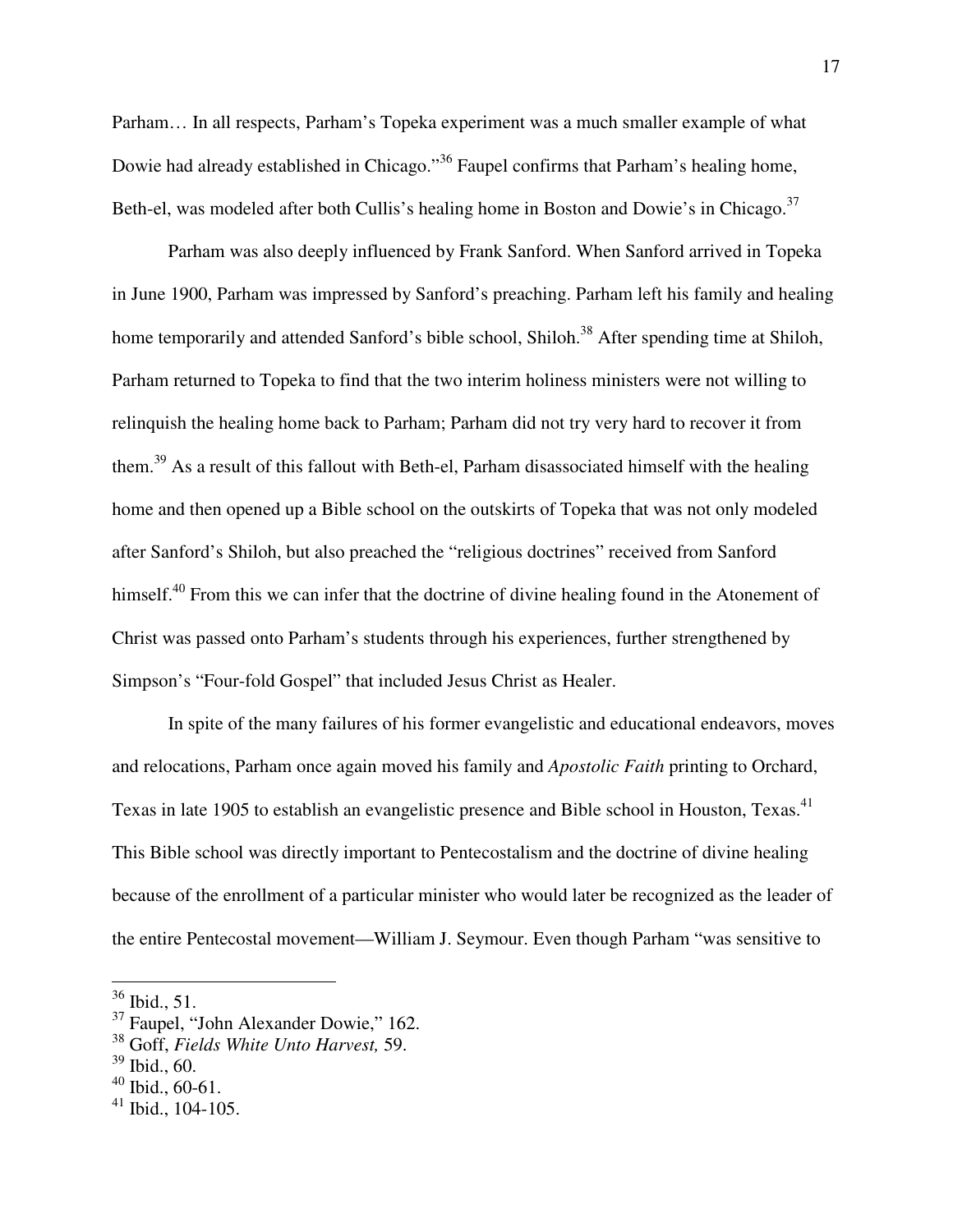the local Jim Crow statutes and yet sympathetic to the spread of Pentecostal doctrine among blacks, admitted Seymour to the Bible school but provided separate seating."<sup>42</sup> Although the teaching was made in an unideal setting of sitting in a different room with an open door, Goff writes that Seymour did, in fact, "absorb Apostolic Faith theology,"<sup>43</sup> which included Parham's teachings on divine healing.<sup>44</sup>

 After attending Parham's Bible school for five weeks, Seymour received an offer to pastor a small holiness congregation in Los Angeles; convinced by the leading of the Holy Spirit, Seymour accepted with Parham's permission.<sup>45</sup> Seymour's relationship with the holiness congregation was quickly severed after they refused to accept Seymour's Apostolic Faith preaching; however, Seymour and the small few of his converts began to hold Bible studies in a friends' home at 214 North Bonnie Brae Street.<sup>46</sup>

Then, on April  $9<sup>th</sup>$  1906, Jennie Moore began to speak in other tongues, an act reciprocated in Acts 2, during one of Seymour's sermons on Acts 2:4. This active outpouring of the Holy Spirit signified to those present that "the Pentecostal revival had arrived in California."<sup>47</sup> Over the next three days, crowds of both blacks and whites flocked to the street and house on Bonnie Brae. In fact, the crowds were so large that it is reported that the porch collapsed under the weight of the people.<sup>48</sup> Due to the astronomical growth of the revival, Seymour and his band of revivalists began looking for other areas in Los Angeles to house the

 $42$  Ibid., 107.

<sup>43</sup> Ibid., 107.

<sup>44</sup> Seymour's theology was not built entirely from Parham's teachings. See Gaston Espinosa's *William J. Seymour and the Origins of Global Pentecostalism: A Biography and Documentary History*.

 $45$  Ibid., 111.

<sup>46</sup> Ibid., 112.

<sup>47</sup> Larry E. Martin, *The Life and Ministry of William J. Seymour: and a History of the Azusa Street Revival* (Joplin, MO: Christian Life Books, 1999), 146. <sup>48</sup> Ibid., 147-148.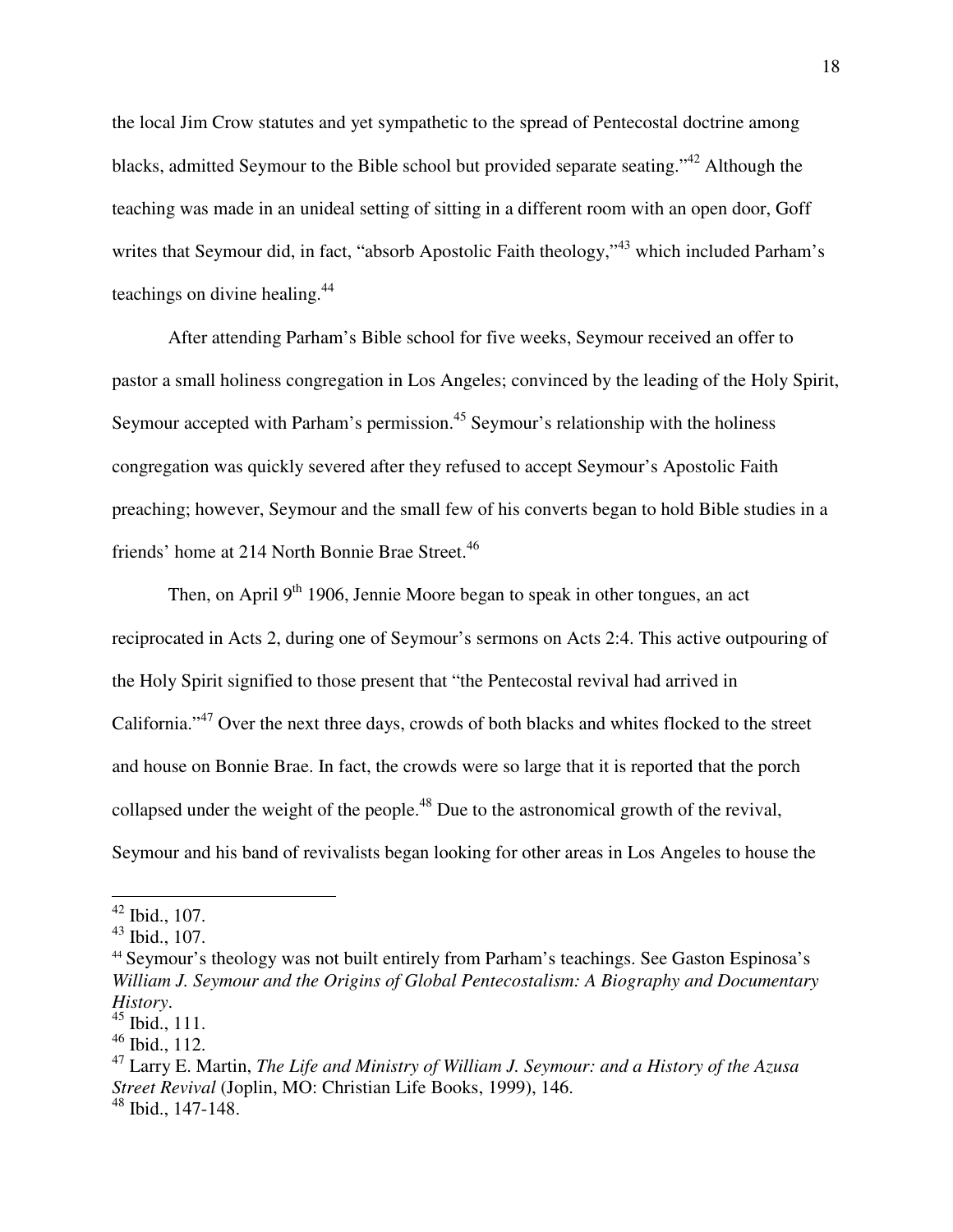movement. Renting the building for just eight dollars a day, Seymour began holding services at the revival area that had previously been an African Methodist Episcopal Church at 312 Azusa Street, near downtown Los Angeles.<sup>49</sup>

This location was prominent for not only sharing the Apostolic Faith doctrine of evidential tongue speaking as the sign of the baptism of the Holy Spirit, but it was also important for sharing its doctrine of God's healing for sickness provided for in Christ's atonement. Not only did Seymour and others preach its doctrine, but they also made room in the mission for those who were seeking to be healed. "As many as 100 at a time would be in the upper room seeking the Holy Spirit baptism or divine healing…One report said that, 'People were healed there every day.'"<sup>50</sup> In addition, Seymour's actions outside the mission demonstrated that he experienced Christ's healing power when ministering to the sick:

Seymour came to the home and approached the suffering child's bed. He opened a bottle of anointing oil, anointed the girl's head and said, 'Little girl, do you believe that God can heal you?' Seymour did not get 'excited,' he prayed 'calmly' and believed God for healing. Instantly, the girl turned over in the bed and fell into a 'peaceful sleep.' She slept through the entire night, healed by God's mighty power. $51$ 

The tenets of Apostolic Faith provided by Seymour himself evidenced an undeniable connection with divine healing as part of its core principles. For example, one of the main duties of a preacher in the Apostolic tradition is to visit the sick.<sup>52</sup> In a doctrinal overview, Seymour writes to: "Seeking healing. We must believe, with great joy, that God is able to heal: 'I am the Lord that healeth thee' (Exodus 15:26)... Behold I am the Lord, the God of all flesh; is there

 $49$  Ibid., 155-158.

 $50$  Ibid., 190.

<sup>&</sup>lt;sup>51</sup> Ibid., 192-193.

<sup>52</sup> William Joseph Seymour, *The Doctrines and Discipline of the Azusa Street Apostolic Faith Mission of Los Angeles (The Complete Azusa Street Library),* (Joplin, MO: Christian Life Books, 2000), 105.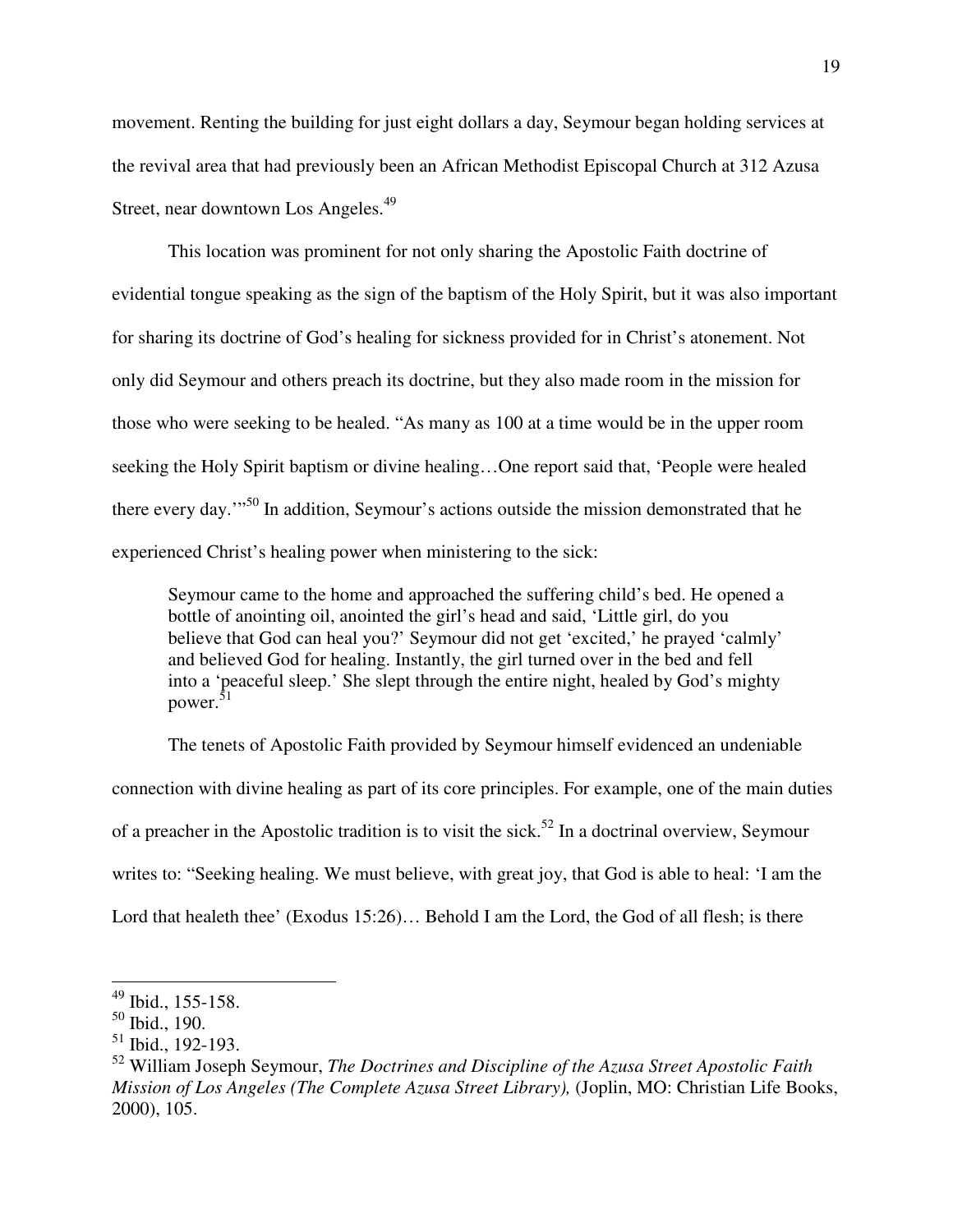anything too hard for me?' (Jer. 32:27; Luke 24:52,53)."<sup>53</sup> Although the Apostolic doctrines do not explicitly state healing's soteriological connections, we can infer that it did not deviate from Parham's understanding because if Seymour had, he probably would have explicitly mentioned so in the same manner that Seymour modified Parham's annihilation of the wicked: "We [Seymour's Apostolic following] don't believe in the doctrine of the annihilation of the wicked. That is the reason why we could not stand for [Parham's understanding of] tongues being the evidence of the baptism in the Holy Ghost and fire."<sup>54</sup> However, Faupel writes that Christ's atonement assuaged more soteriological concerns in Seymour's theology than Parham's, in the sense that Spirit-baptism, justification, sanctification, healing, and racial tensions were to be redeemed through "The Precious Atonement" of Christ.<sup>55</sup>

William Seymour's contribution to global Pentecostalism should not be overlooked as inconsequential. Although Seymour ignited the North American Pentecostal flame, important cities such as New York, Baltimore, Philadelphia, Washington DC, Chicago, Zion City, St. Paul, Atlanta, Birmingham, Cleveland, Indianapolis, Portland, Seattle, San Francisco, and Oakland had been permeated with Pentecostal theology and had been established as Pentecostal centers by 1908.<sup>56</sup> Although Azusa Street was the most influential Pentecostal presence in the nation during the span of about three years in the early stages of the Pentecostal revival in America,  $57$ Azusa Street's impact on American Pentecostalism is still recognized currently. Azusa Street birthed American Classical Pentecostalism and that at least twenty-six Pentecostal denominations trace their origins to the Azusa, including the Assemblies of God and the Church

<sup>53</sup> Ibid., 43.

<sup>54</sup> Ibid., 87.

<sup>55</sup> Faupel, *Everlasting Gospel,* 211.

 $56$  Ibid., 226.

<sup>57</sup> Anderson, *An Introduction to Pentecostalism, 43*.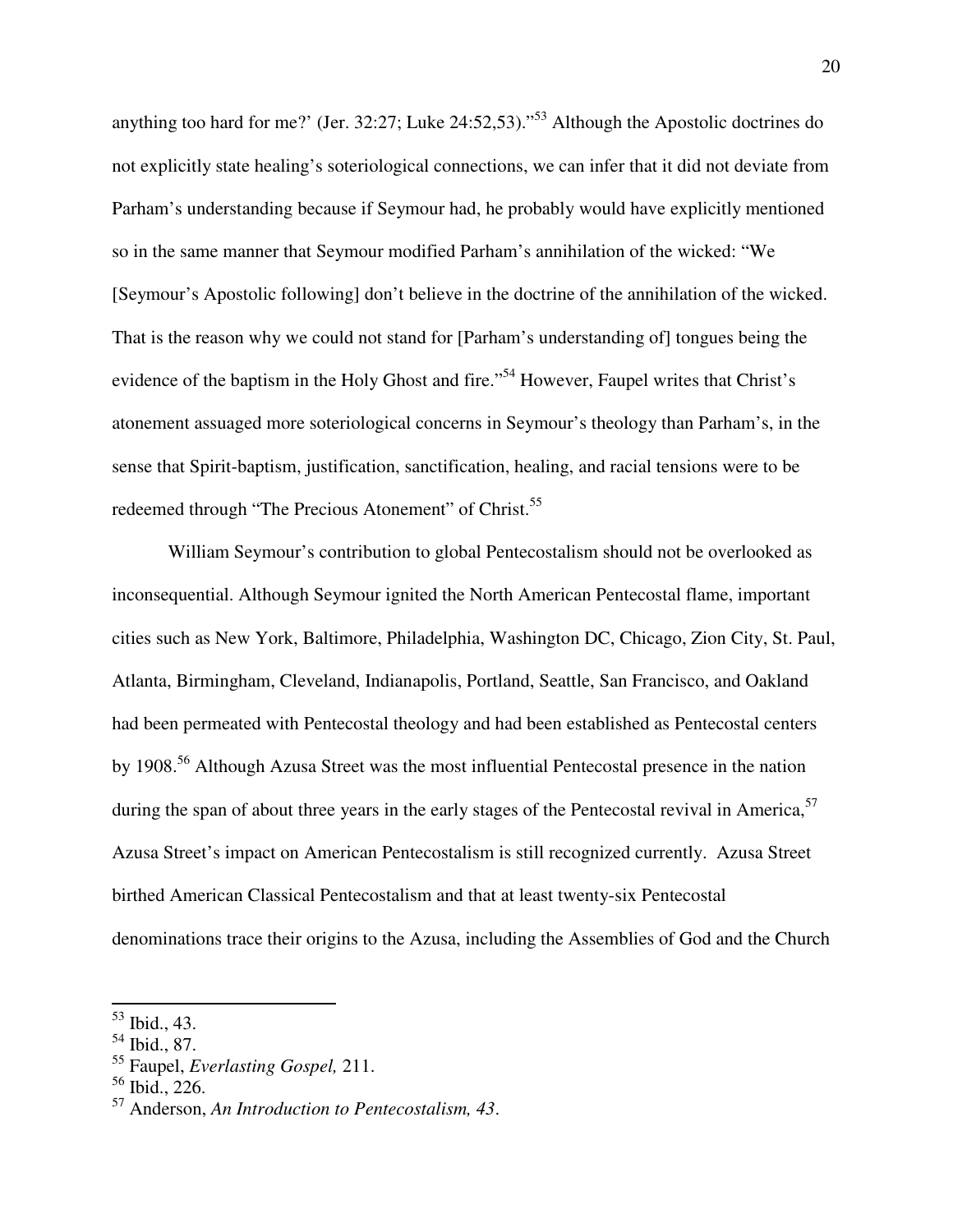of God in Christ.<sup>58</sup> Anderson writes extensively on Seymour's influence on Classical

Pentecostalism and future Pentecostalism by expressing that:

Although Parham was indeed influential in the early formation of Pentecostalism, Seymour and Azusa Street eclipsed him in significance and play a major role in the ways most Pentecostals and Charismatics define themselves…Although events have moved a long way from the heady days, this formative period of North American Pentecostalism should be seen as its fundamental essence and not merely as its infancy. This means that if the movement is to continue to be strong in the twenty-first century, it must consider its Azusa Street prototype to be the source of inspiration for theological and spiritual renewal.<sup>59</sup>

In a more global context, Italy, Brazil, England, Norway, Sweden, Denmark, Germany, France, and Switzerland had been affected by the experiences of the Pentecostal revival at Azusa Street. $60$ 

 With the Apostolic Faith message reaching many areas of North America and the world at large, it should be no surprise that classical Pentecostal theology mirrors an ideology of divine healing that is soteriological in nature. Several writings in Pentecostal theology not only establish an Christological model for divine healing, but also provide supportive explanations of Biblical texts and theologies on the nature of both God and humankind. For example, F.F. Bosworth's 1924 Pentecostal classic *Christ the Healer* was widely distributed and revered in classical Pentecostalism. *Christ the Healer* is devoted to the premise of Christ's healing power through Jesus' atonement and implements ample support in other theological and anthropological matters needed to comply with an Christological model for healing.

For Bosworth, sickness is commensurate with sin, thus atonement redeems both sickness and sin: "our attitude toward sickness should be the same as our attitude toward sin. Our purpose

 $58$  Ibid., 42.

<sup>59</sup> Ibid., 44-45.

<sup>60</sup> Faupel, *Everlasting Gospel*, 219-221.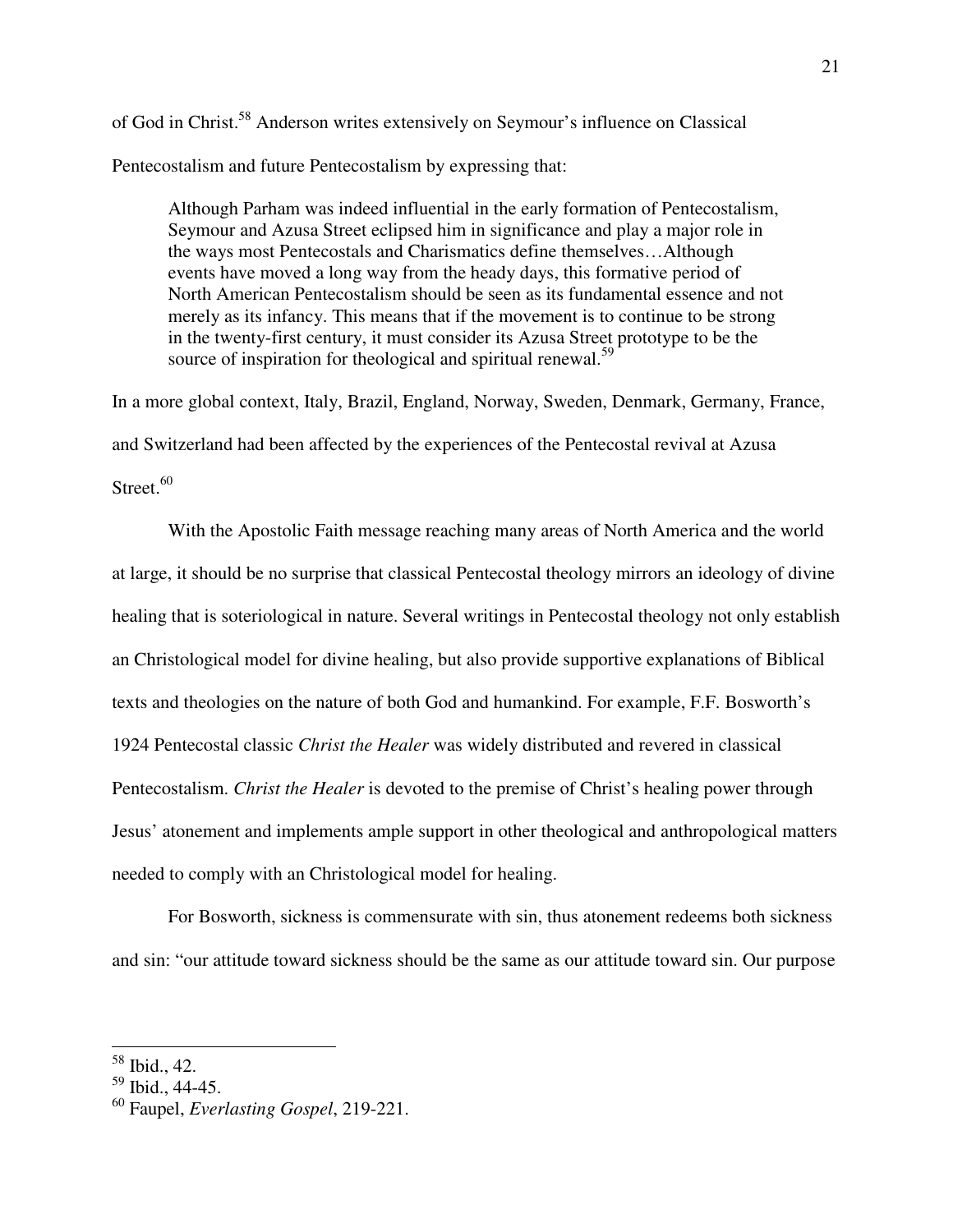to have our body healed should be as definite as our purpose to have our soul healed."<sup>61</sup> In Bosworth's understanding of divine healing, God's nature mirrors that of a healer as well. One of Israel's "Redemptive Names of God" in the Old Testament is Jehovah Raphah—I am the Lord that Healeth Thee; God's healing is a "privilege purchased by the atonement." $62$  God's sovereignty is displayed through Christ's healing example upon the earth for all of humanity.<sup>63</sup> In addition, God's holistic concern for humanity is indicated through healing's evangelistic nature. Bosworth writes of his experience at a revival in Ottawa, Canada in which, "[d]uring the seven weeks of the meeting, six thousand came for healing, and about twelve thousand for salvation. I doubt if there would have been more than one thousand for salvation had it not been for the miracles of healing…"<sup>64</sup>

*Foundations of Pentecostal Theology* also establishes support for sickness to originate with sin and healing resulting from Christ's atonement. Similar to Bosworth, Duffield and Van Cleave highlight the relevance of God's will as an appropriate consequence to the parallel between sickness and sin: "[I]f sickness is of the Devil, certainly God does not will it upon any of his blood-bought children."<sup>65</sup> However, sickness also has a purpose for discipline and correction.<sup>66</sup> One of the primary advances that Duffield and Van Cleave make is that although they recognize healing instances in Old Testament texts and God's healing nature in the

 $\overline{\phantom{a}}$ 

<sup>61</sup> F. F. Bosworth, *Christ the Healer*, Revised ed. (Grand Rapids, MI: Chosen Books, 2008), 18.  $62$  Ibid., 33.

 $63$  Ibid., 56, 49.

<sup>64</sup> Ibid., 83.

<sup>65</sup> Guy P. Duffield and Nathaniel M. Van Cleave, *Foundations of Pentecostal Theology* (Los Angeles, CA: Creation House, 2008), 374.

<sup>66</sup> Ibid., 371.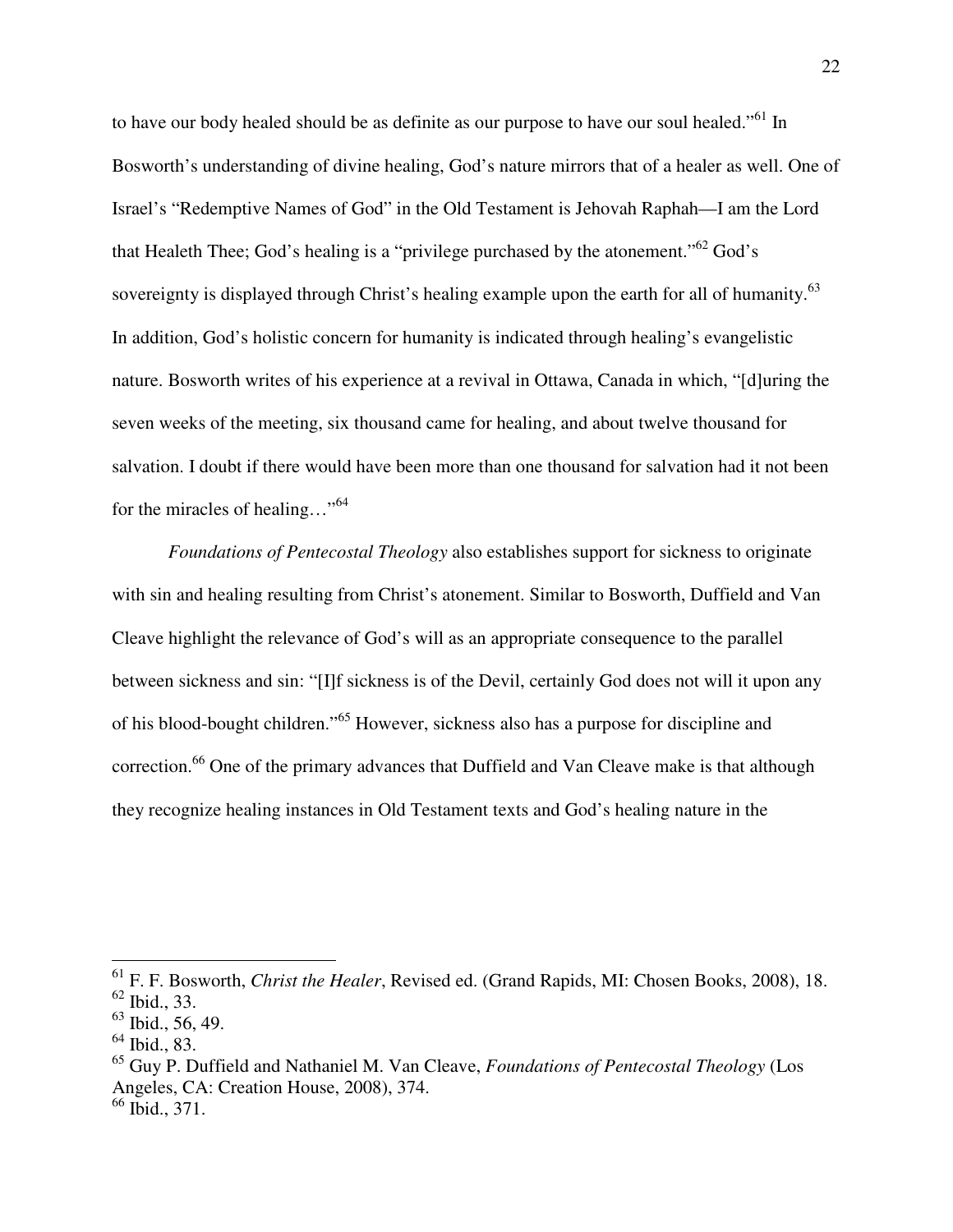"Redemptive Names of Jehovah," healing in the Old Testament is portrayed in a framework of atonement for specific sins committed by Israel.<sup>67</sup>

 Stanley Horton's *Systematic Theology* presents divine healing as an integral part to salvation as well. Divine healing's case for existence within orthodox theology resides in biblical evidence and record, the atonement of Christ, biblical principles of salvation and humankind's sinful nature, and divine healing is an outpouring of a restoration of the fallen world.<sup>68</sup> Jesus' attitude towards healing is demonstrative of God's will and attitude towards healing—healing in the New Testament cannot be recognized purely through Greco-Roman influence of the New Testament but by the "divine preparation" of healing in the Old Testament.<sup>69</sup> Thus, healing is undoubtedly provided for in the atonement of Christ as part of the "whole gospel" because a removal of divine healing from the atonement that would create a Hellenistic dualism of soul and body, evident in many of the beliefs of influential cessationist Reformed theologians like Augustine.<sup>70</sup> Purdy affirms this duality, but contends for unity, as well: "[B]iblical holism consists of a recognition of the human person as a total person, with all parts integrated and operating properly for the benefit of the whole."<sup>71</sup> Salvation that separates physical and spiritual dimensions is not warranted by the "reconciliation of restoration and healing."<sup>72</sup> As a result, Purdy concludes that divine healing is "not a minor doctrine, but rather an integral part of the message of the entire Bible."<sup>73</sup>

 $\frac{67}{1}$  Ibid., 375-377, 389.

<sup>68</sup> Vernon L. Purdy, "Divine Healing" in *Systematic Theology: Revised Edition*, Stanley Horton, ed. (Springfield, MO: Gospel Publishing House, 1994), 489-490.

 $69$  Ibid., 496-500.

<sup>70</sup> Ibid., 500-502.

 $71$  Ibid., 506.

 $^{72}$  Ibid., 503-505.

 $^{73}$  Ibid., 522.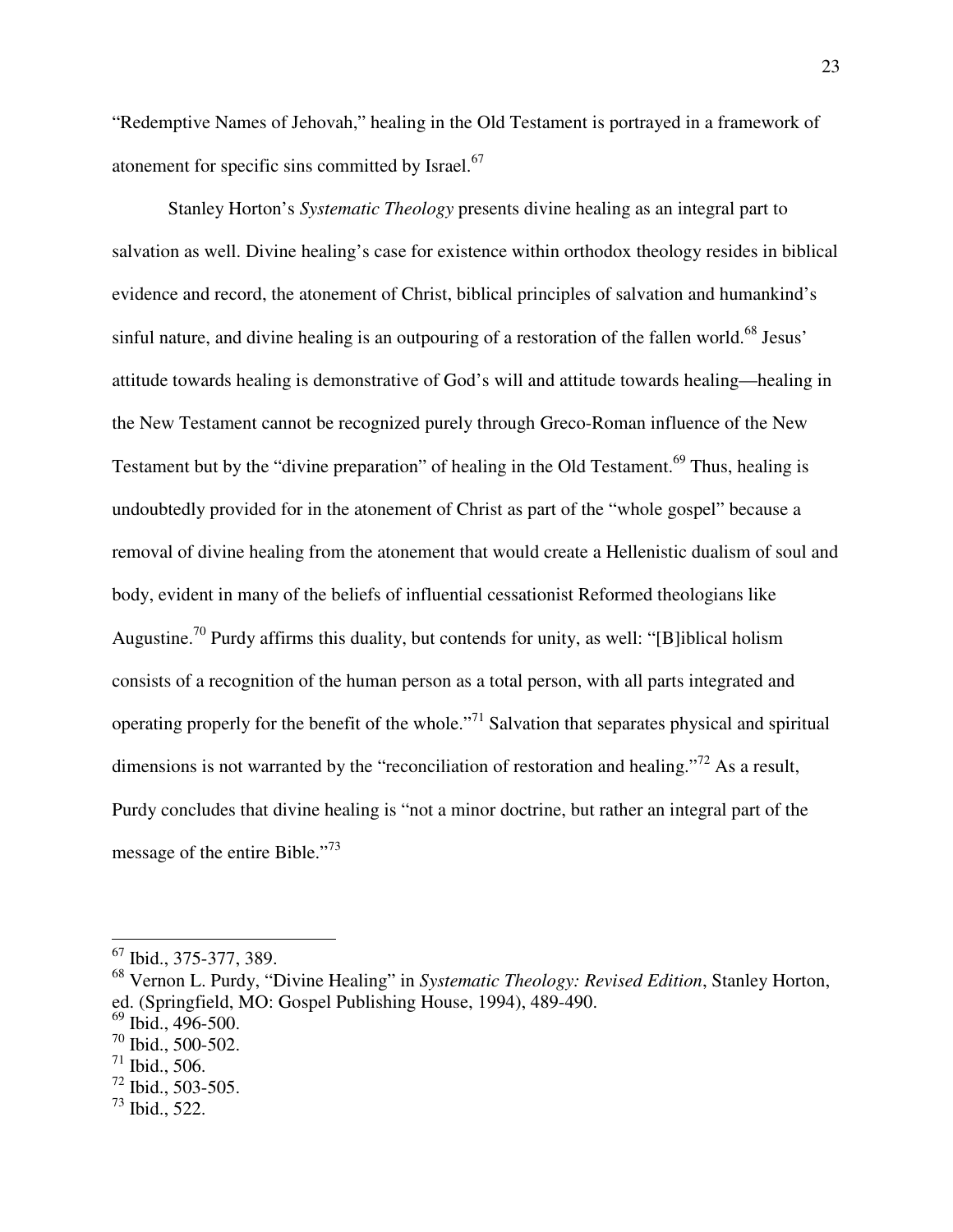Although Pentecostal scholarship assimilates divine healing into soteriology, it is admissible to recognize Pentecostal leaders responsible for many Pentecostal movements whose influence in Pentecostalism cannot be overlooked. Although E.W. Kenyon preaches that both healing and sickness are spiritual and non-physical in nature, he affirms that sin and sickness were placed upon Christ so that what "Satan wrought on man (sic)" could not belong to humankind.<sup>74</sup> T.L. Osborn reveals an overt connection to atonement and divine healing by writing that just as Christ cannot be separated as Healer and Savior, "so we cannot separate divine healing from salvation."<sup>75</sup> Pavel Hejzlar affirms that Kenneth Hagin's interpretation of Gal. 3:13 holds that sickness is included in the curse of the law which Christ redeemed humankind from and that the life "benefits" believers lay claim from the provision made available in "the death, burial, and resurrection of the Lord Jesus Christ."<sup>76</sup> Although Oral Roberts' soteriology will be discussed later, his position on healing is nonetheless soteriological in nature: "[t]he healing virtue of Jesus is God's antidote against disease..."<sup>77</sup>

## **Conclusion**

-

 Contrary to many misconceptions and critiques of Pentecostal theology, the theology and application of divine healing did not originate within the seemingly young movement of Pentecostalism. Divine healing hails from a rich legacy of church history that long precedes Pentecostalism—critically assessing divine healing should not be done hastily or without proper

<sup>74</sup> E. W. Kenyon, "Healing in Redemption," in *Jesus the Healer*. (Lynwood, WA: Kenyon Gospel Publishing Society, 1997), 30-32.

<sup>75</sup> T. L. Osborn, "The Condition," in *Healing from Christ*, (Tulsa, OK: Osborn Foundation Publication, 1955), 23.

<sup>76</sup> Pavel Hejzlar, *Two Paradigms for Divine Healing: Fred F. Bosworth, Kenneth E. Hagin, Agnes Sanford, and Francis Macnutt in Dialogue*, (Leiden, Holland: Brill Publishers, 2010), 75- 77.

<sup>77</sup> Oral Roberts, "The Seven Rules of Faith that Bring You What You Want," in *If You Need Healing Do These Things*, (Garden City, NY: Country Life Press, 1950), 77.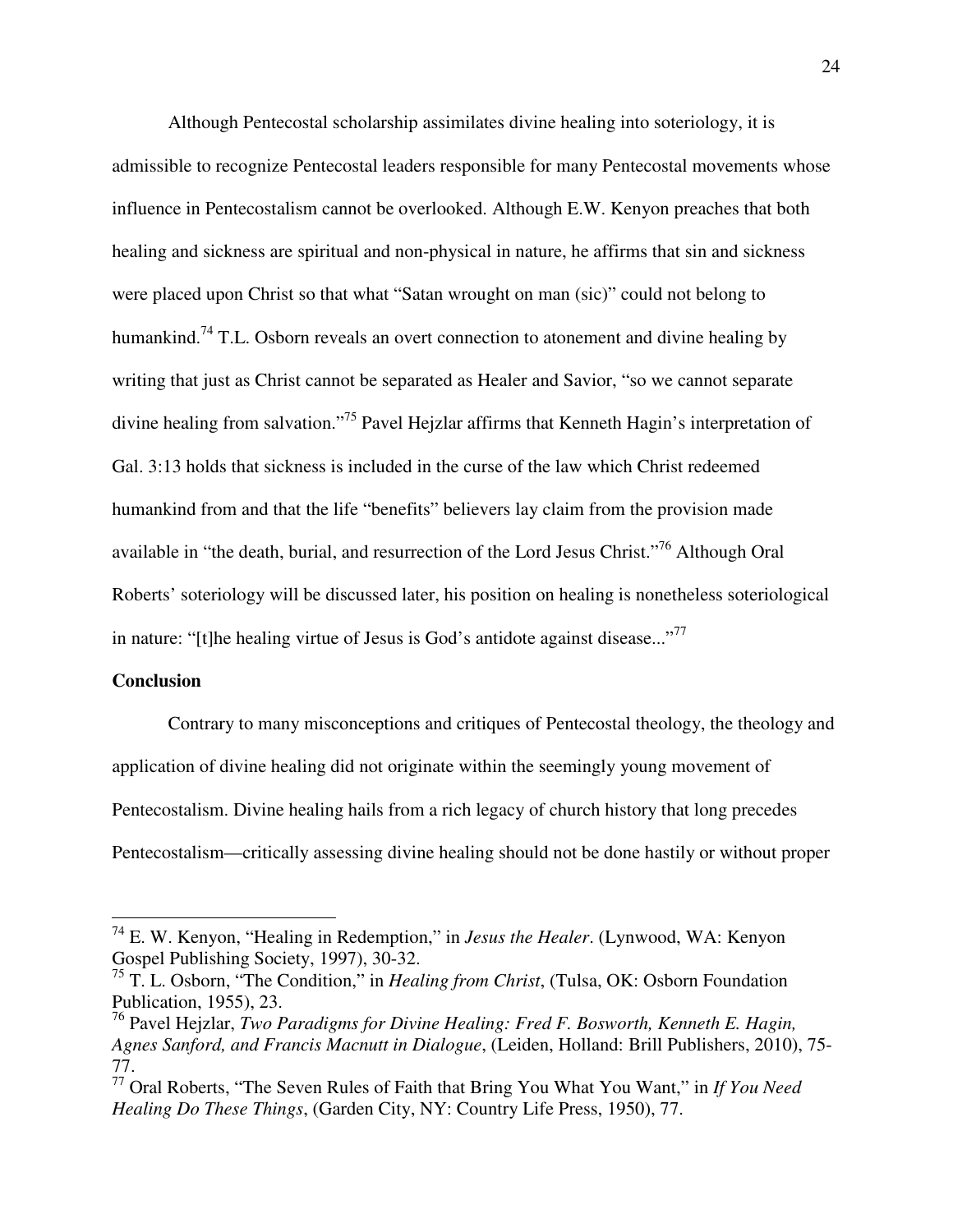recognition of the entirety of Christian heritage. In addition, it is significant to note that even the resurgence that divine healing has played in modern Christianity predates the outbreak of the Pentecostal revival by a significant period of history. However, administering divine healing in many facets was regularly associated as a paramount practice within Pentecostalism and the Pentecostal revival was responsible for launching divine healing into global recognition.

 There is insufficient proof to identify the ideas surrounding divine healing for our early Christian audience. Therefore, assumptions that early Christianity either did or did not support a Christological understanding of divine healing cannot be made. However, we can recognize that an atonement model for divine healing emerged before the Azusa Street Revival, indicating that the praxis of divine healing did not originate with the revival but was only responsible for spreading it to a global audience. Since Azusa, practices of divine healing may have changed throughout American Pentecostal revivals, but the source of this healing has predominantly been the Atonement of Christ. There is little refutation that Pentecostal healing is derived from any other means, at least from any noteworthy sample.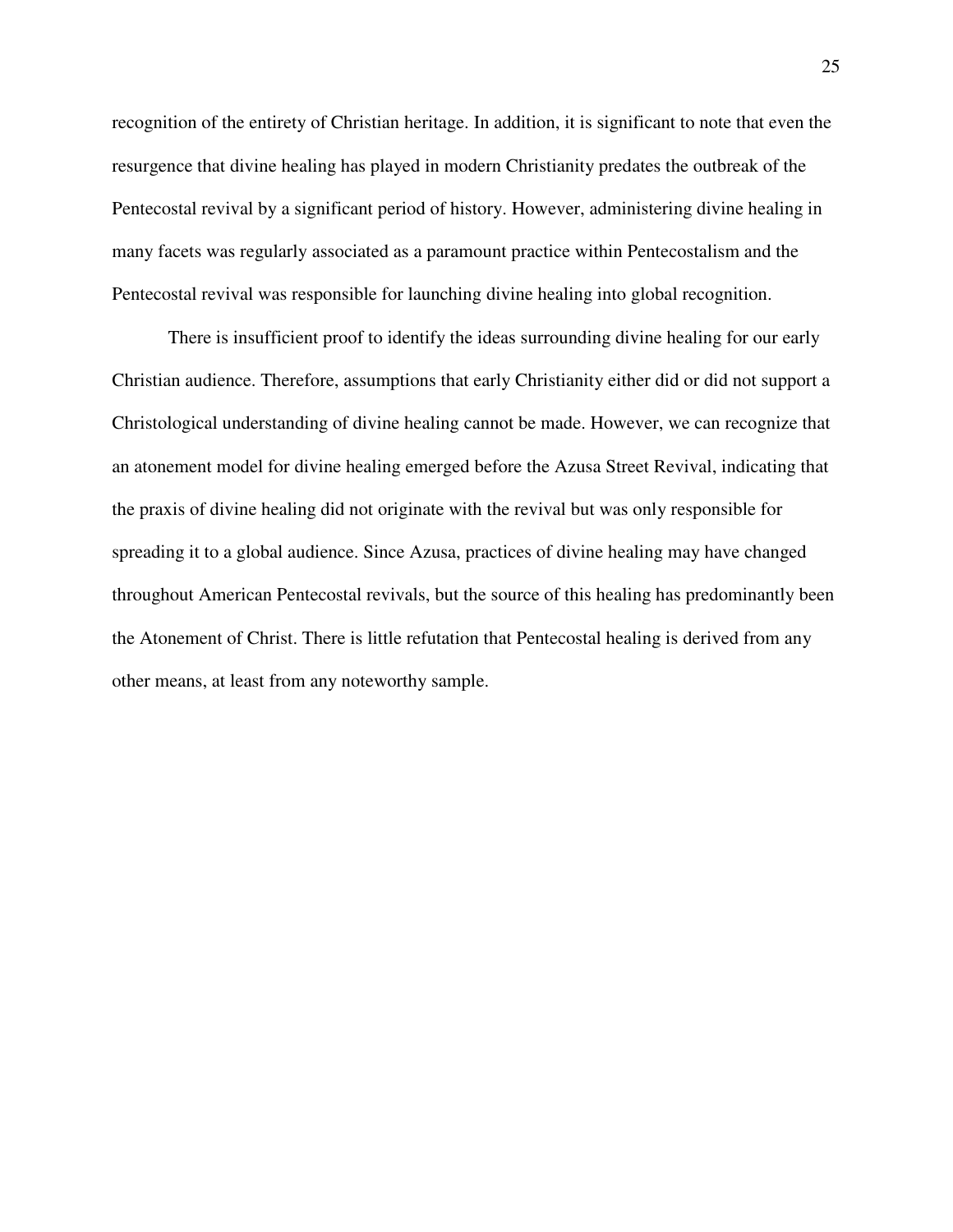### **Chapter Two: The Pneumatology of Divine Healing**

 Even those with little interaction with Pentecostalism are familiar with its vibrant spirituality and worship. Peter Neumann describes that "Pentecostals expect and emphasize encounters with the Holy Spirit that radically transform their broader Christian experience and spirituality."<sup>78</sup> The Holy Spirit is even contributed for providing its nascence. Allan Anderson records that the Azusa Street Revival was viewed as having been led by the Holy Ghost, containing many manifestations of the Spirit and God's power, ushering in the revival promised in the "last days."<sup>79</sup> Despite Pentecostalism's prime pneumatology, Donald Dayton describes that divine healing and the present power of God is more characteristic to Pentecostalism than even Spirit baptism.<sup>80</sup> Since the pneumatic nature and insistence on divine healing are so prevalent to Pentecostal practice, it would be unusual if the two foci were not heavily dependent upon each other, even with the rich Pentecostal tradition attributing divine healing to the soteriological event of the atonement of Christ. Thus, this chapter will be examining how pneumatology and divine healing interact with one another within the purview of Pentecostal understanding and praxis.

 To recognize biblical constructions of healing without recognizing Pentecostal hermeneutic would overlook too many important foci surrounding the way in which Pentecostals perceived the Holy Spirit and engaged with Him through scripture. Kenneth Archer's Pentecostal pneumatological hermeneutic reveals as much about the communal nature of Pentecostalism as a whole as it does about the theological constructs within itself. The Pentecostal community

<sup>78</sup> Peter D. Neumann, "Spirituality," in *Handbook of Pentecostal Christianity*, (Dekalb, IN: Northern Illinois University Press, 2012), 196-197.

<sup>79</sup> Allan Anderson, *Introduction to Pentecostalism*, 187.

<sup>80</sup> Donald Dayton, "The Rise of the Divine Healing Movement," in *Theological Roots of Pentecostalism,* (Grand Rapids, MI: Zondervan Publishing House, 1987), 115.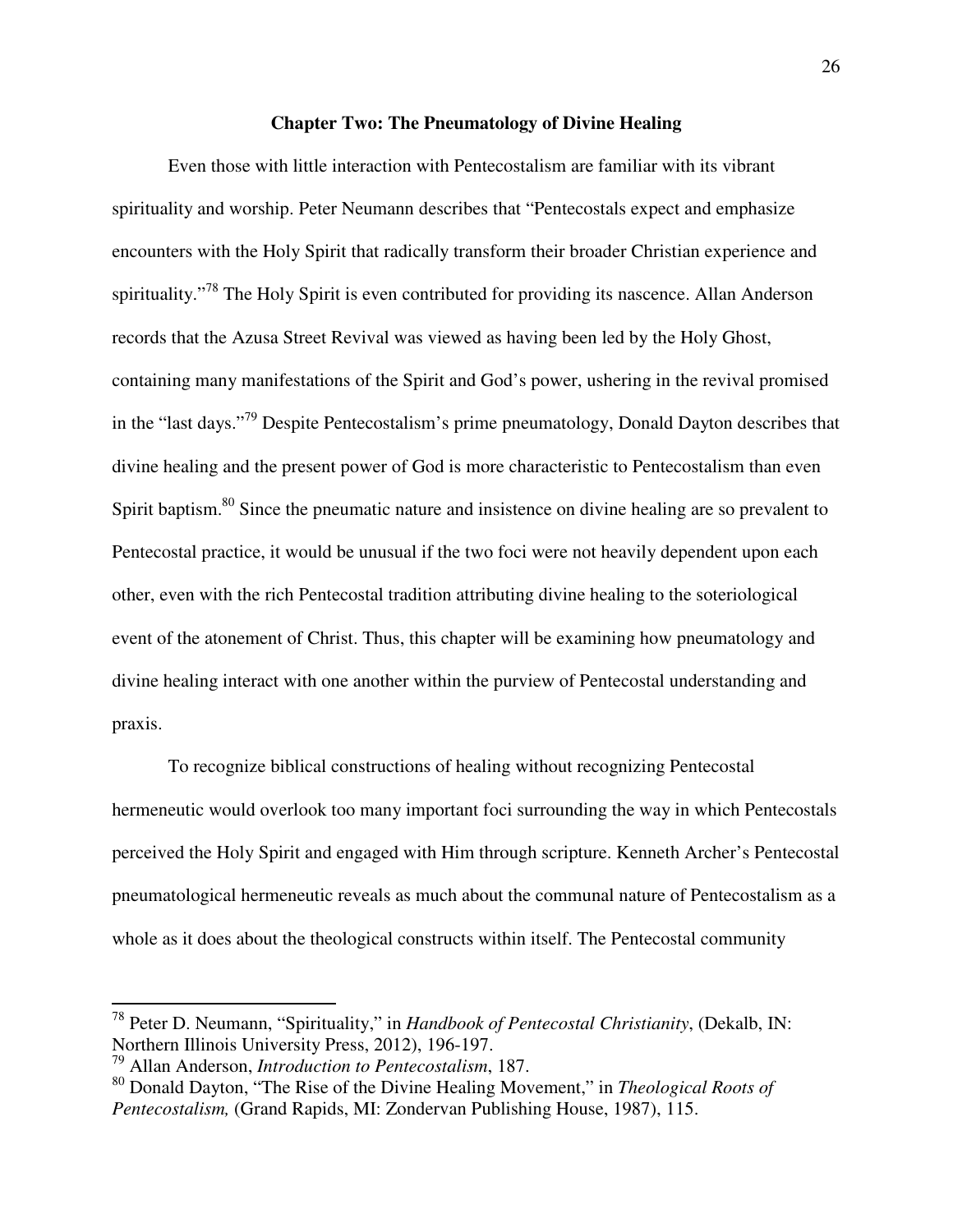recognizes that the Spirit's role in biblical hermeneutics is a continuation of Jesus' physical ministry and the interaction with Trinity.<sup>81</sup> Moreover, the Pentecostal community depends upon the Holy Spirit to empower them to follow Christ's appointed mission through personal interaction within the community and through the Holy Spirit's guiding direction of scripture necessary for holy living.<sup>82</sup> Accordingly, the Pentecostal community equates the Holy Spirit's guidance to bring about a summation of the entirety of God, and in the practice of administering divine healing in communal worship, a purely "Atonement model" of healing would deprive the pneumatological essence of Pentecostal experience and administration of the mission of Jesus, including healing.

 There are some conflicts with the "Atonement model"—only attributing divine healing to the workings of the Atonement of Christ— and the pneumatological implications that James 5.14 constitutes as proper means to distribute divine healing. Although John Christopher Thomas admits the weakness of the claim, his research shows ample reason to recognize "the prayer of faith" from the elders as a request for the gifts of healing, a gift of the Spirit, to heal the sick.<sup>83</sup> In addition, he contends that the oil used did not have apparent medicinal qualities to it, but instead was of divine origin; Old Testament narratives (particularly Zechariah 4) connect the relationship of the oil to the presence of the Holy Spirit.<sup>84</sup> However, it is important to recognize that the James 5.14-16 pericope includes the admonition to be done "in the name of the Lord," the oil's eschatological significance that signified the accession of the Messiah, and the call for

<sup>81</sup> Kenneth J. Archer, "A Contemporary Pentecostal Hermeneutical Strategy," in *Pentecostal Hermeneutic for the 21st Century: Spirit Scripture and Community*, (New York: T&T Clark International, 2004), 182.

<sup>82</sup> Ibid., 182-183.

<sup>83</sup> John Christopher Thomas, "James 5.14-16," in *Devil, Disease, and Deliverance: Origins of Illness in New Testament Thought,* (Cleveland, TN: CPT Press, 2010), 9-11.  $84$  Ibid., 14-16.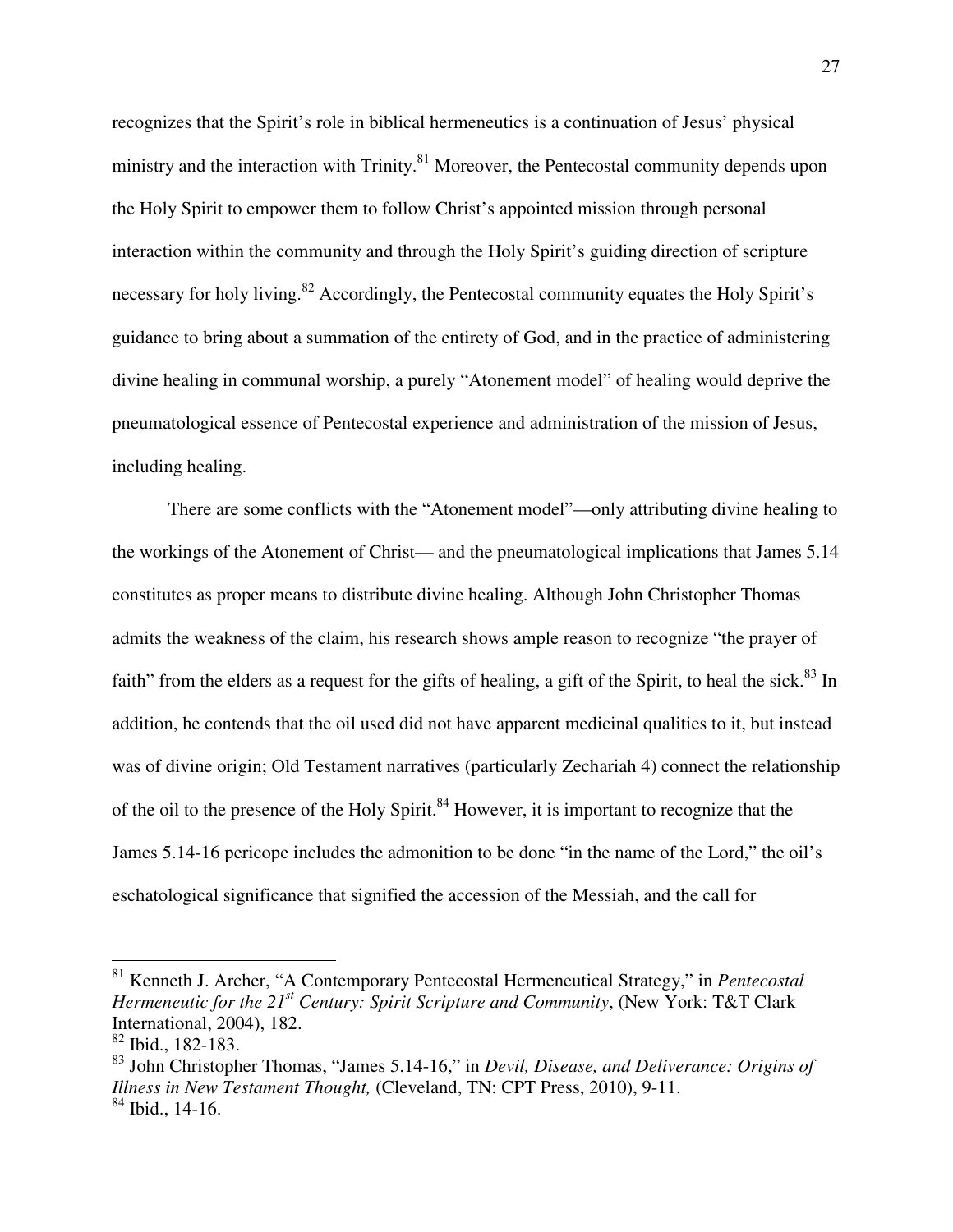confession of sin.<sup>85</sup> Therefore, a pneumatological reflection on healing in James 5.14-16 should not be done without prior consideration of the Christological nature of the pericope.

 Keith Warrington affirms the Pentecostal correlation to the oil in James 5.14-16 with the Spirit, but he does add that it is often removed from its Old Testament origins that represent kingly anointing, prosperity (both economically and eternally), and a measure of God's strength.<sup>86</sup> In addition, the works of the gift of faith and prayer indicate the Sprit's avocation to divine healing in the pericope. The gift of faith is a supernatural gift that acts in accordance with the Spirit to confirm that the prayer of faith complies with the will of the Lord, thus becoming successful.<sup>87</sup> "The gifts of healing are most appropriately offered in conjunction with the gift of faith, the former depending on the latter for success."<sup>88</sup>

 Warrington adds a biblical insight to healing that recognizes the significance of the role of the Holy Spirit in Jesus' ministry that could potentially supplement Christological healing. In John 14.15-18, it is unlikely that a "greater measure" of miracles equates to a progression in the frequency and quality of miracles performed by believers' ministry; Pentecostals must recognize that it is more accurate to restructure a pneumatological healing ministry as opposed to a healing ministry that adheres to the narrative example documenting Jesus' ministry.<sup>89</sup> Instead, "authoritative power" will be evinced through the Church at a global scale in the age of the Holy Spirit.<sup>90</sup> It is quite significant that Warrington's insight would not necessarily renounce the Atonement model for healing since the passage implies the promise of power into action, not an

 $85$  Ibid., 16-25.

<sup>86</sup> Keith Warrington, *Pentecostal Perspectives,* (Carlisle, UK: Paternoster Press, 1998), 158-160.

<sup>87</sup> Warrington, Perspectives, 164-166.

 $88$  Ibid., 170.

<sup>89</sup> Keith Warrington, "Healing, Exorcism, and Suffering," in *Pentecostal Theology: A Theology of Encounter*, (New York: T & T Clark Publishing, 2008), 283.

 $90$  Ibid., 284.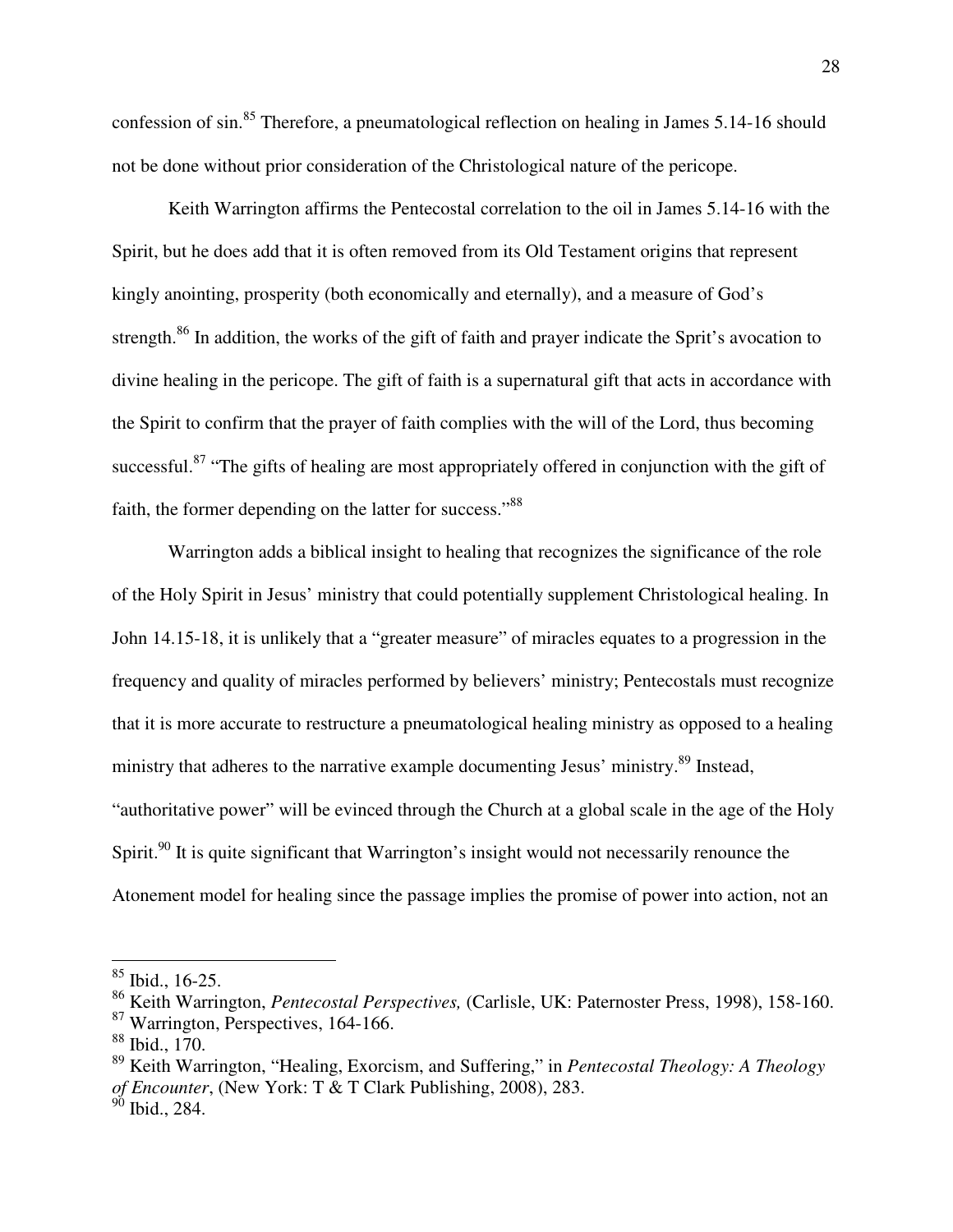immediate channel and appropriation for a practical application and manner for distributing healing.

 Luke-Acts proclaims a dynamic theological statement as it relates Jesus' relationship to the Holy Spirit through the commission of Jesus' ministry. After Jesus receives the promise of the Holy Spirit (Luke 3.22), the Spirit is identified as the catalyst force that drives Jesus into the desert, which both establishes Jesus' identity as God and Jesus' future dependence upon the Holy Spirit for successful ministry.<sup>91</sup> In fact, the references that Luke 3.15-16, 3.22, 4.1, and 4.14 authoritatively dictate that the active power of Jesus ministry was through the leading of the Holy Spirit in His life.<sup>92</sup>

 Luke-Acts is also an ever-present source that credits the Holy Spirit for many feats accomplished within Jesus' ministry. Although it will be discussed later in the next chapter, soteriology incorporates themes of restoration of all of humanity, not just those exclusive to spirituality. For example, Matthias Wenk writes that Luke-Acts displaces the Judaic soteriology by incorporating the community's responsibility for the welfare of their own society; the fulfillment of the eschaton was understood to accompany a renewed social order.<sup>93</sup> "The significance for Lukan pneumatology is found in the Spirit's role as the agent by which liberation and vindication are accomplished."<sup>94</sup> In assessing the pneumatological attributions to liberating the poor, it is essential to observe the identity of the poor that Jesus was bringing

<sup>91</sup> Martin William Mittelsadt, *The Spirit and Suffering in Luke-Acts: Implications for a Pentecostal Pneumatology*, (Ann Arbor, MI: UMI Dissertation Services, 2002), 82-83. <sup>92</sup> Ibid., 83-84.

<sup>93</sup> Matthias Wenk, *Community Forming Power: the Socio-Ethical Role of the Spirit in Luke-Acts,* (Sheffield, UK: Sheffield Academic Press, 2000), 209-210.

 $94$  Ibid., 210.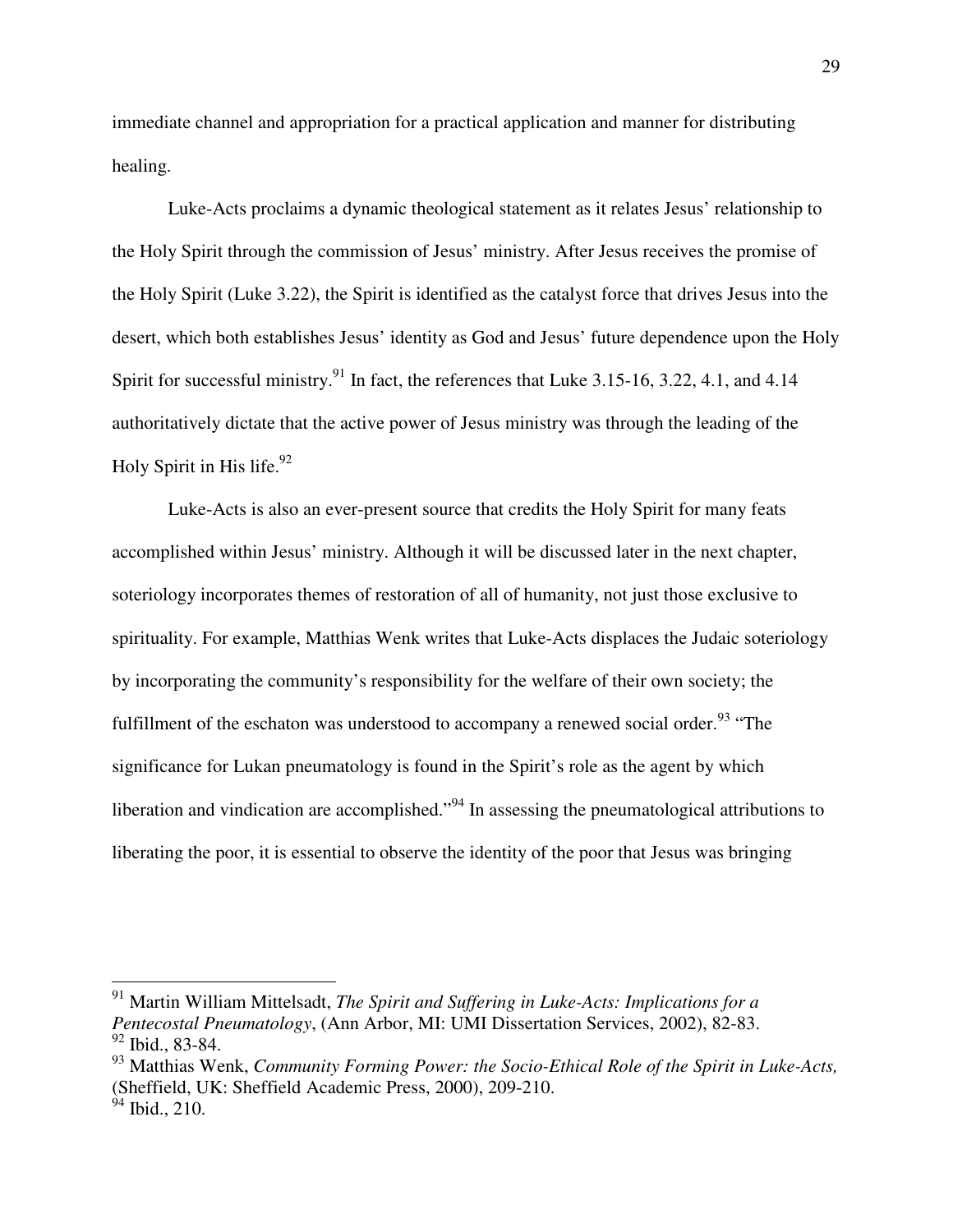deliverance to: those under "satanic oppression," economic oppression, and ethnical and gender minorities estranged from contemporary society.<sup>95</sup>

 To ensure an appropriate respect for Pentecostal experience within the scope of this study and assessment of Pentecostal divine healing, it is germane to include the experiences of Pentecostals whose healing ministries influenced the foundations and praxis of divine healing throughout Pentecostal history. William Branham, a poverty stricken healing minister hailing from rural Kentucky, received a divine call to the healing ministry in 1946.<sup>96</sup> Although controversy and seemingly unsettling practices have colored and added difficulty to defining public opinion of Branham's ministry, his strong influence cannot be diminished due to the sheer number of those who have copied him (even currently).<sup>97</sup> Branham relied upon the Holy Spirit for a "gift of discernment" that could "discern diseases, and thoughts of men's (sic) hearts, and other hidden things that only God could know and then reveal to me."<sup>98</sup> Branham would then reveal secretive information about those seeking healing in order to encourage their faith. Although Branham reportedly relied upon the presence of an angel who would help him identify diseases of those that were sick<sup>99</sup>, his model of healing undeniably includes an (interesting) pneumatological asseveration.

 Kathryn Kuhlman's healing ministry impact on Pentecostalism is difficult to pinpoit just because it is so vast; for that very reason, her immense presence and acclaim in Pentecostal communities indicate that Pentecostals are not opposed to pneumatic dependence in divine healing and could even suggest that many have adopted her approach to healing and

<sup>&</sup>lt;sup>95</sup> Ibid., 211-214.

<sup>96</sup> Kydd, *Healing Throughout the Centuries*, 171.

 $97$  Ibid., 171-180.

 $98$  Ibid., 177-178.

<sup>&</sup>lt;sup>99</sup> Ibid., 178-179.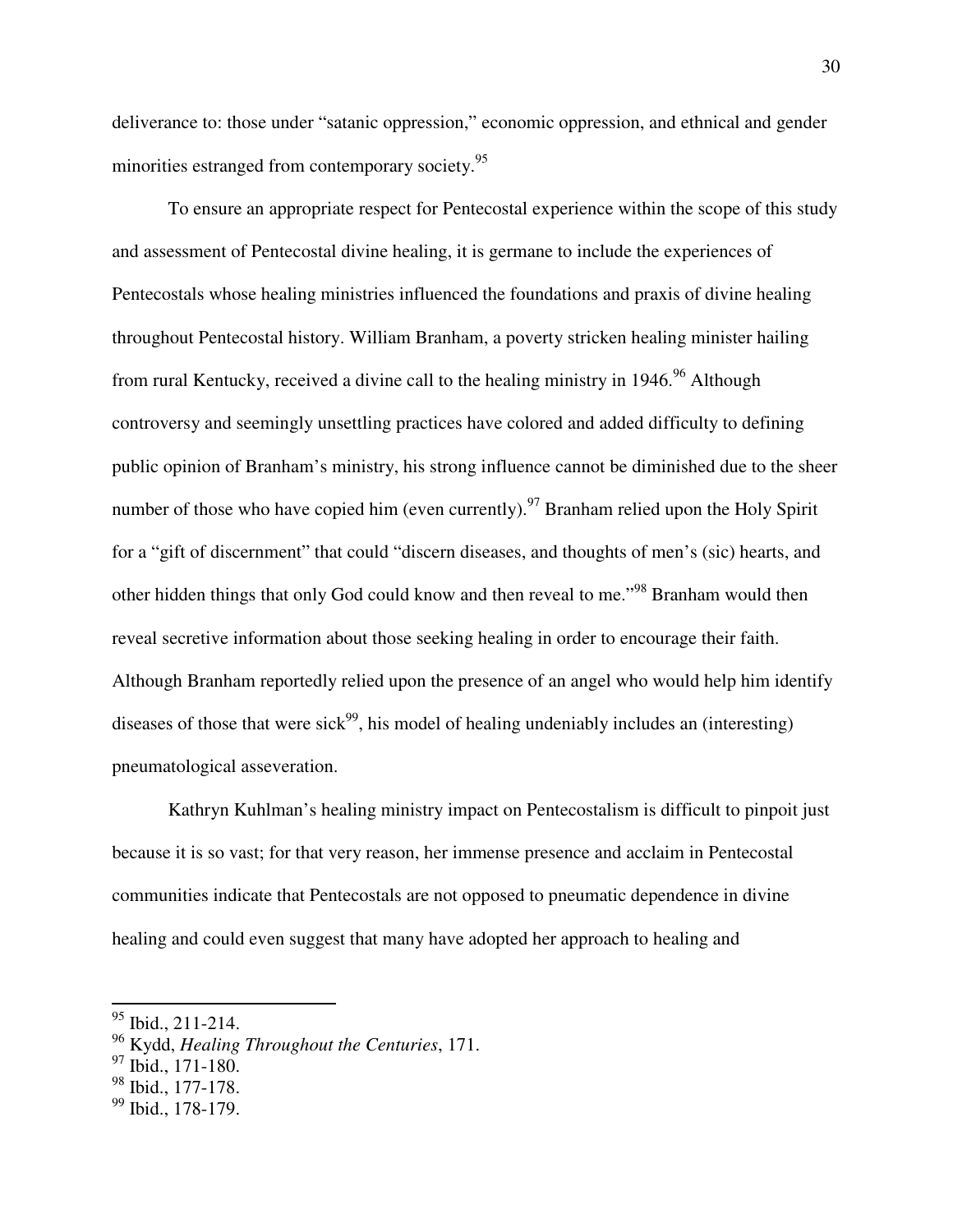implemented her practices in healing the sick. Kuhlman began preaching healing in ministry in the mid-1930s and ultimately became one of the most dominant religious personalities of the 1960s and 1970s.<sup>100</sup> Kuhlman trusted that the Holy Spirit could be depended upon for performing healing power since the ministry of Jesus had been carried on by the Spirit since Pentecost.<sup>101</sup> Similarly to Branham, Kuhlman relied heavily upon the anointing of the Holy Spirit for divine revelation about the sick in order for healing to manifest. Often she announced specific healings to the audience and requested for the healing recipients to confirm their healings by reporting to the platform and testifying to the healings.<sup>102</sup>

 Kuhlman's pneumatological approach to delivering healing to mass audiences closely mirrors her counterparts' healing ministries, particularly upon the necessity for faith given by the Holy Spirit,<sup>103</sup> but her theology of healing differs in several ways. First, despite the Spirit's dominant expression in healing, Kuhlman affirmed "that healing is in the atonement."<sup>104</sup> Second, she acknowledges God's sovereignty in the healing, signifying a distinctly stronger theodicy than their contemporary healing ministries: "'Why are not all healed?' the only honest answer I can give is: I do not know…For only God knows, and who can fathom the mind of God?"<sup>105</sup>

 When approaching the subject of Oneness Pentecostalism, I am hesitant to express brash criticism due to Triniatarian Pentecostalism and Oneness Pentecostalism's shared interests, similar origins, and ecumenical value.<sup>106</sup> However, its Sabellianistic influences were sufficient for the Assemblies of God to condemn the movement as heretical after the proposition of the

-

 $\frac{100}{100}$  Ibid., 183-1844.

 $101$  Ibid., 190.

 $102$  Ibid., 185-186.

 $\frac{103}{104}$  Ibid., 191.

Ibid., 194.

 $105$  Ibid., 191-192.

<sup>106</sup> David A. Reed, *"In Jesus' Name": the History and Beliefs of Oneness Pentecostals*, (Blandford Forum, UK: Deo Publishing, 2008), 338.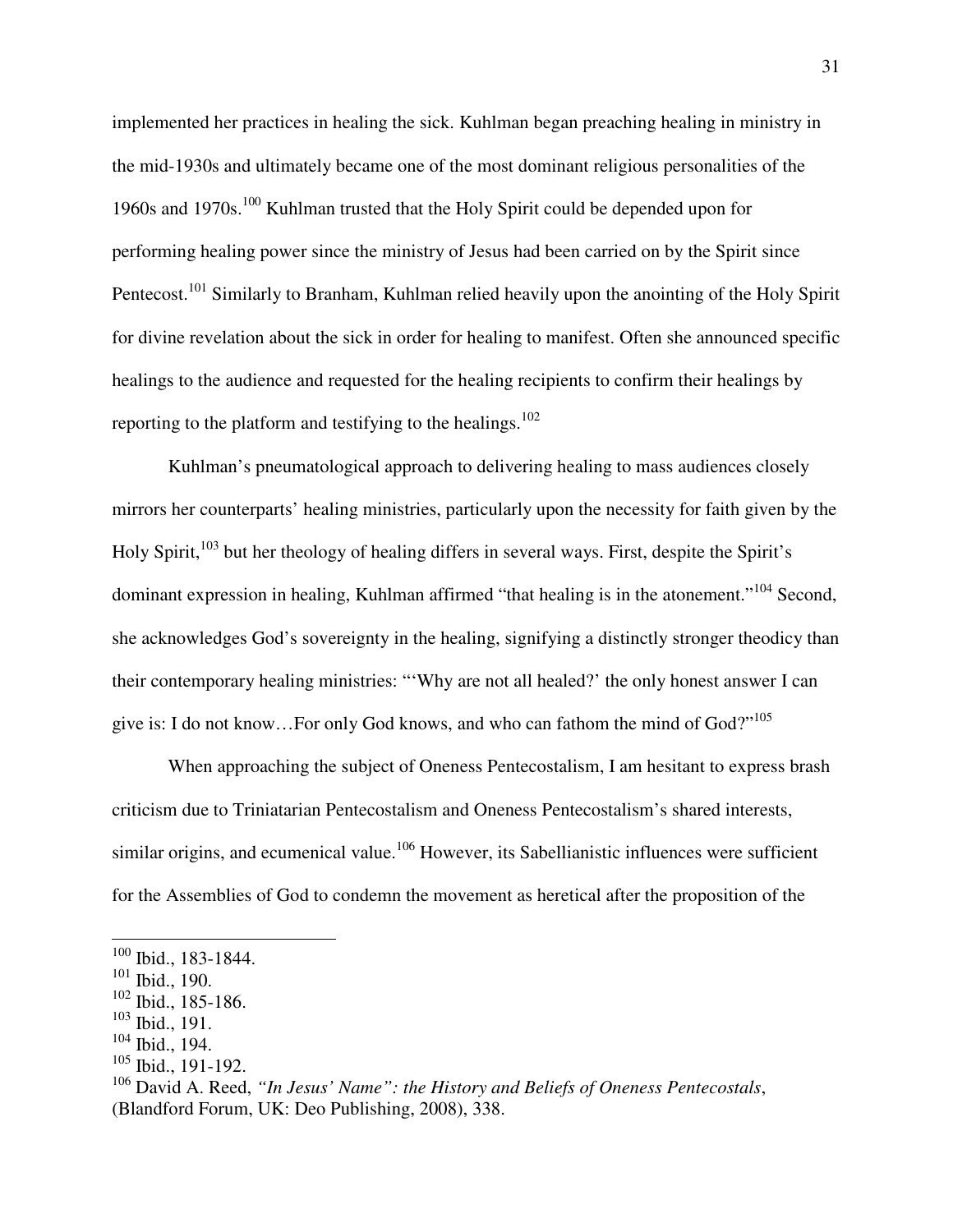New Issue.<sup>107</sup> I make this Oneness and Trinitarian Pentecostal comparison with caution, but the Atonement model runs a similar Trinitarian risk in the fashion that Oneness Pentecostalism's pneumatology is subordinate to the Name of Jesus. Acts 2.38, the apex pericope for establishing Oneness soteriology, denotes Jesus as "Dispenser of the Spirit" and "Giver of His Name" as a pneumatological response to all of Christian living, such as prayer and persecution.<sup>108</sup> This leads to implementing Christocentric dominance in Acts 2.38 in Spirit rebirth, experiential nature of faith, the repentance that unites believers unto God, and the reception of the Holy Spirit.<sup>109</sup> Reed's exposition on Oneness prioritization of Acts 2.38 has revealed a concern following the Atonement model's relationship to the Spirit. In the manner that Oneness prioritization of Jesus' name overrides roles specifically given for the Spirit, the Atonement must give prudence to the Spirit's distinctive roles in healing both explained previously and later within the study.

 Another Trinitarian concern exists when the Holy Spirit's role in Pentecostal soteriology is overlooked. Assuming an entirely Atonement model would encounter conflict with Trinitarian relationships, principally if pneumatology within soteriology were removed outside the Pentecostal framework for divine healing. Therefore, if this pneumatological divine healing is to be recognized as an extension of soteriology in a greater breadth of understanding, the Spirit's responsibilities within appropriating and affirming salvation must be discussed. The Spirit undoubtedly works within the Trinitarian relationship, which is not contested, but the Spirit is integral in completing the work of salvation by delivering the Gospel message and providing an

-

 $109$  Ibid., 336.

 $107$  Ibid., 349.

<sup>108</sup> Ibid., 335.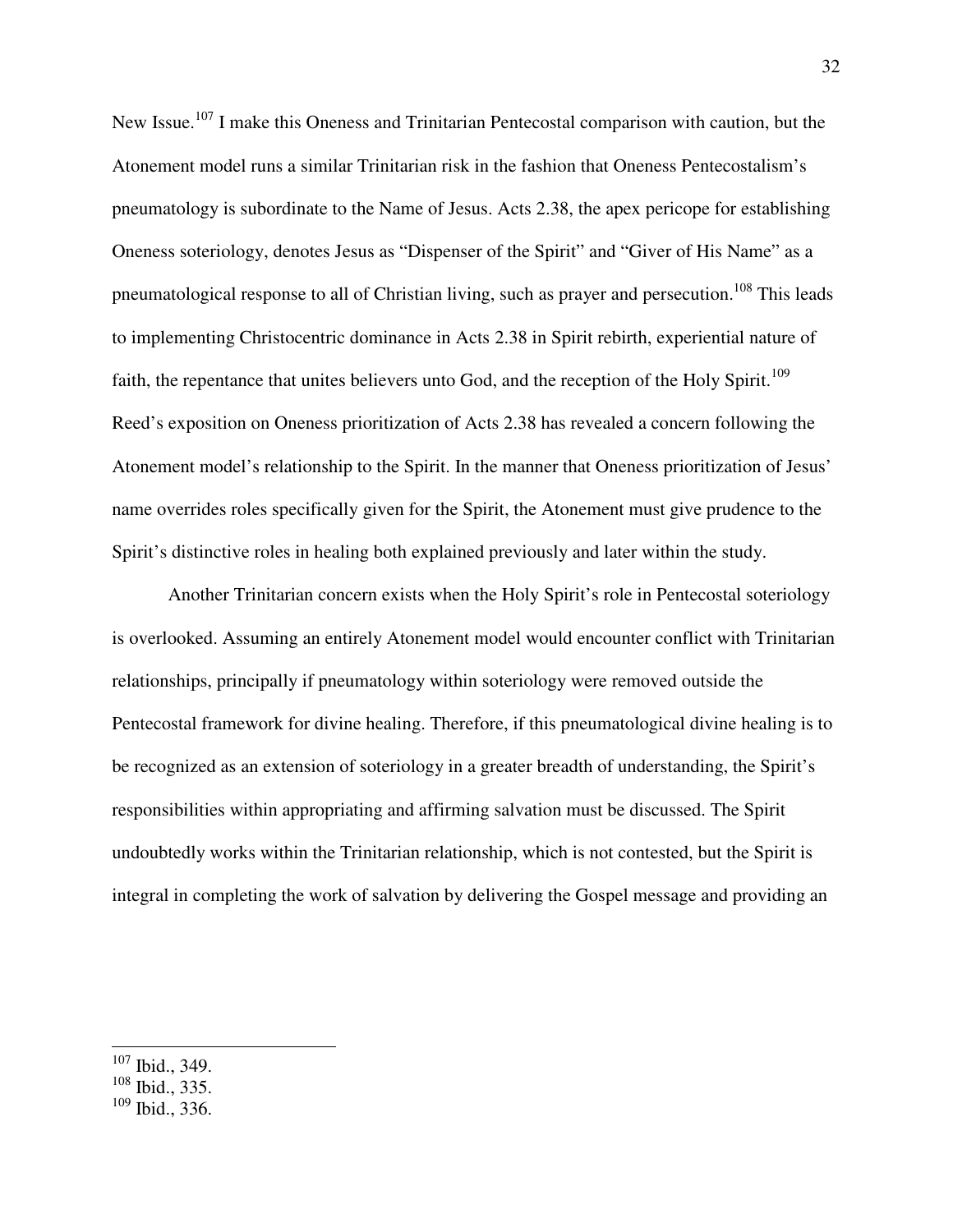avenue for human prayer so that "[humans] might both have and know of having this salvation."<sup>110</sup>

 One of the most substantial weaknesses to the Atonement model that suggests a need for modification is that the Atonement model fails to acknowledge the Pentecostal predilection of conducting divine healing through the "gift of healing," an endowment allotted by the Holy Spirit. The gifts which Warrington described earlier in this chapter illustrate this very point. Further still, Vali-Matti Karkkainen's *Pneumatology* records that Pentecostalism values expressive, charismatic spirituality as opposed to "discursive theology;" Pentecostalism experiences empowerment for witness and service through the emphasis on the supernatural happenings in their lives, all of which are contributed by the Spirit.<sup>111</sup> Erling Jorstad contends of Pentecostal reliance upon the Spirit to provide healing through the manifestation of the "gift of healing":

Consider, for example, a person who is sick. The Spirit gives, or has given, 'gifts of healing' to a member of the congregation. This person goes to the sick member and manifests the gift which the Spirit has entrusted to him—and the sick person receives healing. $112$ 

 $\overline{\phantom{a}}$ 

<sup>110</sup> Fredrick Dale Bruner, *A Theology of the Holy Spirit: the Pentecostal Experience in the New Testament Witness,* (Grand Rapids, MI: William B. Eerdmans Publishing Company, 1985), 268- 269.

<sup>111</sup> Veli-Matti Karkkainen, *Pneumatology: the Holy Spirit in Ecumenical, International, and Contextual Perspective,* (Grand Rapids, MI: Baker Academic, 2002), 89-94.

<sup>112</sup> Erling Jorstad, *The Holy Spirit in Today's Church: A Handbook of the New Pentecostalism* (Nashville: Abingdon Press, 1973), 122-23.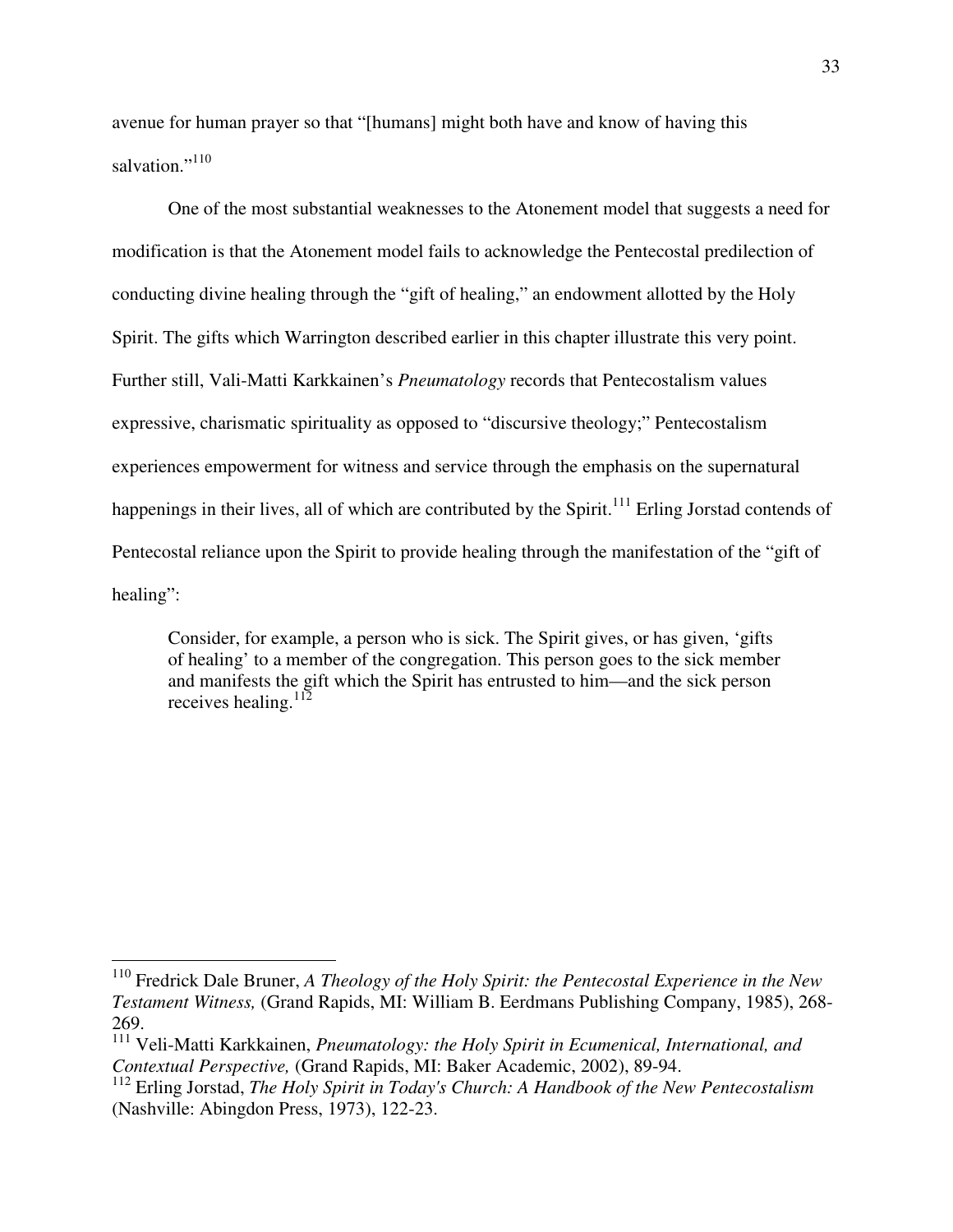## **Conclusion**

 Pentecostal theology is without a doubt Christological in nature, but its vibrant worship and reliance upon the Holy Spirit indicate that it has many predominant pneumatological elements. Divine healing should be considered in the same manner. Pentecostal reliance upon the gifts of the Spirit working among communities, in manifestation of both healing power and insight into achieving holy living, reveals that Pentecostal practice includes more than a Christological nature to divine healing found in the Atonement.

 However, it would be an injustice to dispose of the one for the other. The examples of Pentecostal ministers incorporating the Holy Spirit into their practices while continuing to further the Pentecostal tradition of appropriating healing to the victory of the Atonement reveal that the two can exist harmoniously together. In fact, the Trinitarian rejection of Oneness Pentecostalism suggests that incorporating the two together makes a better theological system for Pentecostalism as whole, including the totality of divine healing and the manner in which it is practiced by Pentecostals.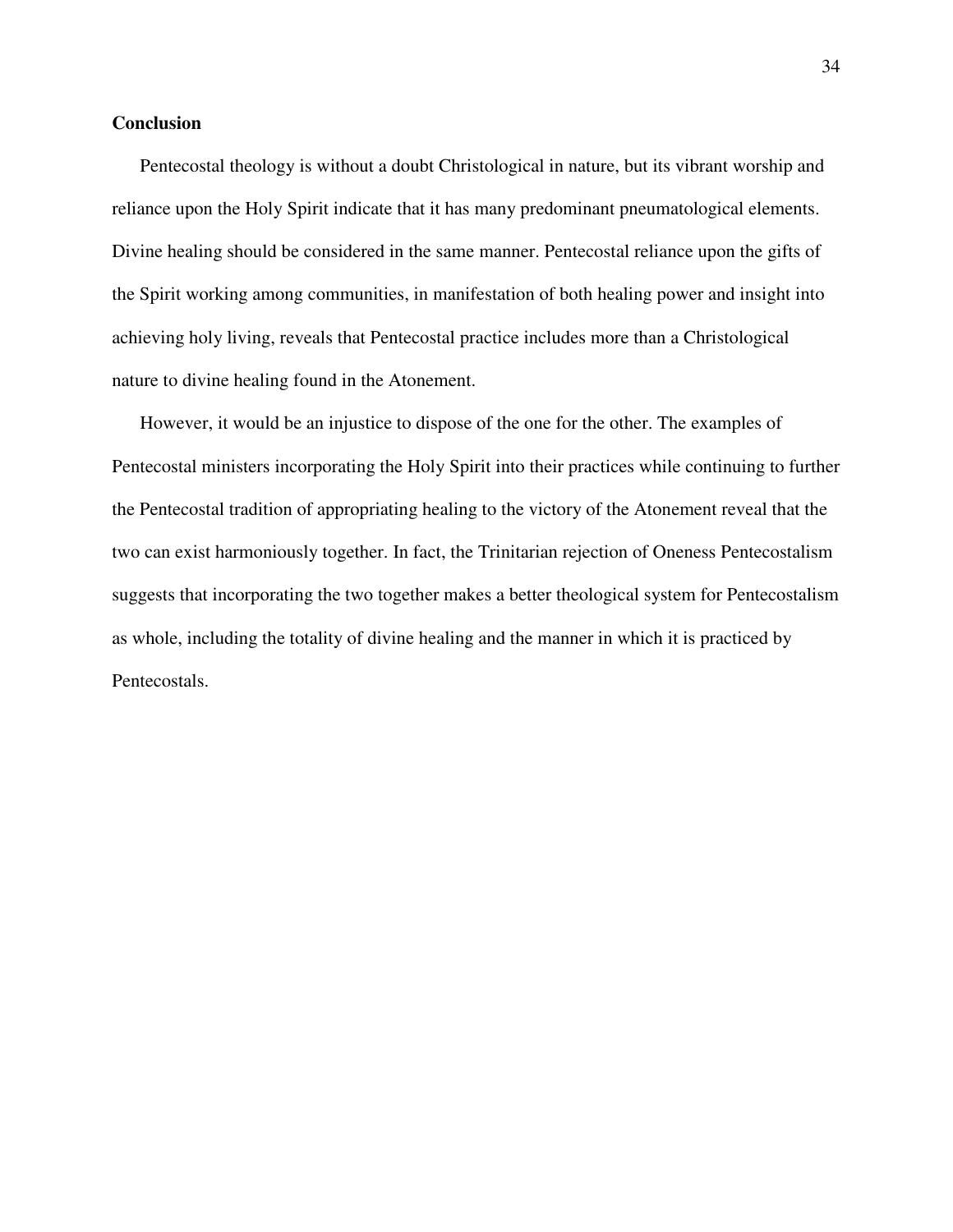#### **Chapter Three: The Eschatological Broadening of Divine Healing**

Pentecostal eschatology, like Judaic eschatology, points forward in time to the coming of the Messiah to bring healing, liberation, and judgment of those who did not worship the monotheistic God or were chosen by Him. Judaism affirms that there will, indeed, be a messiah leading a messianic kingdom symbolic of the Davidic monarchy of early Judaism, containing "political prestige and economic prosperity."<sup>113</sup> However, there is within Judaism some refutation of the Davidic relationship due to David's failed morality throughout the history of the kingship and by the rejection of the term "messiah" in the Maccabean documents.<sup>114</sup>

Moreover, Raccah writes that there has been a shift in the Messiah's identity; he was previously a "political ruler and liberator who will merely free the Jews from the oppressive rule of others" and is now considered a monarch responsible for the spiritual renewal for all of humanity.<sup>115</sup> Judaic eschatology is largely built upon the suppositions of immorality, and from which, the rewarding nature of heaven and resurrection greatly conflict the tormenting nature of hell.<sup>116</sup> Most importantly, these eschatological themes run secondary to the following: the extension of the Messiah's rule of goodness to all humanity, the restoration of Israel to its former glory, and the culmination of the eschaton by God's action independent of human action.<sup>117</sup>

<sup>113</sup>William Raccah, "Early Jewish Eschatology," in *Perspectives on Pentecostal Eschatology: World Without End*, ed. Peter Althouse and Robby Waddell, (Cambridge, U.K.: James Clarke and Co., 2012), 29-30.

 $\overline{\phantom{a}}$ 

 $114$  Ibid., 30-32.

 $115$  Ibid., 36.

 $116$  Ibid., 39-48.

 $117$  Ibid., 39.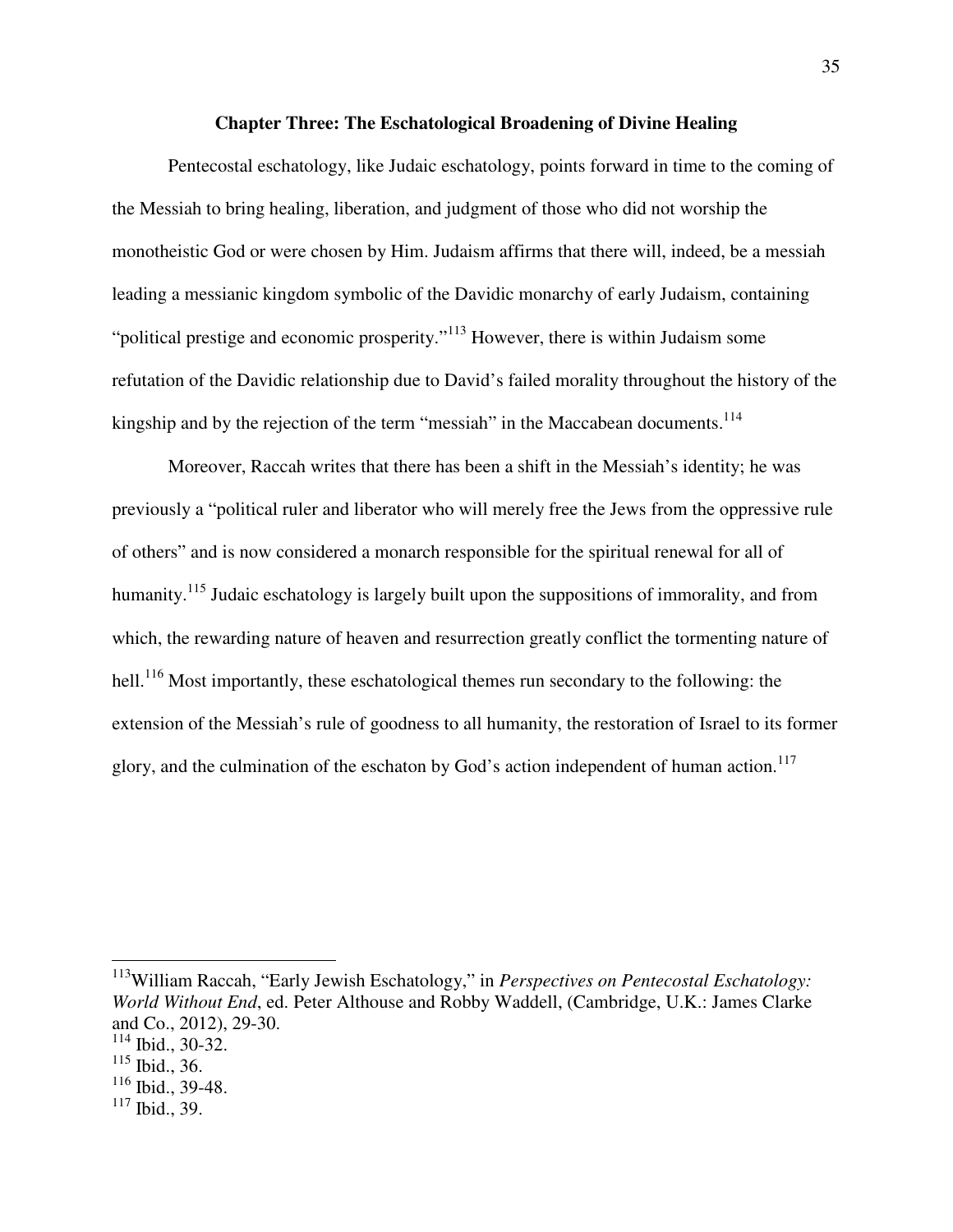Just as these themes are embraced within the essence of Pentecostalism, Jesus as Soon Coming King was a primary essence of the four and five-fold Gospel.<sup>118</sup> Althouse affirms that eschatology is integrated into the other streams of the full gospel.<sup>119</sup> More specifically, the "biblical evidence" of glossolalia ultimately signified the coming of the Lord, physical healing foretasted of the kingdom to come, and soteriology, particularly justification, is incomplete without eschatological motifs.<sup>120</sup> In defining Pentecostal eschatology, there have been three significant eschatological positions throughout Pentecostal history. The holiness movement influenced Pentecostals first viewed eschatology in the framework of the Latter Rain until around the 1940s when the movement adopted dispensational millennialism as it became more evangelical, and is now currently moving toward an eschatology that recognizes the imminent fulfillment of the eschaton. $121$ 

The eschatology of the "Latter Rain" recognized the eminence of Christ's return to the earth to establish order and justice. William Kay documents that the Latter Rain imagery was even taken from the landscape of Israel:

Within the land of Israel, rain falls at the time of planting and softens the ground and then again just before the harvest and fattens up the olives, grapes and corn. As far as Pentecostals were concerned the former rain was poured out when the church was planted at the beginning of the dispensation and the latter rain is poured out at the end of the season just before the harvest. The image of harvest, like other images in the Bible, can also speak of the end of the cycle, of the end of the agricultural year and of judgment. The various images of the bridegroom returning, of the sickle being thrust into the harvest, of the Lord of the harvest returning for the fruits of his labor, were ways of saying basically the same thing and were celebrated.<sup>122</sup>

 $\overline{\phantom{a}}$ 

<sup>&</sup>lt;sup>118</sup> Peter Althouse, "Pentecostal Eschatology in Context: the Eschatological Orientation of the Full Gospel," in *Perspectives on Pentecostal Eschatology: World Without End*, ed. Peter Althouse and Robby Waddell, (Cambridge, UK: James Clarke and Co., 2012), 205. <sup>119</sup> Ibid., 206.

 $120$  Ibid., 211-230.

<sup>121</sup> Ibid., 210-211.

<sup>122</sup> William K. Kay, "Theology 2," in *Pentecostalism,* (London, UK: SCM Press, 2009), 248.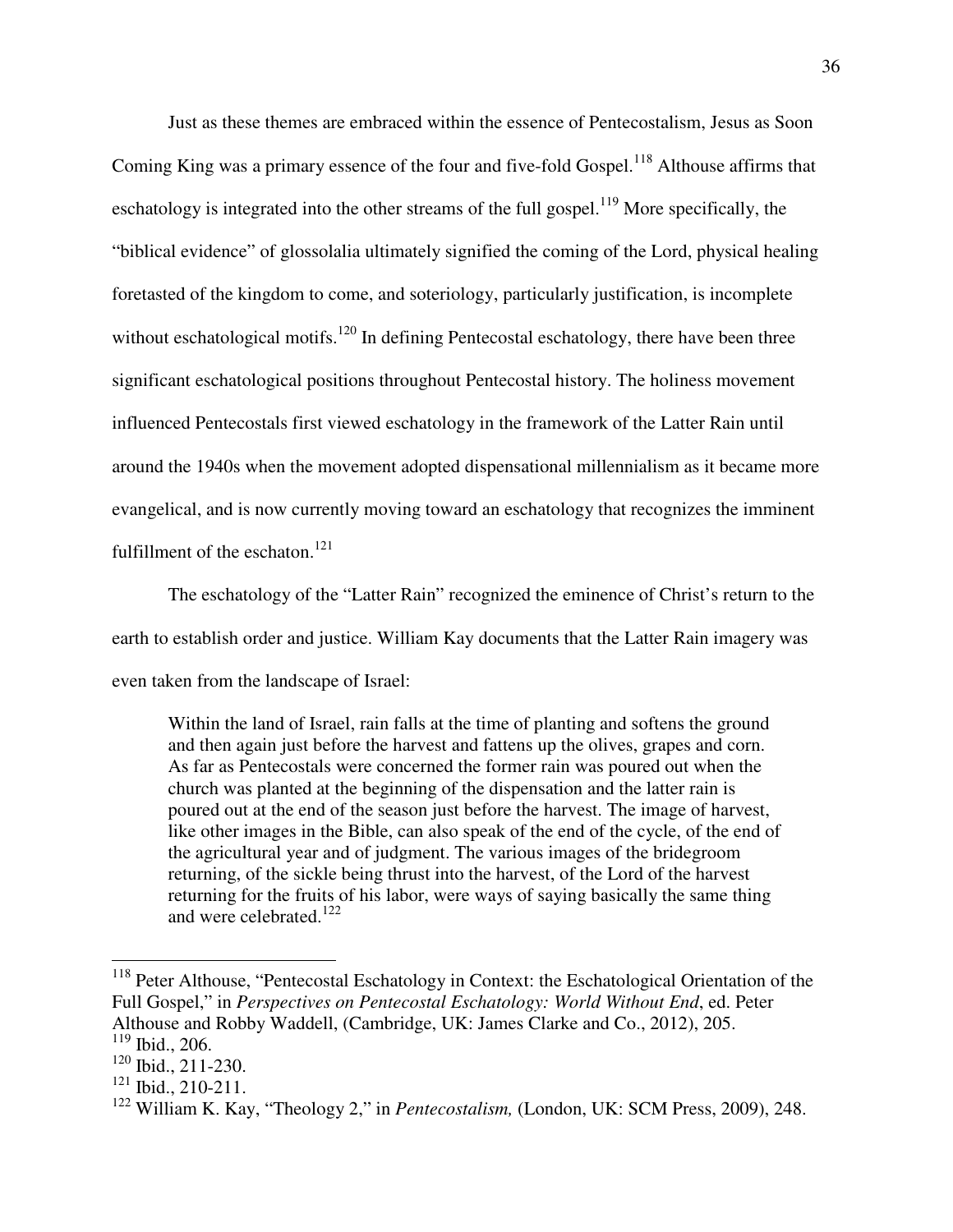These restorationist themes within the Latter Rain resulted in prompting Pentecostals and its future welfare into four theological thrusts. The Latter Rain established that Pentecostals must be engaged with mission, sanctified by the filling of the Spirit, able to recognize the loss/restoration pattern within biblical narratives, and expect to see the Spirit work to restore humanity at the global scale.<sup>123</sup>

Pentecostal eschatology was largely premillennial. "Most Pentecostals when tracing their roots readily acknowledge that they are indebted to Darby's dispensationalism"; however, Faupel writes that as Pentecostalism eschatology was largely influenced by its holiness roots. <sup>124</sup> After the monstrosities of the Civil War, American Protestants began shifting from a postmillennial view to premillennial view—Pentecostal eschatology also shifted towards this worldview.<sup>125</sup> After Spirit Baptism initiated the dispensation of the Spirit and soon return of Jesus, Christian Perfectionism and its postmillennial implications soon took a second place in prominence within Pentecostal thought. $126$ 

When considering the disillusionment among modern Pentecostals stemming from the dispensational premillennialism that it inherited, it is difficult to pinpoint exactly an accepted eschatology for the future Pentecostal movement. However, Pentecostal scholarship affirms that continuing to "read the text [of Revelation] in the present tense preserves the pathos of immediacy so valued in Pentecostal spirituality and reflects the way we interpret other portions of scripture."<sup>127</sup> McQueen necessitates the Pentecostal movement's dire need to recognize the

<sup>123</sup> Ibid., 249-250.

<sup>124</sup> Faupel, *The Everlasting Gospel: the Formation of Eschatology in Pentecostal Thought*, 103.

 $125$  Ibid., 91-114.

<sup>&</sup>lt;sup>126</sup> Ibid., 114.

<sup>127</sup> Larry R. McQueen, *Toward a Pentecostal Eschatology: Discerning the Way Forward*, (Blandford Forum, UK: Deo Publishing, 2012), 286.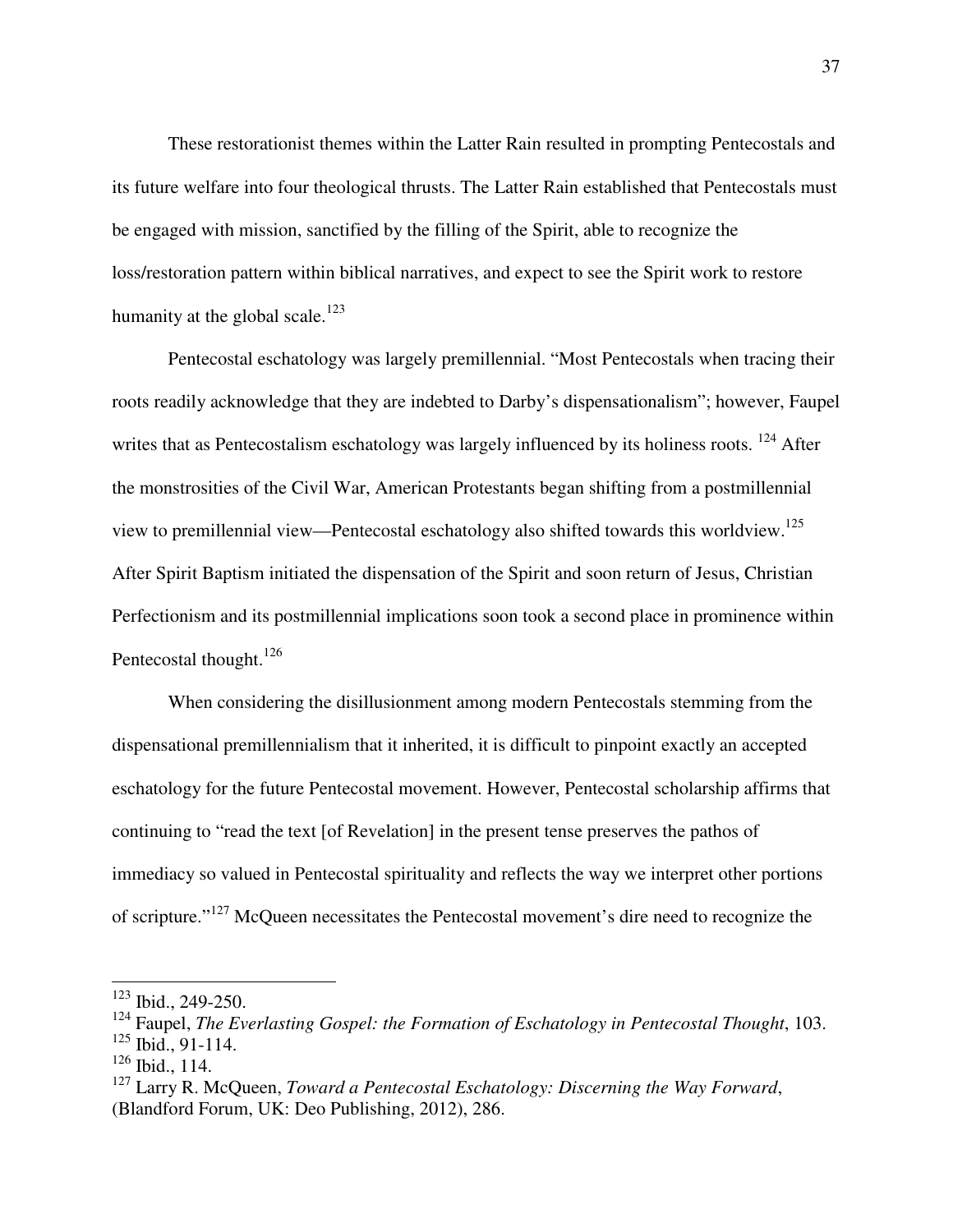Beast of the Apocalypse by stating Revelation should not be interpreted like a historical checklist with contemporary signs filling in the spaces. Instead, the narrative symbolically informs and spiritually quickens Pentecostals to recognize the Beast as power hungry, oppressive, Christ insulting attitudes opposing the church within society and even our own hearts.<sup>128</sup>

To continue the inclusion of Pentecostal ministry within our study, Kydd exemplarily describes the eschatological soteriology of Oral Roberts' healing ministry, one of the most prominent healing ministries of all Pentecostal history (popularity being the standard). Oral Roberts was born an 1918 and was miraculously healed of tuberculosis and stuttering twentythree years later in 1935.<sup>129</sup> This experience spawned Roberts' healing ministry in 1947 that ultimately became so successful that Kydd records that one of his healing lines once brought 9,300 people under Roberts' hands for healing prayer in a single evening.<sup>130</sup> Although there are many similarities shared between Roberts and many of the healing evangelists of his time in the late 40s and early 50s, there is one soteriological understanding that differs from the others. Kydd documents that Roberts believes that healing power is found in the atonement of Christ, made available by the faith of believers, and was the first to institute a "point of contact" for appropriating this faith in the believers' hearts.<sup>131</sup> On the contrary, Kydd polarizes Roberts' soteriology into two separate facets, one of them pertaining to the certainty of healing contained within the atonement, while the other greatly conflicted the certainty of divine healing.<sup>132</sup>

This other pole represented the sovereignty of God and the challenges of not being able to account for the vast amount of those of whom were not healing during the course of Roberts'

<sup>128</sup> Ibid., 287-291.

<sup>129</sup> Ronald Kydd, "Oral Roberts: Quintessential Pentecostal" in *Healing through the Centuries: models for Understanding,* (Peabody, MA: Hendrickson Pulblishers, 1998), 202. <sup>130</sup> Ibid., 202.

<sup>131</sup> Ibid., 204-206.

<sup>132</sup> Ibid., 207.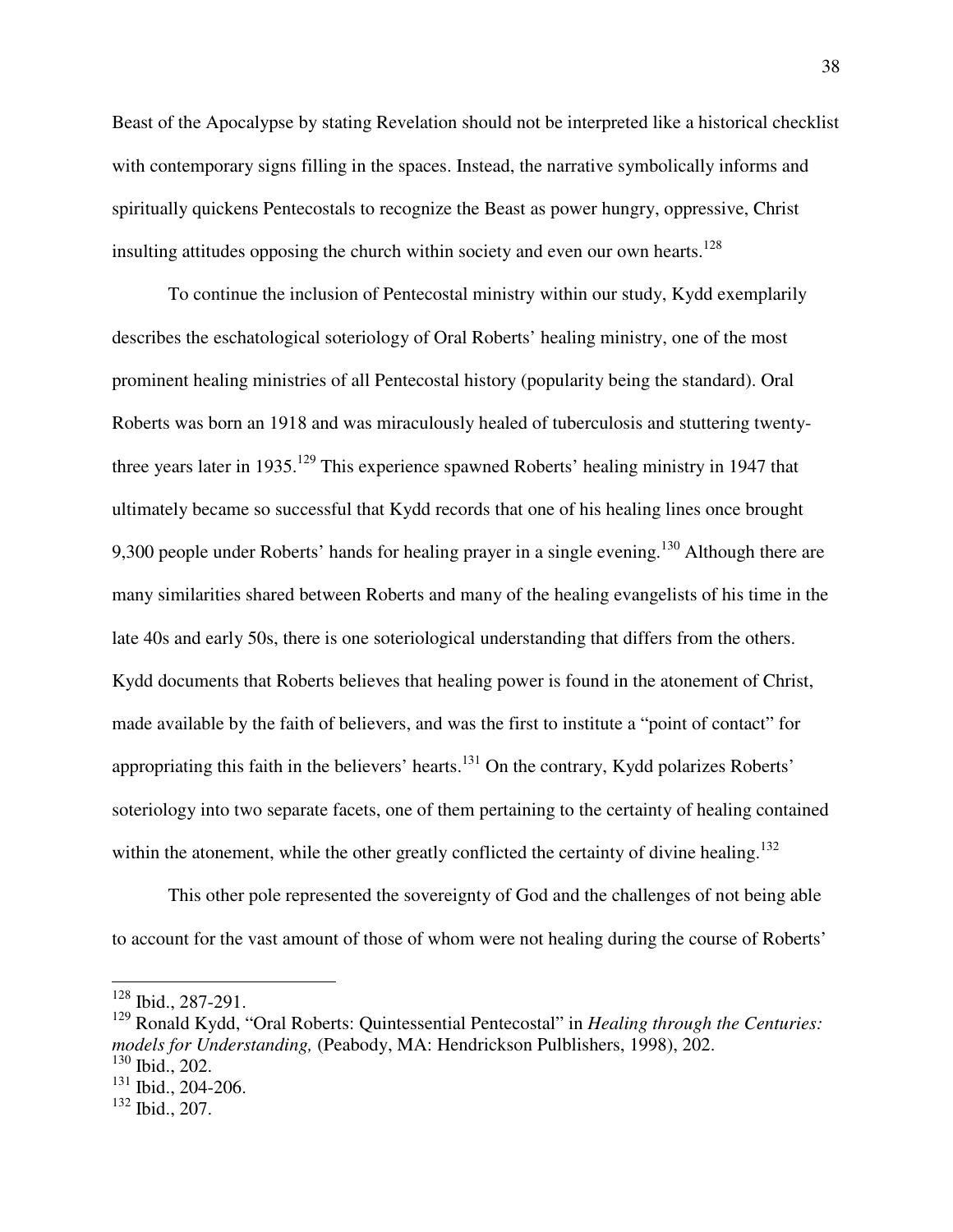ministry, including when God says "no" to divine healing in the instances of when the denial of healing by principle of faith "gives way to a greater miracle and serve<sup>[5]</sup> a larger purpose."<sup>133</sup> In struggling with the antagonistic natures of both of these theological compartments, Kydd writes that Roberts "acknowledged the sovereignty but preached the certainty."<sup>134</sup> Kydd makes his most striking contribution to this study is by claiming the positions of adamant certainty to divine healing, such as those held by Kenneth Hagin(s) and Wigglesworth, are widely disregarded by not only Roberts, but by the majority of Pentecostals, as well.<sup>135</sup>

The research of this study has shown several soteriological concerns regarding the Atonement model, and many of them cannot be addressed without the comprisal of eschatology within its salvific construct. C.L. Parker, an English Assemblies of God lecturer from 1930-1960, voices the strongest critique when disagreeing with the Atonement model, primarily as he identifies the differing natures of sickness and sin and the Atonement's ability to primarily reconcile humanity unto God.<sup>136</sup> "Sickness has no moral or sin-like characteristics and so does not require expiatory aspects. Reconciliation with God, however, is the source of a great range of blessings, and these include physical benefits…To treat the removal of sickness in the same way as the removal of sin [is a mistake]."<sup>137</sup> Although the objection could be made that sickness is a consequence to sin, sickness should properly be understood as inherently void of morality. Upon doing so, healing can more broadly encapsulate themes such as restorative themes within eschatology, disability, liberation, and exponentially more components that equating sin and sickness within the Atonement model cannot.

<sup>133</sup> Ibid., 207-208.

<sup>134</sup> Ibid., 208.

 $135$  Ibid., 209-211.

<sup>136</sup> William K. Kay, "Healing" in *Pentecostal and Charismatic Studies: a Reader*, ed. William K. Kay and Anne E. Dyer, (St. Albans Place, London: SCM Press, 2004), 50.  $137$  Ibid., 50.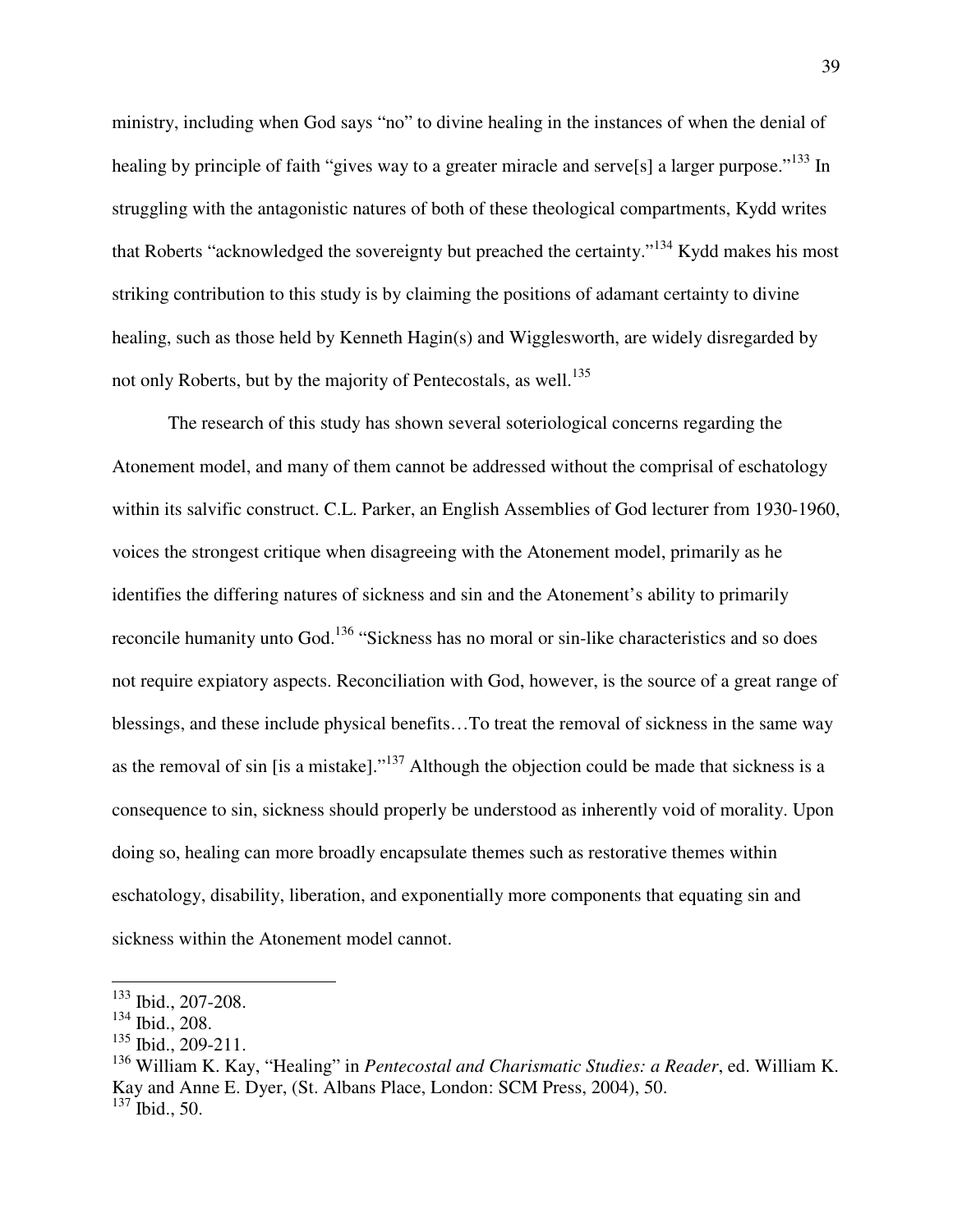This point is most valid when juxtaposing disability and eschatology. At what level will God's redemptive power cease, and more simply, what exactly will God deliver the disabled from? In *The Theology of Down syndrome*, Amos Yong explains this tension by recording his family's experience with his brother, Mark, who has been diagnosed with Down syndrome*.* He exposes the lack of affluent definitions of "healing" for the disabled and challenges the answers given for the disabled within these precarious eschatological frameworks, particularly as it ignores the value of the disabled in the "here" of the eschaton:

Mom recalled once when Mark came alongside her during an ICF worship service [church service] to lift up his mother's hand. At first, she was embarrassed since she thought that she would lift up her hands at her own instigation. However, after the service, another woman came and told Mom that she wished she was as free as Mark to worship God. Mom can tell of other occasions during worship when God has used Mark's example to liberate others from their anxieties, fears, and despair. In each of these ways and more, Mom believes Mark's life has been a conduit for the grace of God to be manifest to others. What else is this than the saving work of God expressed in the life of an individual who is otherwise dismissed and marginalized according to the norms of this world? When I asked Mark what it meant to him that Jesus was his savior, he answered, "He is my best friend."<sup>138</sup>

After experiencing misunderstanding and ultimately mistreatment from the Pentecostal community when dealing with his handicapped son, Steven Fettke pushes for a renewed perspective of the disabled that resembles those of Yong. Primarily, Western society contends that only those with right minds are considered to be made in the image of God and a pneumatology of this suit prioritizes those with the "best gifts" and consequently overlooks the disabled to the point that it altogether denies the ministry the disabled can offer the church.<sup>139</sup> To

-

<sup>138</sup> Amos Yong, *Theology and Down syndrome: Reimagining Disability in Late Modernity*, (Waco, TX: Baylor University Press, 2007), 161.

<sup>&</sup>lt;sup>139</sup> Steven Fettke, "The Spirit of God Hovered Over the Waters: Creation, the local Church, and the Mentally and Physically Challenged, A Call to Spirit-led Ministry," presented at the Society for Pentecostal Studies at Duke University, March 13-15, 2008, 1-4.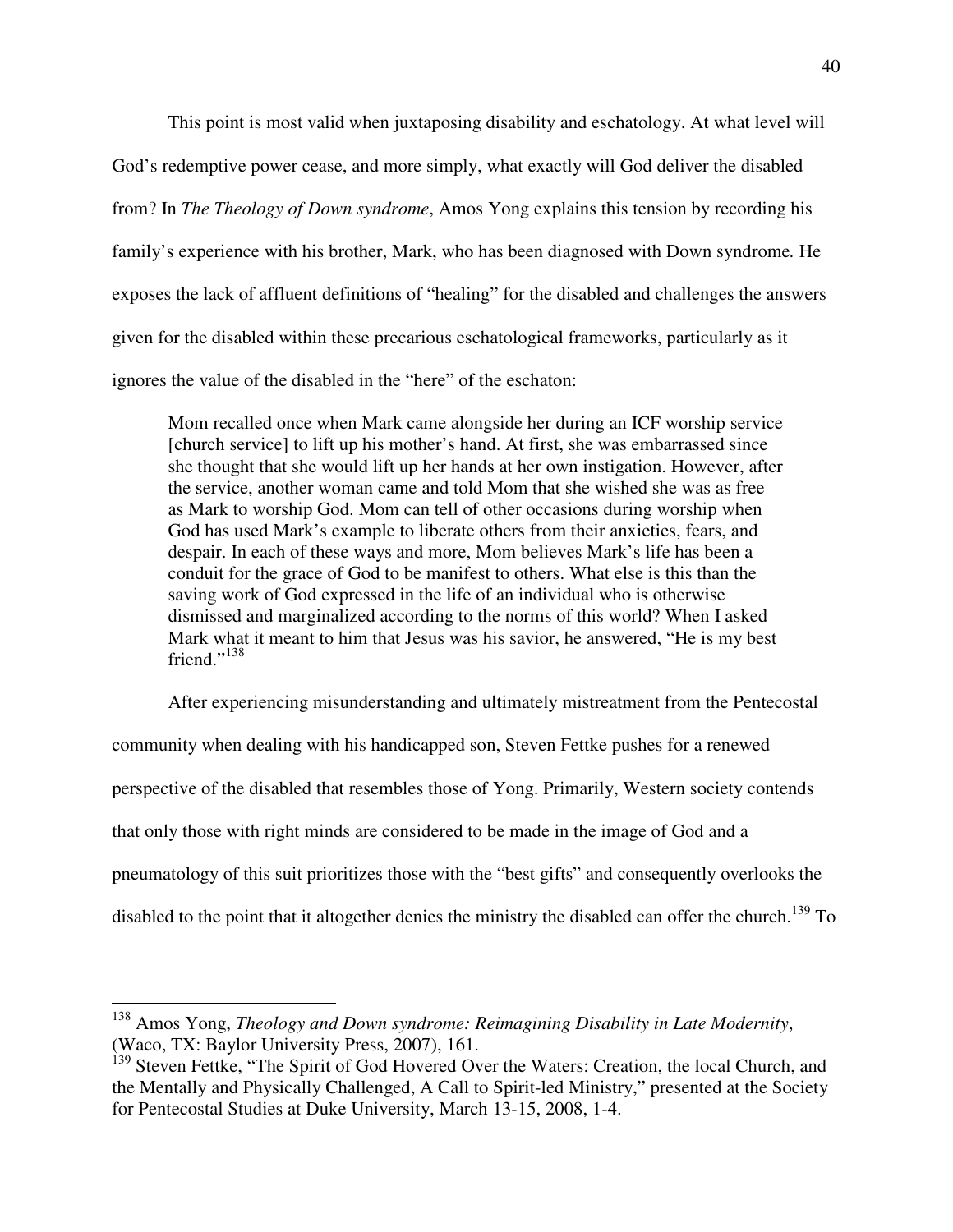continue this issue of healing for the disabled, God's healing power also manifests in restoring the broken perceptions of the church towards disability.<sup>140</sup>

"Eschatological images without people with disabilities effectively translate in our churches—harbringers of the coming reign of God—without such people, either."<sup>141</sup> Pauline perceptions of the eschaton embody perfection at all levels, including that disability will be absent in the eschaton, but such a position robs the personalities and identities of the disabled."<sup>142</sup> Jesus' ministry ushering in the eschaton should depict the Church's expectation of the finality of the eschaton. Jesus welcomed those outcast by their disability, thus signifying that healing for the disabled is needed for the healthy among modern society in the present.<sup>143</sup> The wounds of the crucifixion permanently residing in Jesus' resurrected body affirms that God will be careful not to remove the identities given by disability.<sup>144</sup>

Nancy Eisland, a non-Pentecostal scholar, expands upon the importance of contextualizing Christology into a disabled setting to set the course of the Church's understanding of God's interactions with the disabled, for "the Incarnation is the ultimate contextual revelation."<sup>145</sup> Although Eisland's and Yong's disabled Christology is quite similar, Eisland's Christology differs as she discloses Jesus' impaired hands to impart the reality of disability to humanity and its place among divinity.<sup>146</sup> Moreover, the pierced sides of Jesus reflect innocent suffering and "hidden" disabilities and together with Jesus' wounded hands, they

-

 $140$  Ibid., 6-7.

<sup>141</sup> Amos Yong, *The Bible, Disability, and the Church: a New Vision of the People of God*, (Grand Rapids, MI: Eerdmans Publishing Company, 2011), 121.

 $142$  Ibid., 119-121.

<sup>143</sup> Ibid., 125-126.

<sup>144</sup> Ibid, 129.

<sup>145</sup> Nancy Eisland, *The Disabled God: Toward a Liberatory Theology of Disability*, (Nashville, TN: Abingdon Press, 1994), 98-99.

<sup>146</sup> Ibid., 101.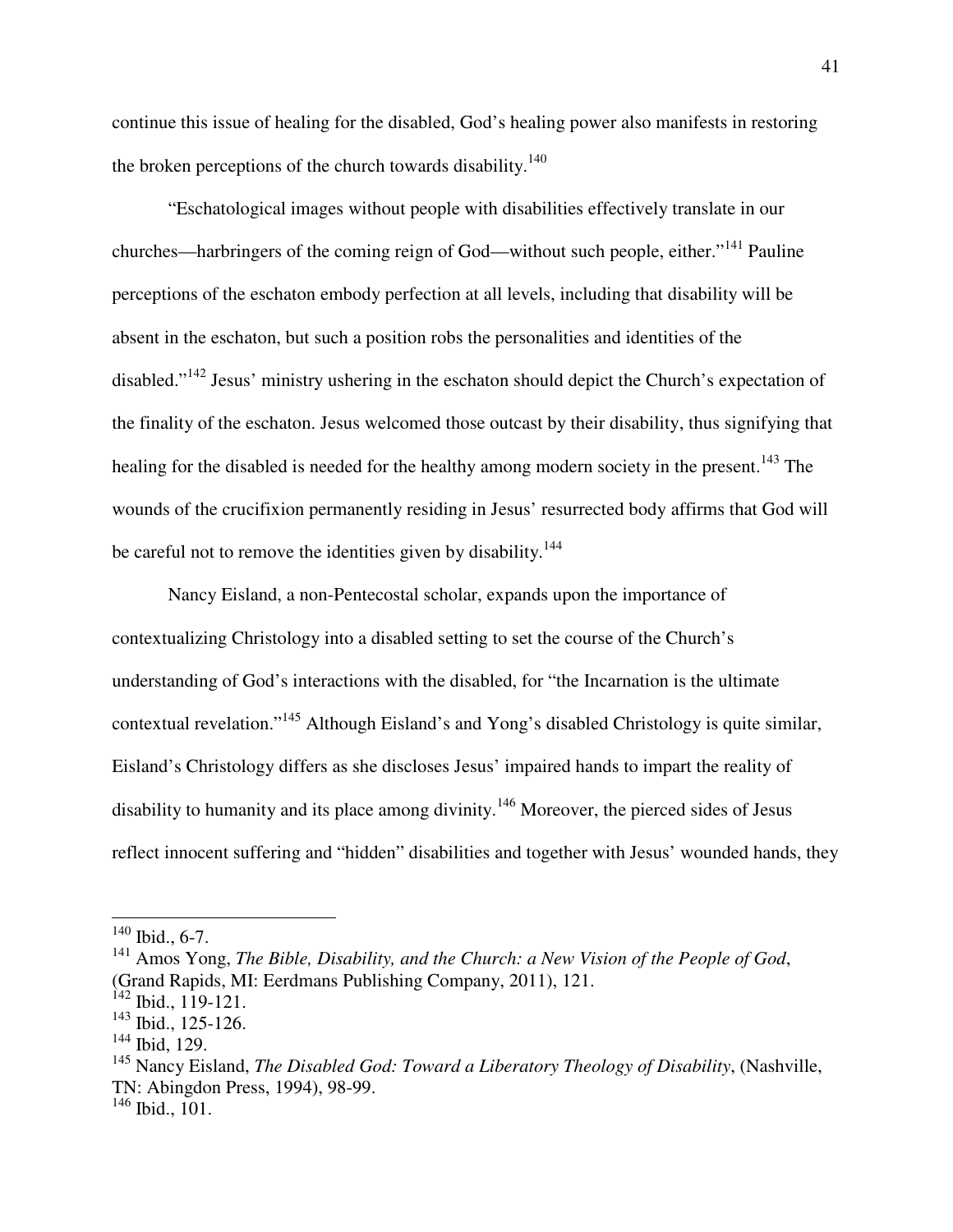model unanimity of wholeness and disablity in God.<sup>147</sup> In doing so, Christ's physicality is not divorced from His divinity, but rather embodies the essence of marginalization and this understanding of God creates "a renewal of hope for people with disabilities and others who care."<sup>148</sup>

Pentecostal history proudly embodies one that welcomed and based its success on marginalization. It could potentially be theorized that a past laced with so much suffering could later necessitate its current predisposition towards certain "errors", such as the practice by some exuberantly emphasizing wealth and health and diminishing the necessity of suffering and showing indifference towards disability. However, Pentecostalism rightly recognizes the vast, all-encompassing nature of salvation and consequently reciprocates it to the totality of all humankind, notwithstanding ethics and a renewed vision of social justice. For example, many Assemblies of God missionaries devoted to improving the lives of Native Americans do not proclaim the Pentecostal message of healing as purely healing of the body, but as power to overcome alcoholism and correcting acerbity from failed promises delivered by the European-Americans and the national government.<sup>149</sup> Doing so helped correct the AG's "racist and paternalistic" style of missionary evangelization.<sup>150</sup>

Murray Dempster has observed the necessity of social ethics in Pentecostalism and its vitality to the grand Pentecostal mission. "I aim to demonstrate that belief in the triumphant return of Jesus Christ, when it is grounded in Jesus' own mission, ministry, and message about

 $\overline{\phantom{a}}$ 

 $147$  Ibid., 101.

<sup>148</sup> Ibid., 101-102.

 $149$  Angela Torrengo, "Jesus as the Great Physician: Pentecostal Native North Americans within the Assemblies of God and New Understandings of Pentecostal Healing," in *Global Pentecostal and Charismatic Healing*, ed. Candy Gunther Brown, (New York: Oxford University Press, 2011), 113-114.

<sup>150</sup> Ibid., 114.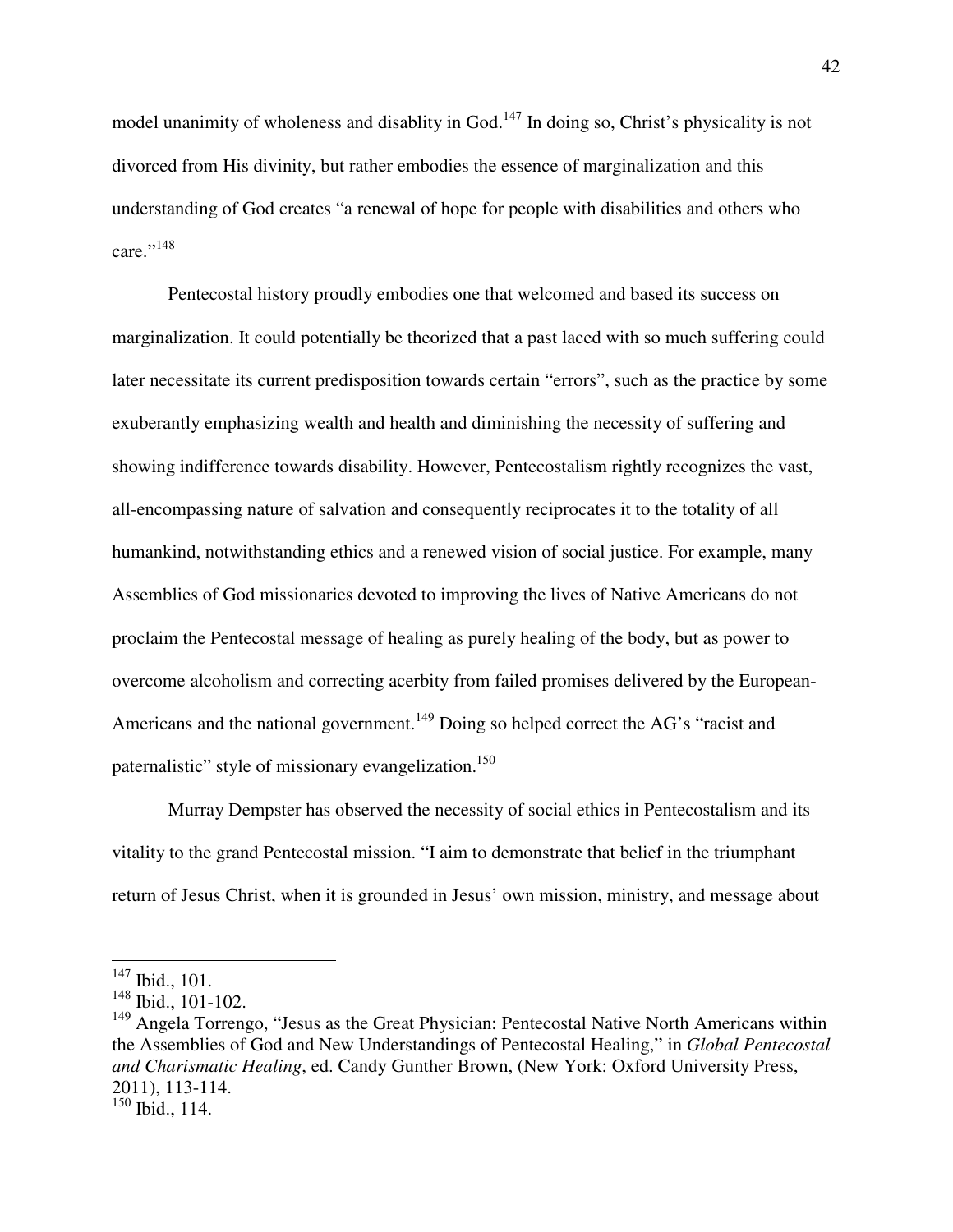the kingdom of God, actually entails an eschatological warrant and a moral mandate of the church's engagement with society."<sup>151</sup> Despite the uncertainty of social activism within early Pentecostalism, ministers within the movement were not interrupted in developing social programs during evangelism and the current astronomical rate of Pentecostal growth has uncovered church authorities to global suffering; such integration of alieving human need "and social change have been part of the untold story that has fostered Pentecostal growth around the world."<sup>152</sup> Dempster provides the rationale of eschatological happenings existing currently within modern frameworks from the text of Matt.11.12/ Luke 16.16 as it presents the kingdom of God breaking into the present moment:

Jesus said, as the kingdom was pressing into this age, people could press against it and already experience the transforming power of God's messianic salvation. It was like new wine placed into old wineskins; it begins to bleed through the leather and just a bead of the new wine of the age to come is powerful enough to unstop a deaf ear, or to loose a dumb tongue, to restore sight, to cure a leper, or to gladden the heart of the poor. It is God's Day of Salvation.<sup>153</sup>

As the influx of the eschatological age of the "now and not yet" impacts the present age, the Pentecostal narratives push toward liberation for the marginalized. Dempster is careful to state that Jesus' ethical system was not finalized because what was established was bound to the contexts of responding to religious or situational challenge;  $154$  however, Jesus emphatically established moral bonds of love extending from the believing community to enemies.<sup>155</sup>

<sup>&</sup>lt;sup>151</sup> Murray Dempster, "Eschatology, Spirit Baptism, and Inclusiveness: an Exploration into the Hallmarks of a Pentecostal Social Ethic," in *Perspectives on Pentecostal Eschatology: World Without End*, ed. Peter Althouse and Robby Waddell, (Cambridge, UK: James Clarke and Co., 2012), 155-156.

<sup>&</sup>lt;sup>152</sup> Ibid., 157-159.

<sup>153</sup> Ibid., 164-65.

<sup>154</sup> Ibid., 169.

 $155$  Ibid., 171.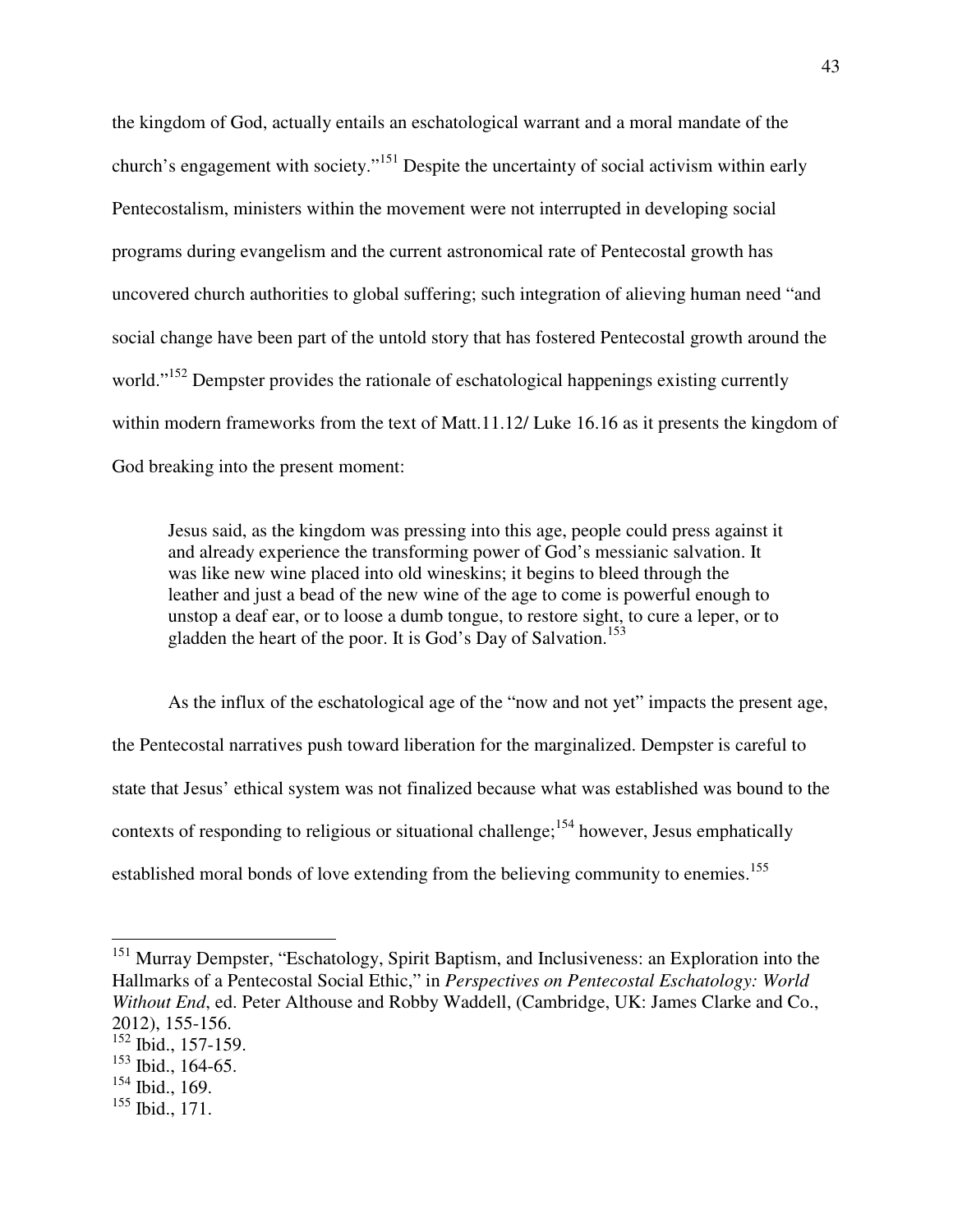More specifically, Jesus' example of concerning himself with the needs of the poor and "least of these" is an inescapable challenge to church mission and social ethic.<sup>156</sup> For example, He sought out to bring healing to ailments that alienated members from their own societies and broke rabbinic traditions in order to seek the justice of women.<sup>157</sup> As a whole, the social ethic that Dempster derives from the Pentecost/kingdom paradigm from Luke-Acts prompts the church to engage in social service to individuals and institutions of society, all while actively voicing a "moral witness" that incorporates the needs of all humankind.<sup>158</sup>

 Johann Blumhardt's social ethic monumentally impacted the ideologies of Barth, Tillich, Bonheoeffer, Emil Brunner, and a host of leading Pentecostal scholars, and his ethical bent in pietistic theology has a distinctly eschatological focus. Although Blumhardt was not necessarily American, Frank Macchia's interaction with Blumhardt is highly influential to Pentecostal academics. In fact, it mirrors the eschatological "inbreaking" descriptive of Dempster earlier. Even though pietism was eschatologically awaiting the "revolution with the spirit of the Antichrist," Blumhardt's eschatology differed entirely with his tradition as he saw hope for the future as it was renewed through the work of the Spirit: "the Lord is not a destroyer but one who blesses and renews."<sup>159</sup> From this perspective of holistic renewal, Blumhardt brings forth a personal role in its participation. He disagreed heavily on "history as something foreordained and fixed" and this eschatological framework granted much more human involvement with the plan of redemption for the Kingdom of God. He interpreted the future of Matt. 24 to refer to the destruction of Jerusalem in 70 AD, as well as scoffing any attempts of predicting future events in

-

<sup>156</sup> Ibid., 180.

<sup>157</sup> Ibid., 176-185.

<sup>158</sup> Ibid., 187-188.

<sup>159</sup> Frank D. Macchia, *Spirituality and Social Liberation: the Message of the Blumhardts in the Light of Wuerttemberg Pietism*, (Metuchen, NJ: Scarecrow Press, 1993), 84-88.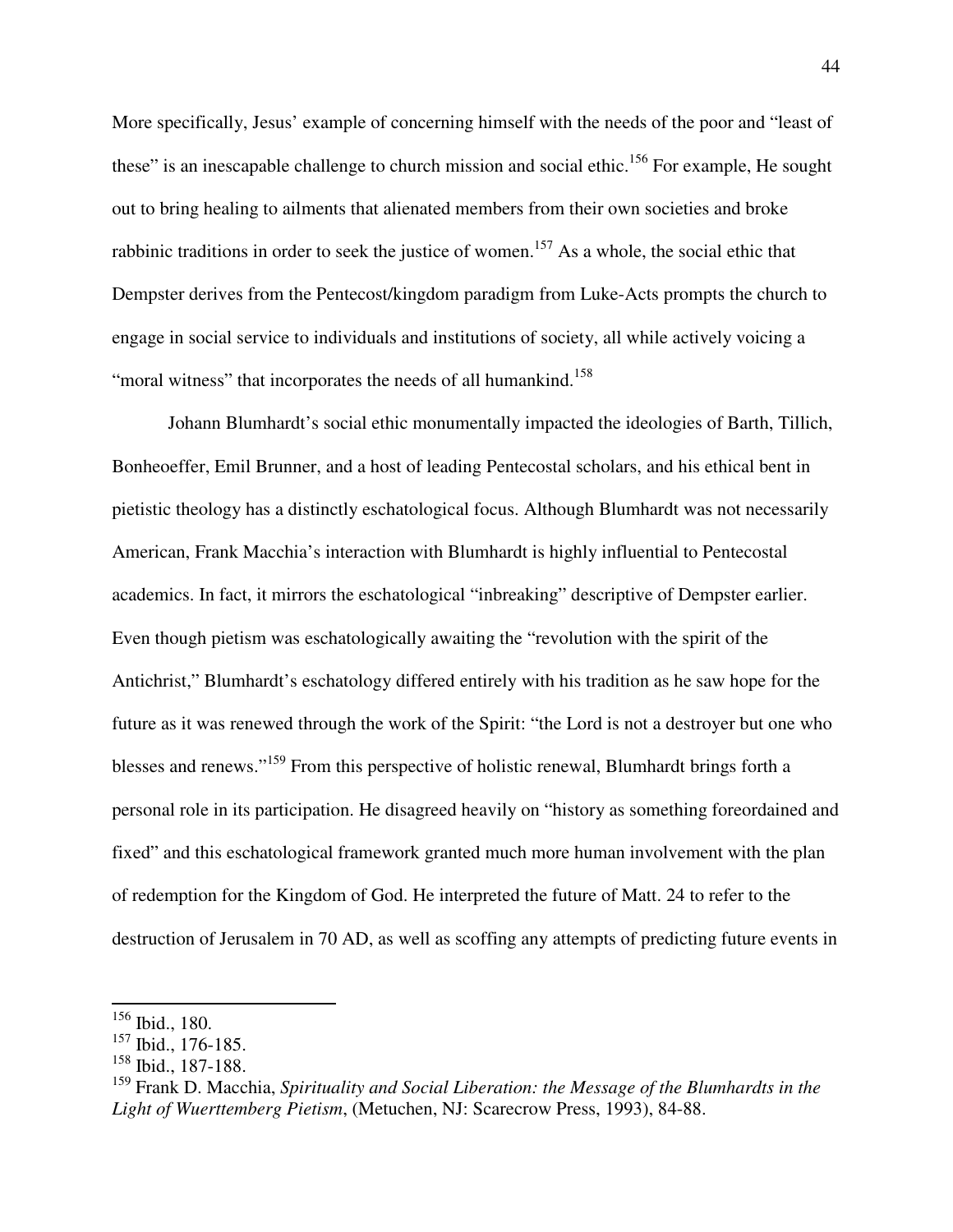Revelation primarily to instate that the fulfillment of the outpouring of the Spirit happened before the Parousia, not after.<sup>160</sup> Therefore, this spirituality was built of seeming dichotomies, such as being "active and passive, patient and impatient, initiated by God's grace and cultivated by works"—ultimately dealing with these tensions by "hurrying and waiting," described by Blumhardt himself.<sup>161</sup>

 This signification of the "future-to-be" is indeed present in many Pentecostal writings, including Horton's *Systematic Theology*. Purdy affirms that Jesus' suffering accounts for the healing of God's people, but a link is presented with the Atonement and eschatology as Purdy writes that evidences of divine healing are present testimonies to His power, just as instances void of healing are assurances that one day all will be completely restored.<sup>162</sup> In fact, the terms used to describe this phenomenon of present eschatological happenings almost identically match the supposition of the others discussing this same event: "Divine healing is actually an inbreaking of the power of the coming ages."<sup>163</sup> Purdy further elaborates that:

At the same time, divine healing is temporary in this age, serving notice of the impending judgement of God on the kingdoms of this world as well as the establishment in the world of God's righteous rule. That is, healing is a very tangible expression of God's enduring love for his creation. The healings that Christ performed in the power of the Spirit were signs that the kingdom of God was near. The healing of the sick was understood by Christ and the gospel writers to be an expression of God's future victory, to be consummated when Jesus comes back to earth again. It was the 'already' of God's kingdom verifying the promised 'not yet'…Thus the healings we experience today are just a first installment of the future redemption of our bodies.<sup>164</sup>

Experientialism is integral to formulating Pentecostal belief and praxis and Harvey Cox

writes that its prioritization over tradition and scripture is mirrored in dynamic worship,

-

 $160$  Ibid., 89.

 $161$  Ibid., 90.

<sup>162</sup> Purdy, "Divine Healing" in *Systematic Theology: a Pentecostal Perspective*, 508.

<sup>163</sup> Ibid., 509.

 $164$  Ibid., 509.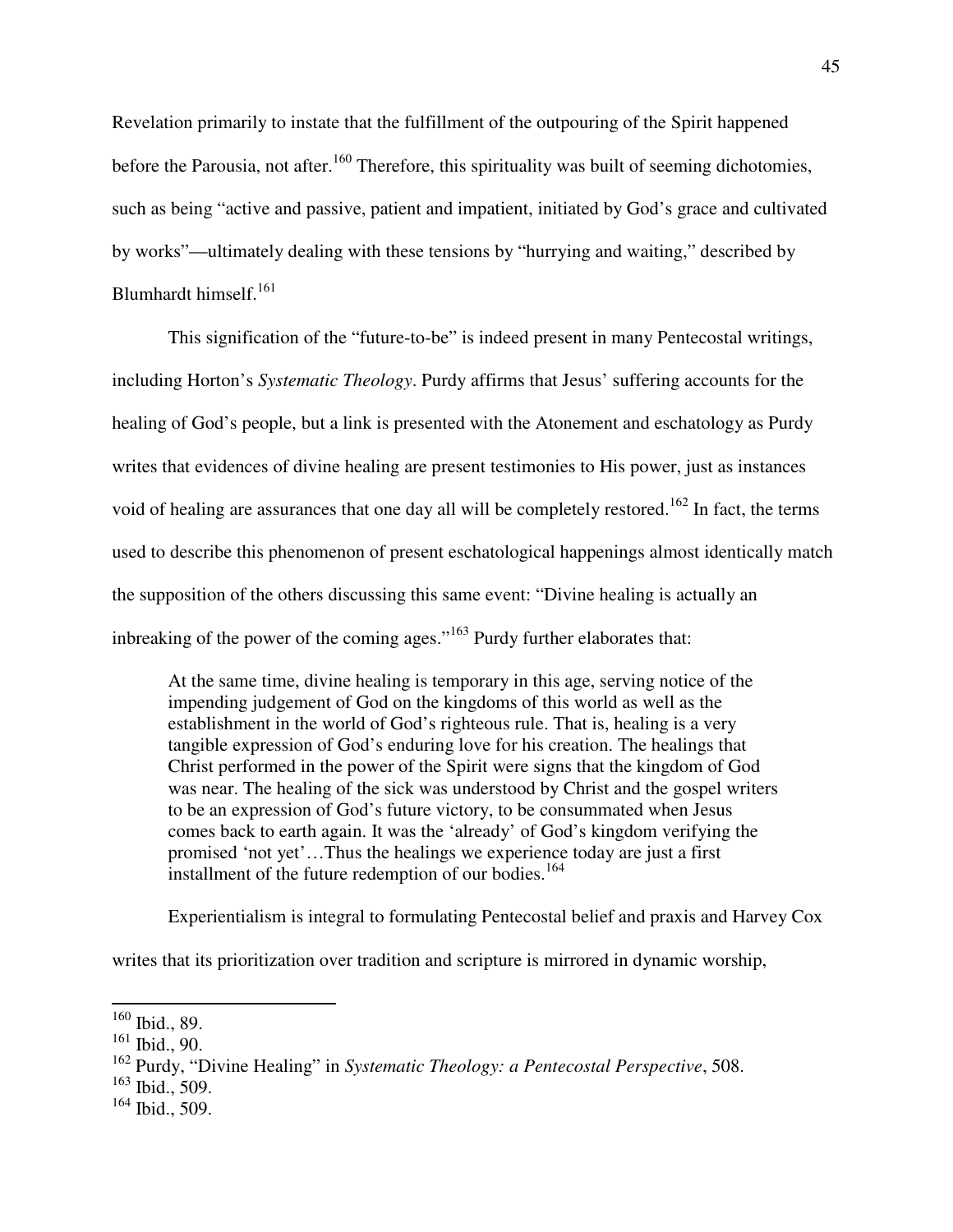glossolalia, and "stressing the more joyful dimension of their meeting with the Spirit."<sup>165</sup> However, pain is often disregarded within this experience for new Pentecostals, even though this was a major purport of experience with the Spirit within Classical Pentecostalism—this experience with this Spirit "who has a purpose not just for them but for the whole world."<sup>166</sup> Early Pentecostalism recognized its position within the "already and not-yet and witnesses to the first fruits of the kingdom" and believed in the life-altering experience awakened and initiated by the Spirit in which they experienced.<sup>167</sup> However, there is perceived danger in Pentecostals bracing the literal message of the imminent return of Christ due to its neglect of valuing long term global solutions, like the environmental crisis.<sup>168</sup> Although in conflict with McQueen's predictions of the future of the movement, Cox perceives the younger generation of Pentecostals to have embodied their ancestors' model of mission by rejecting to the appeal of ministering to the rich institutions in order to recognize "that Jesus promised His kingdom to the poor and to those who suffer for righteousness sake."<sup>169</sup>

 "God's response to our plight is not a quick-fix solution through some supernatural corrective. Rather, it is a long-tern engagement with us in community and mutual caring."<sup>170</sup> Pentecostal soteriology is holistic in nature and its hermeneutics derived from the narratives from all of scripture (not just Luke-Acts). It is important to recognize the eschatological natures in other narratives that lend themselves to developing Pentecostal thought, particularly as it

<sup>&</sup>lt;sup>165</sup> Harvey Cox, *Fire from Heaven: the Rise of Pentecostal Spirituality and the Reshaping of Religion in the Twenty-first Century,* (Reading, MA: Addison-Wesley Publishing Company, 1995), 312-315.

 $166$  Ibid., 315-316.

 $167$  Ibid., 317.

<sup>168</sup> Ibid., 317-318.

<sup>169</sup> Ibid., 318-319.

<sup>170</sup> Samuel Solivan, *The Spirit, Pathos, and Liberation: Toward an Hispanic Pentecostal Theology*, (Sheffield, England: Sheffield Academic Press, 1998), 76.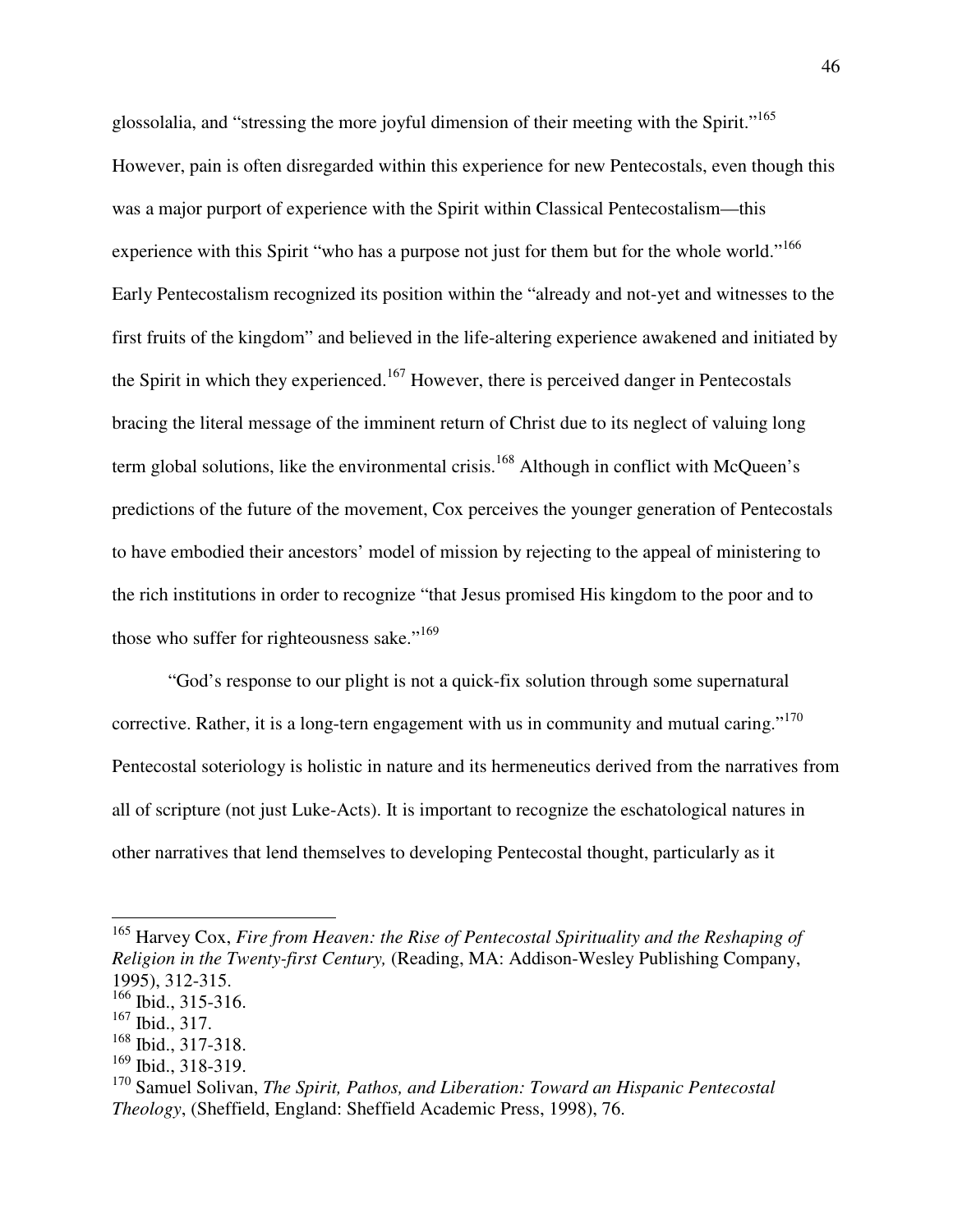constructs contextualized Pentecostal theologies. For example, the Exodus narrative reveals God to be a loving creator, moved by compassion to relieve affliction and exuding loving qualities of compassion and sympathy; the Hebraic God does not even remotely resemble the divine characteristics of Greek stoicism or Aristotelian philosophy.<sup>171</sup> As the narrative progresses, God is not merely wishing to alleviate pain and suffering or passively waiting for an opportunity for change. Instead, God is deeply moved by compassion and aids their individualistic and contextualized needs, empowers Moses as "an agent of liberation," and chooses to move a marginalized society from Egyptian oppression in bondage to peaceful freedom in Canaan.<sup>172</sup>

 Zachary Tackett reports differences within Pentecostalism as it responds to the liberation emphases within the Exodus narrative. Martin Luther King, Jr.'s liberating preaching from this narrative was drawn from African American slave eschatology that long awaited liberation from oppression in exchange for freedom.<sup>173</sup> This varies significantly from the white community's interpretation as it borrowed heavily from the holiness expressions of evangelicalism in the nineteenth century that recognized the liberation of the Exodus as a personal "spiritual journal" resembling the transformation of conversion.<sup>174</sup> Yet, it is pertinent that both whites and blacks recognized the liberation importance of the narrative, "including social implications of this liberation." $175$ 

 Before Eldin Villafane composes an American-Hispanic social ethic, he necessitates its purpose by strikingly noting that the average net worth of Anglo households was eight times

 $\overline{\phantom{a}}$ 

 $171$  Ibid., 75.

<sup>172</sup> Ibid., 76.

 $173$  Zachary Tackett, "As a Prophetic Voice: Liberationism as a Matrix for Interpreting American Pentecostal Thought and Praxis." *JEPTA: Journal of The European Pentecostal Theological Association* 33, no. 1 (March 2013), 50. Accessed March 19, 2015.

 $174$  Ibid., 50.

 $175$  Ibid., 50.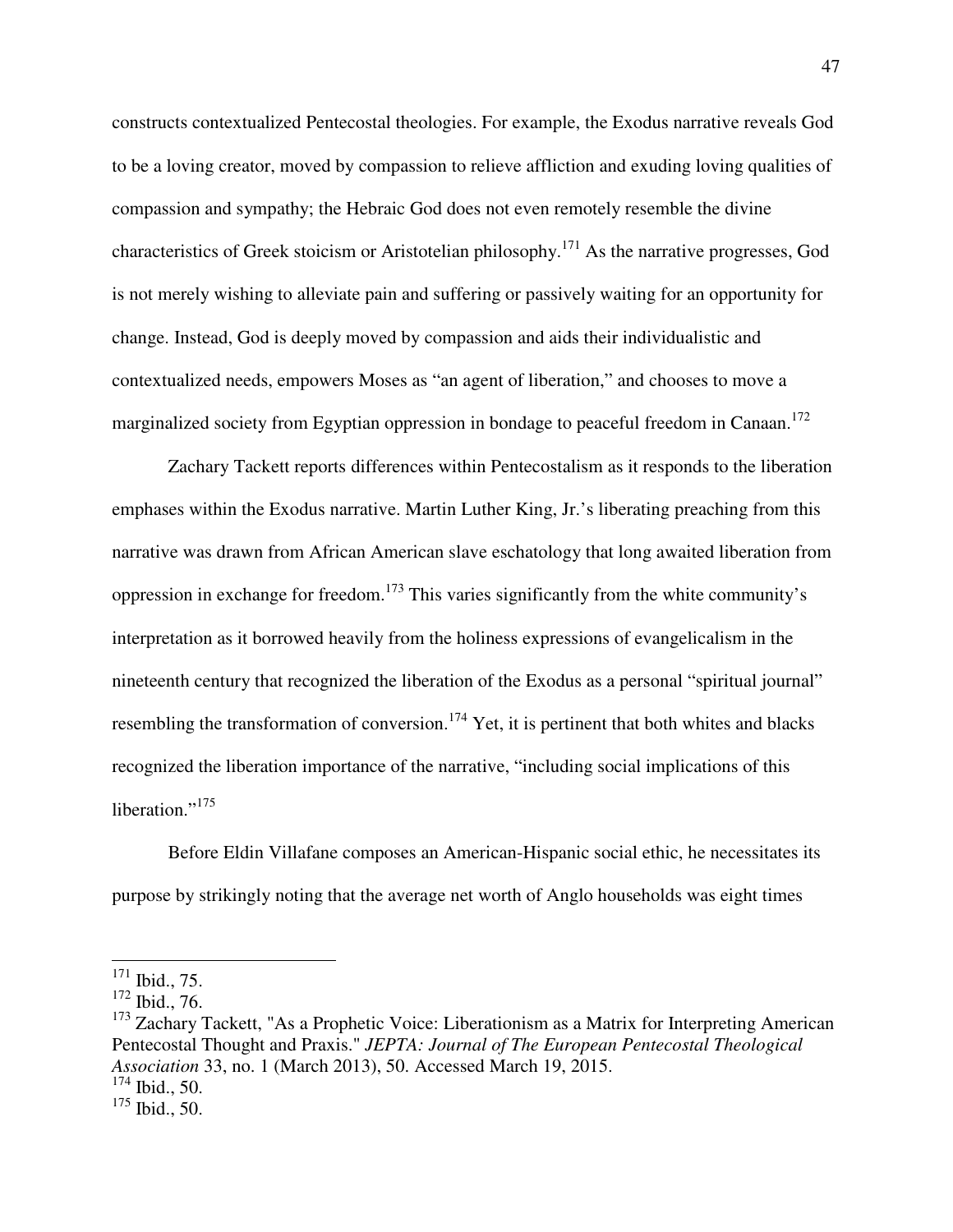higher than Hispanic households in 1984.<sup>176</sup> Villafane looks to the eschatological nature of the New Testament and its necessary ecclesiological response to address this social concern. "The message of the New Testament is that God's rule is already present in Jesus the Messiah, although it awaits final consummation in the not yet of the future."<sup>177</sup> From here, Villafane connects the activity of Jesus' ministry to the Spirit and the early Pentecostal mandate of continuing Jesus' ministry and mission through the authority of the Holy Spirit that "stuggle[d] with the forces of sin and death, with the demonic powers-that-be, whether individually or institutionally manifested…"<sup>178</sup> Thus, Villafane charges the church to discern the presence of the Spirit among the world, not just the church, as it sees justice amidst God's creation in modernity as proof of God's reign on the Earth in which He moves the future to contain that "all things are made new."<sup>179</sup>

### **Conclusion**

 As eschatology permeated Pentecostalism at such a deep, intricate level, its interaction with divine healing cannot be overlooked. The Latter Rain anxiously awaited by Classical Pentecostals ushered in physical healing to levels unfathomable to the world and church cultures preceding it; the restoration of God resided both in the end of time and many Pentecostals had to the opportunity to experience it in the present. Interestingly enough, the premillennial slant to Pentecostal eschatology resembles a complexity; was God breaking into the present in order to gradually restore the world or would a remnant be the only glimpse of holiness that the impending evil world would witness? Although the two ideologies contradict, at least when

-

<sup>176</sup> Eldin Villafane, *The Liberating Spirit: Toward an Hispanic American Pentecostal Social Ethic*, (Grand Rapids, MI: University Press of America, 1993), 27.

 $\frac{177}{177}$  Ibid., 184.

<sup>178</sup> Ibid., 185-187.

 $179$  Ibid., 191.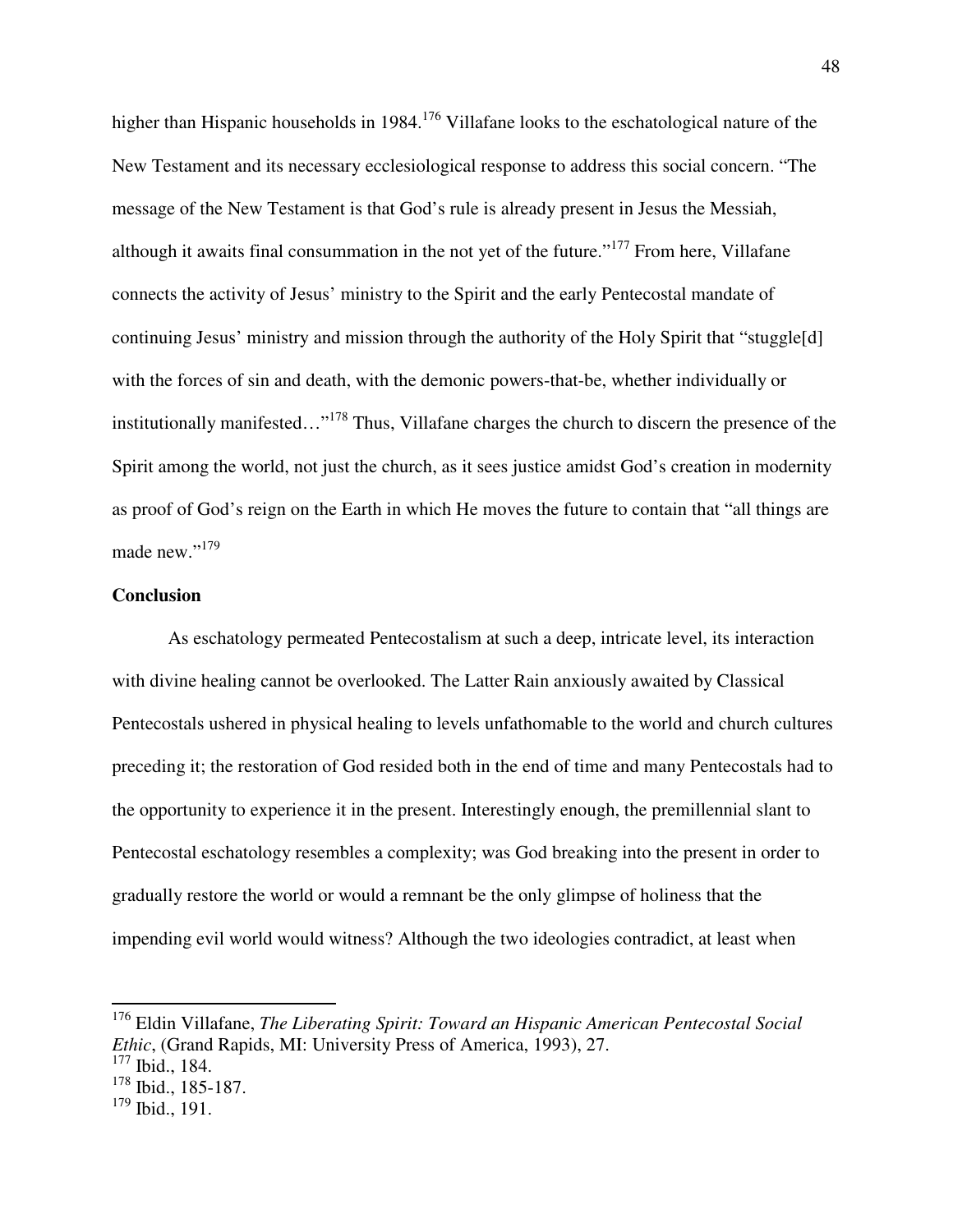considering premillennialism outside of Pentecostalism, Pentecostal "inbreaking" of the eschaton offered a dramatic response to the deterioration of the world and society, which included God's miraculous healing power.

 The tension of the "here and not yet" is responsible for making Pentecostal healing particularly difficult to understand, but to overlook this tension without thorough investigation would result in a lack of resolution to many questions asked by Pentecostals and non-Pentecostals. For example, God's healing power existed within Pentecostalism because God's time was drawing near—the outpouring of the Spirit signaled the soon coming end to all things. Although this immediate response is not currently felt as strongly as many early Pentecostals had, the following thought must be taken to fruition. Even though God's healing power is indeed present and increases exponentially with time, God's sovereignty, coupled with the remainder of the time left before the culmination of the eschaton, presents a theodicy cooperative with both the salvific nature of Pentecostalism and the brutal reality of sickness that humanity currenctly encounters.

 Although this question finds settlement in some specific areas, other explanations need to be provided to clarify other difficulties in Pentecostal healing. Does the rejection of soteriology from divine healing present an answer to social issues or does it erode the entirety of understanding all Pentecostal healing? The answer is neither—the example of Pentecostal ministry and God's sovereignty both affirm that salvation, like healing, is eschatological in nature—they can potentially be one in the same. However, healing from sickness does indeed embody the broad Pentecostal understanding of salvation. Being sick does not result from personal sin and should be perceived differently from sin in the appropriation of the Atonement.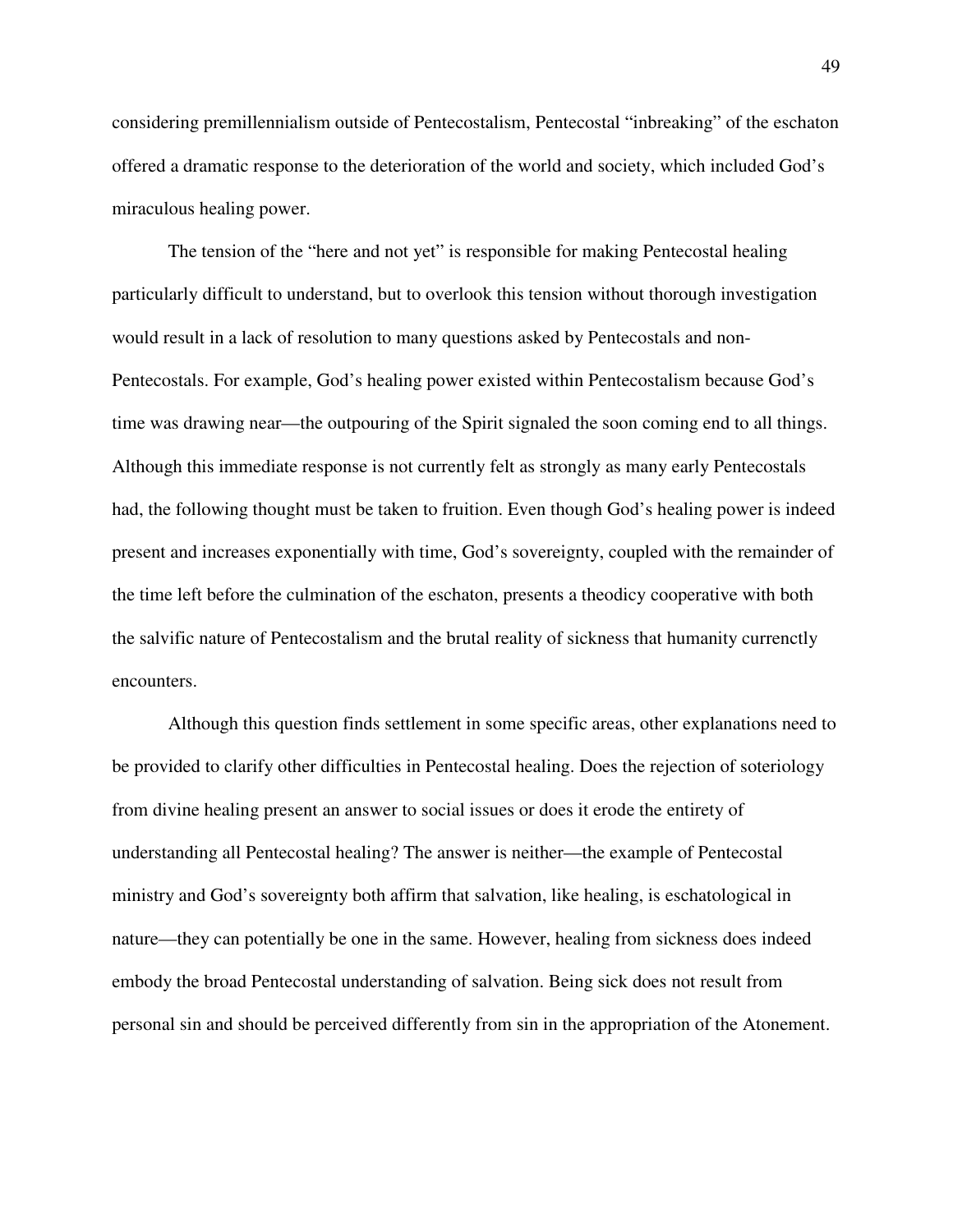The extensity of Pentecostal healing expands even more! As the marginalized suffer, Pentecostals seek and contribute to further the present restoration of all things, including social justice and disability. Pentecostalism should engage disability without discarding disability as simply an ailment that is dealt with and cared for in the eschaton; it denies the disabled voice needed in Pentecostalism to continue present restoration and reveals the need for social "healing" among the healthy. As this attitude approaches ethics and liberation, the same eschatological fervency fuels (or should, at least) the inclusion of the marginalized in order to demand all of Pentecostalism to be actively engaged in restoring all of humanity both unto Christ and unto equality for all.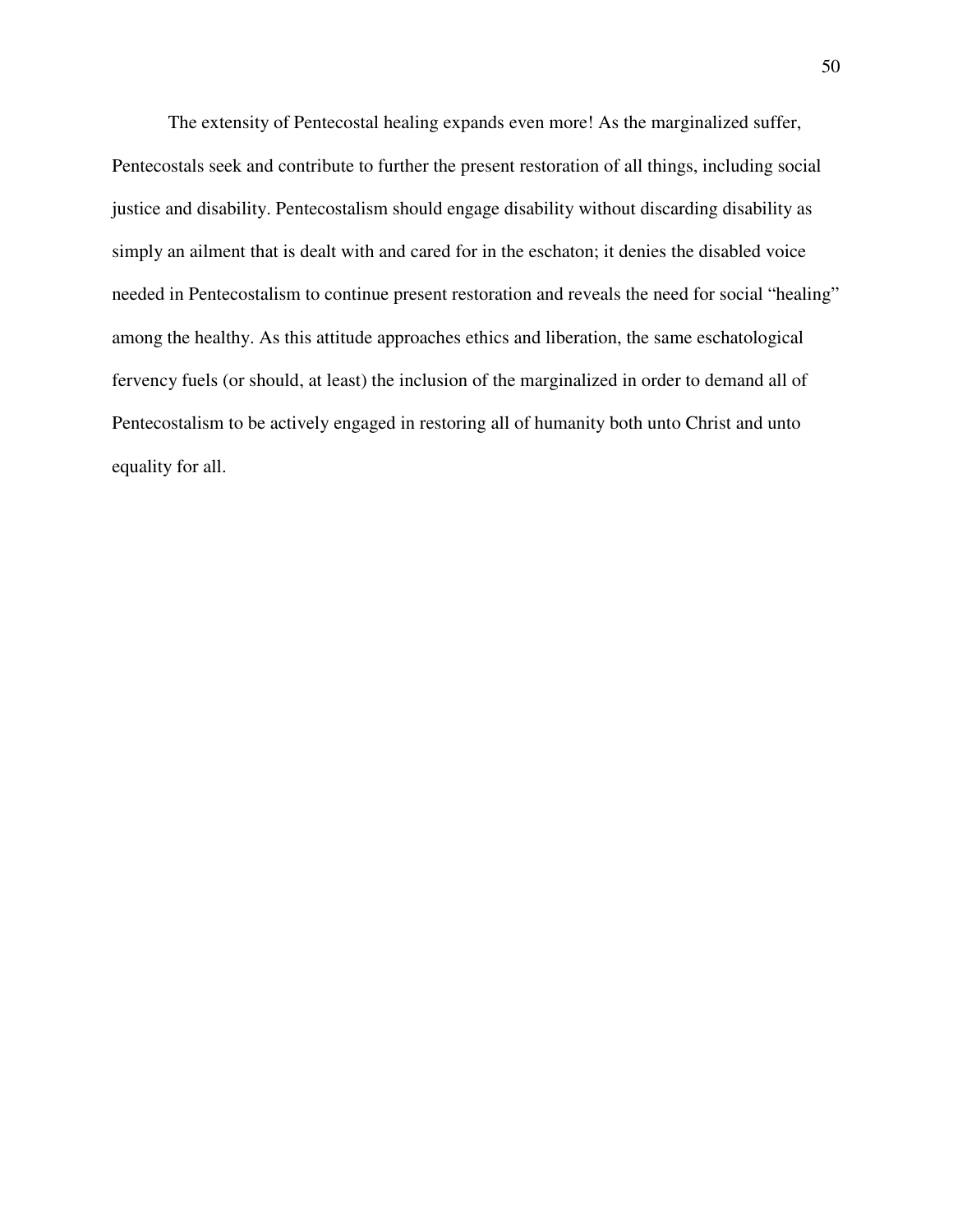#### **Conclusion**

 After completing this study, a dichotomy is ultimately presented that Pentecostals must choose between. Although the history of divine healing does not necessitate a particular ideology for the beliefs of those experiencing divine healing throughout history, Pentecostalism certainly recognizes the Atonement of Christ as the appropriation of divine healing. As a Pentecostal experiencing life almost 100 years after Azusa, a rich history would be challenged and conclusively disregarded.

 However, this study has revealed complications with the Atonement being purely responsible for divine healing. The agency of the Holy Spirit is diminished, if not discounted, from the phenomenon of Pentecostal healing in spite of the obvious Pentecostal dependence upon pneumatology. Further still, a purely Christological healing could risk a denial of Trinitarianism at the meta-theological level. In addition, the Atonement model presents a rigid soteriology that leaves complications, such as disability and social justice, at the fringe of consciousness—what happens with these challenges?

 The answer lies within an integration of both; the Atonement and its challenges should not be polarized in which one must be embraced and the other shunned. Instead of adhering to the Atonement without objection, a proper approach takes after the example of the Pentecostal ministers listed in this study. Those that included the work of the Spirit and the eschatological sovereignty of God within their healing ministries never forsook the Atonement within their attributions of divine healing. Their experiences were free to continually test their perceptions of God's healing power without a complete rejection of the Atonement—the Atonement just needed to be reconsidered in the light of other divine expressions.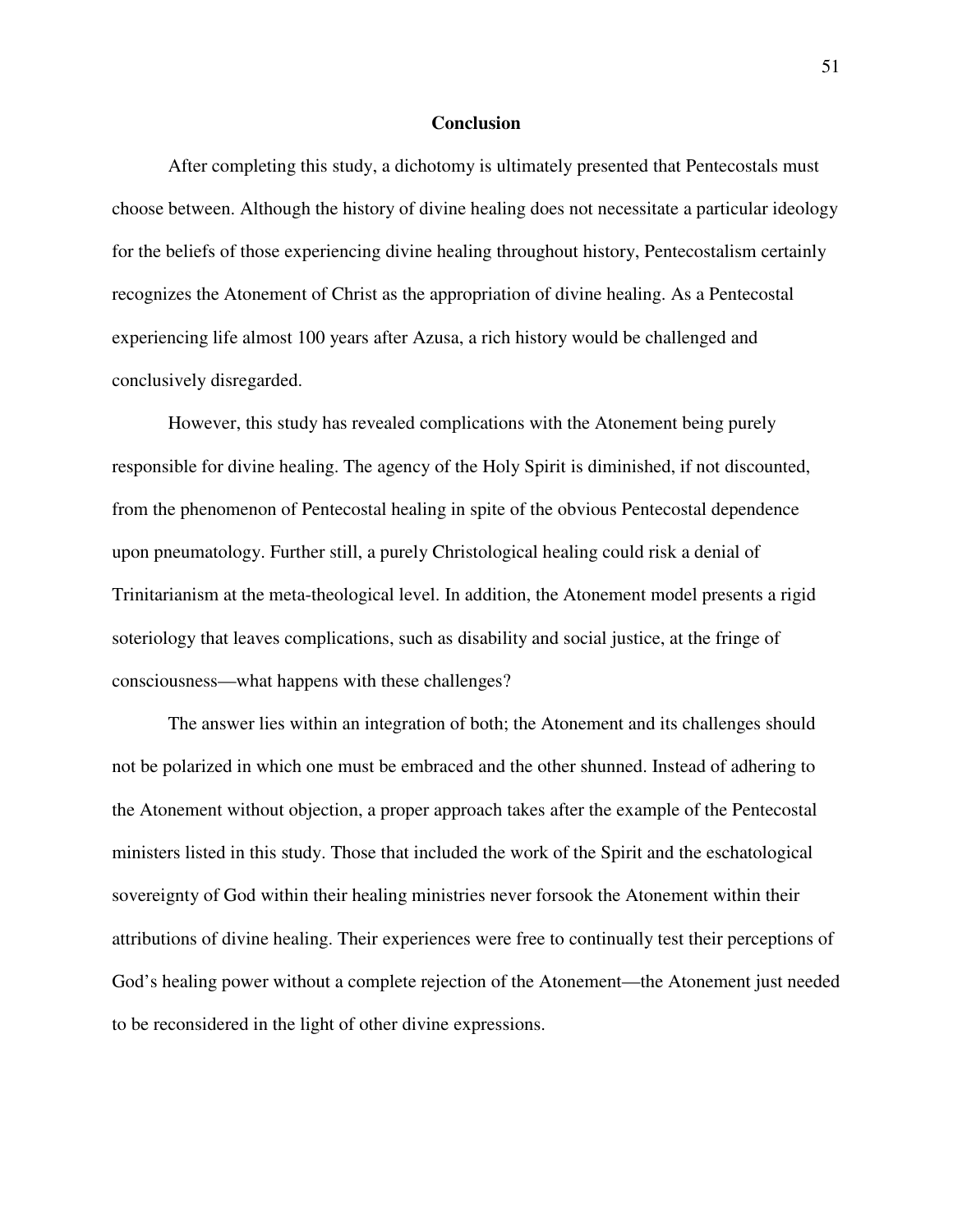The reduction of pneumatology in order to succor a hyper-Christology, especially inside a Spirit-emphasized spirituality like Pentecostalism, indicates the easy ability to forsake Trinitarian integration into theological foci. The best method for reconciling this Trinitarian concern is to recognize these pneumatological components in order to elevate them to their rightful place in divine healing. For example, the Spirit was as present within the formation of the world as he was in Christ's body during the very stripes taken on His back in Isa. 53. This theological lens creates clarity for Pentecostal thought and supports a healthy Trinitarian understanding.

 As the defining traits of divine healing are augmented and expanded by eschatological inclusion, a theology of divine healing could never stand on its own it if it were to be removed. Furthermore, Pentecostal thought and the growth of the movement itself would not stand without these eschatological motifs! The "here and not yet" not only provides a wealth of answers regarding a Pentecostal theodicy and response to God's sovereignty, but it also recognizes the Father's role in delivering divine healing to the world. God's sovereignty reveals not the image of a patient bureaucrat or "unmoved mover," but instead a loving Father so anxiously excited for justice and restoration that He overrides the fulfillment waiting at the end of time because the progression of time cannot handle the sheer power of God's redemptive plan and the mandate for His children to follow.

 This mandate for healing includes the disabled and oppressed; if anything, it magnifies them to the center stage of this restoration. Jesus Christ, the clearest presentation of God and the optimal resemblance of humanity, was persecuted and maimed—disabled if you will—and lived a life of helping those of whom were disabled themselves. He plead for the religious leaders to follow His example of caring for Jacob's children but only received responses of rejection and

52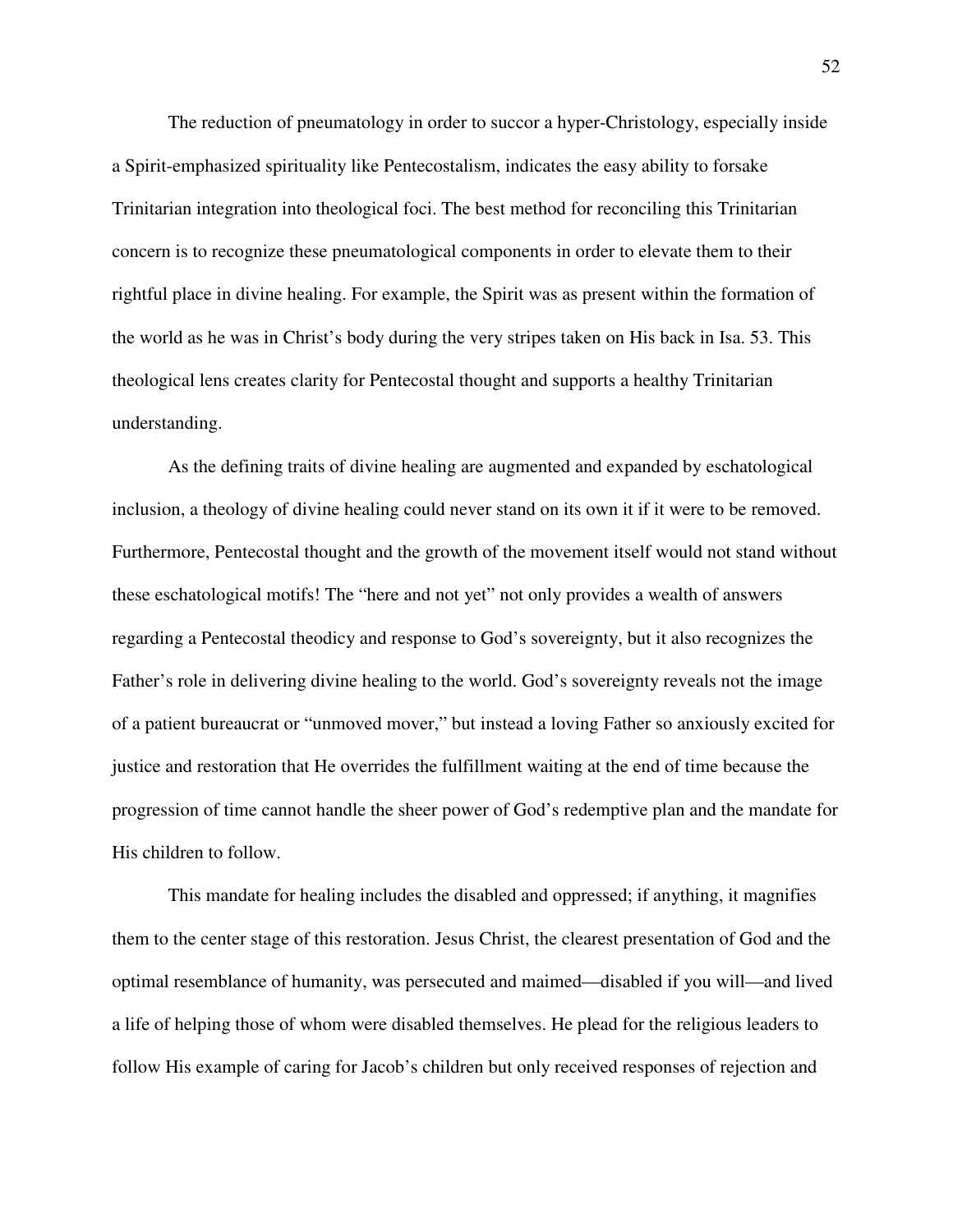scorn. Everyone had an obligation for bringing God's coming kingdom into the settings in which they found themselves in. Although rebranded and refashioned into a later Pentecostal generation, eschatological fervency is necessary to propagate divine healing to a global scale.

Due to the brevity of this study, there are areas of divine healing that could, unfortunately, not be addressed. Further research of this study would greatly benefit from the inclusion of Pentecostal scholarship from other cultures. The rapid growth of Pentecostalism indicates a need for contextualizing divine healing in different societies and each contextualization will present its own challenges and strengths. The role of faith in divine healing is another area of study that would greatly further this study. It seems to be another variable to be explored in constructing a holistic perception of healing and theodicy. However, the results of the study are sound and such inclusions would only add strength to the conclusions made of recognizing the pneumatological and eschatological understandings within the divine healing power of God provided by the Atonement of Christ.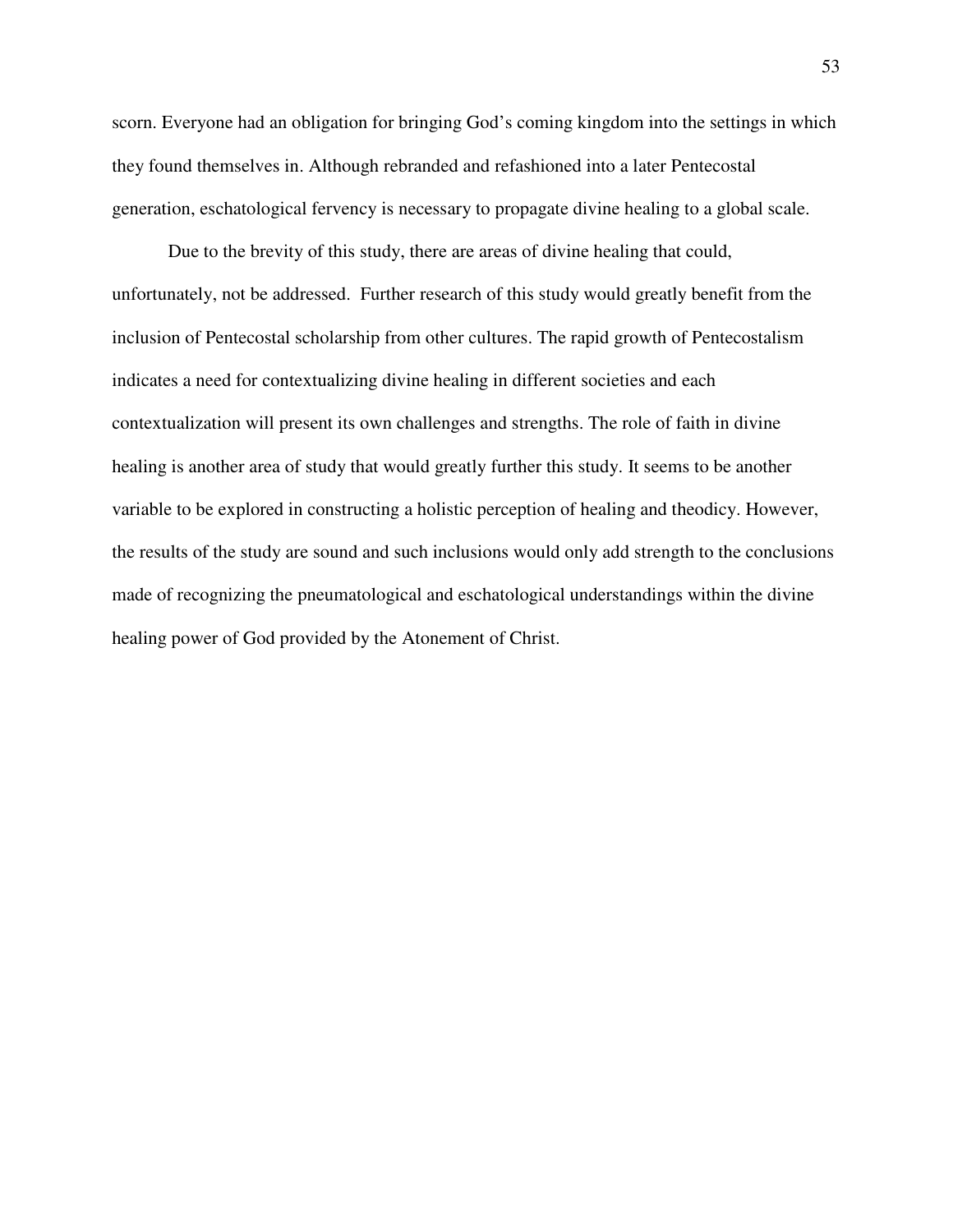## **References**

- Alexander, Kim Ervin. "The Nineteenth Century Divine Healing Movement." In Pentecostal Healing: Models in Theology and Practice. Blandford Forum, UK: Deo Publishing, 2006.
- Althouse, Peter. "Pentecostal Eschatology in Context: the Eschatological Orientation of the Full Gospel." In *Perspectives on Pentecostal Eschatology: World Without End*, ed. Peter Althouse and Robby Waddell. Cambridge, UK: James Clarke and Co., 2012.
- Anderson, Allan. "Historical and Theological Background." In *An Introduction to Pentecostalism*. Cambridge, UK: Cambridge University Press, 2004.
- Archer, Kenneth J. *Pentecostal Hermeneutic for the 21st Century: Spirit Scripture and Community*. New York: T&T Clark International, 2004.
- Bosworth, F. F. *Christ the Healer*. Revised ed. Grand Rapids, MI: Chosen Books, 2008.
- Bruner, Fredrick Dale. *A Theology of the Holy Spirit: the Pentecostal Experience in the New Testament Witness*. Grand Rapids, MI: William B. Eerdmans Publishing Company, 1985.
- Cox, Harvey. *Fire from Heaven: the Rise of Pentecostal Spirituality and the Reshaping of Religion in the Twenty-first Century.* Reading, MA: Addison-Wesley Publishing Company, 1995.
- Dayton, Donald. "The Rise of the Divine Healing Movement." In *Theological Roots of Pentecostalism.* Grand Rapids, MI: Zondervan *Publishing House, 1987.*
- Dempster, Murray. "Eschatology, Spirit Baptism, and Inclusiveness: an Exploration into the Hallmarks of a Pentecostal Social Ethic." In *Perspectives on Pentecostal Eschatology: World Without End*, ed. Peter Althouse and Robby Waddell. Cambridge, UK: James Clarke and Co., 2012.
- Duffield, Guy P., and Nathaniel M. Van Cleave. *Foundations of Pentecostal Theology*. Los Angeles, CA: Creation House, 2008.
- Eisland, Nancy. *The Disabled God: Toward a Liberatory Theology of Disability*. Nashville, TN: Abingdon Press, 1994.
- Faupel, D. William. "John Alexander Dowie." *In The Everlasting Gospel: The Significance of Eschatology in the Development of Pentecostal Thought*. Sheffield England: Sheffield Academic Press, 1996.
- Faupel, D. William. "Birth Pangs: The Pentecostal Message Foreshadowed." In *The Everlasting Gospel: The Significance of Eschatology in the Development of Pentecostal Thought*. Sheffield England: Sheffield Academic Press, 1996.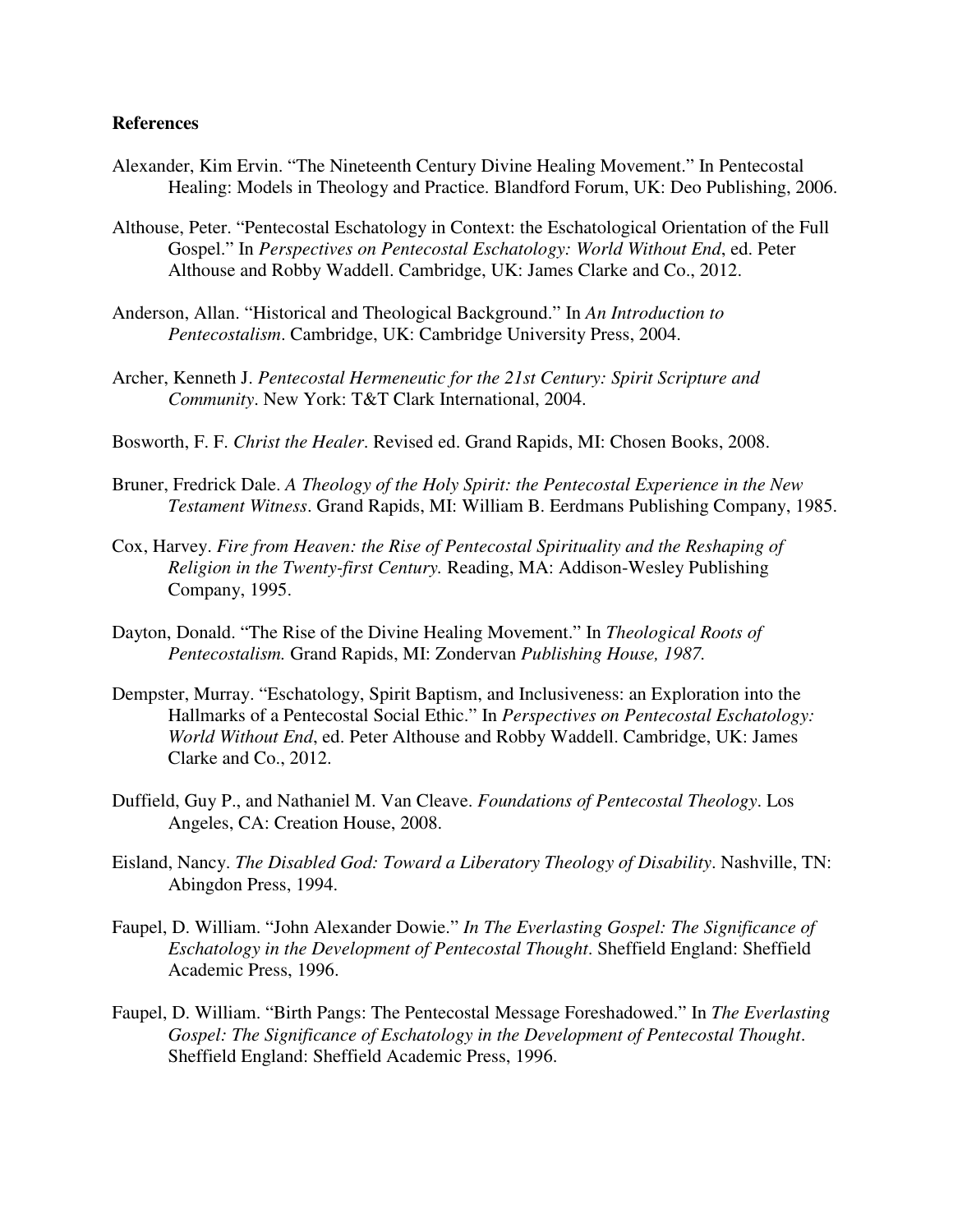- Steven Fettke, "The Spirit of God Hovered Over the Waters: Creation, the local Church, and the Mentally and Physically Challenged, A Call to Spirit-led Ministry." Presented at the Society for Pentecostal Studies at Duke University, March 13-15, 2008.
- Goff, James R., Jr. *Fields White Unto Harvest: Charles F. Parham and the Missionary Origins of Pentecostalism*. Fayetteville: University of Arkansas Press, 1988.
- Hejzlar, Pavel. *Two Paradigms for Divine Healing: Fred F. Bosworth, Kenneth E. Hagin, Agnes Sanford, and Francis Macnutt in Dialogue*. Leiden, Holland: Brill Publishers, 2010.
- Jorstad, Erling. *The Holy Spirit in Today's Church: A Handbook of the New Pentecostalism*. Nashville: Abingdon Press, 1973.
- Karkkainen, Veli-Matti*. Pneumatology: the Holy Spirit in Ecumenical, International, and Contextual Perspectve*. Grand Rapids, MI: Baker Academic, 2002.
- Kay, William K. "Theology 2." In *Pentecostalism.* London, UK: SCM Press, 2009.
- ---"Healing." In *Pentecostal and Charismatic Studies: a Reader*, ed. William K. Kay and Anne E. Dyer. St. Albans Place, London: SCM Press, 2004.
- Kelsey, Morton. "The Facts about Healing." In *Healing and Christianity: A Classic Study*. Minneapolis, MN: Augsburg Fortress, 1995.
- Kenyon, E. W. "Healing in Redemption." In *Jesus the Healer*. Lynwood, WA: Kenyon Gospel Publishing Society, 1997.
- Kydd, Ronald A. N. "The Early Years: A Church Triumphant." In *Healing Through the Centuries: Models for Understanding*. Peabody, MA: Hendrickson Publishers, 1998.
- Kydd, Ronald "Oral Roberts: Quintessential Pentecostal" in *Healing through the Centuries: models for Understanding*. Peabody, MA: Hendrickson Pulblishers, 1998.
- Macchia, Frank D. *Spirituality and Social Liberation: the Message of the Blumhardts in the Light of Wuerttemberg Pietism*. Metuchen, NJ: Scarecrow Press, 1993.
- Martin, Larry E. *The Life and Ministry of William J. Seymour: and a History of the Azusa Street Revival*. Joplin, MO: Christian Life Books, 1999.
- McQueen, Larry R. *Toward a Pentecostal Eschatology: Discerning the Way Forward*, Blandford Forum, UK: Deo Publishing, 2012.
- Mittelsadt, Martin William. *The Spirit and Suffering in Luke-Acts: Implications for a Pentecostal Pneumatology*. Ann Arbor, MI: UMI Dissertation Services, 2002.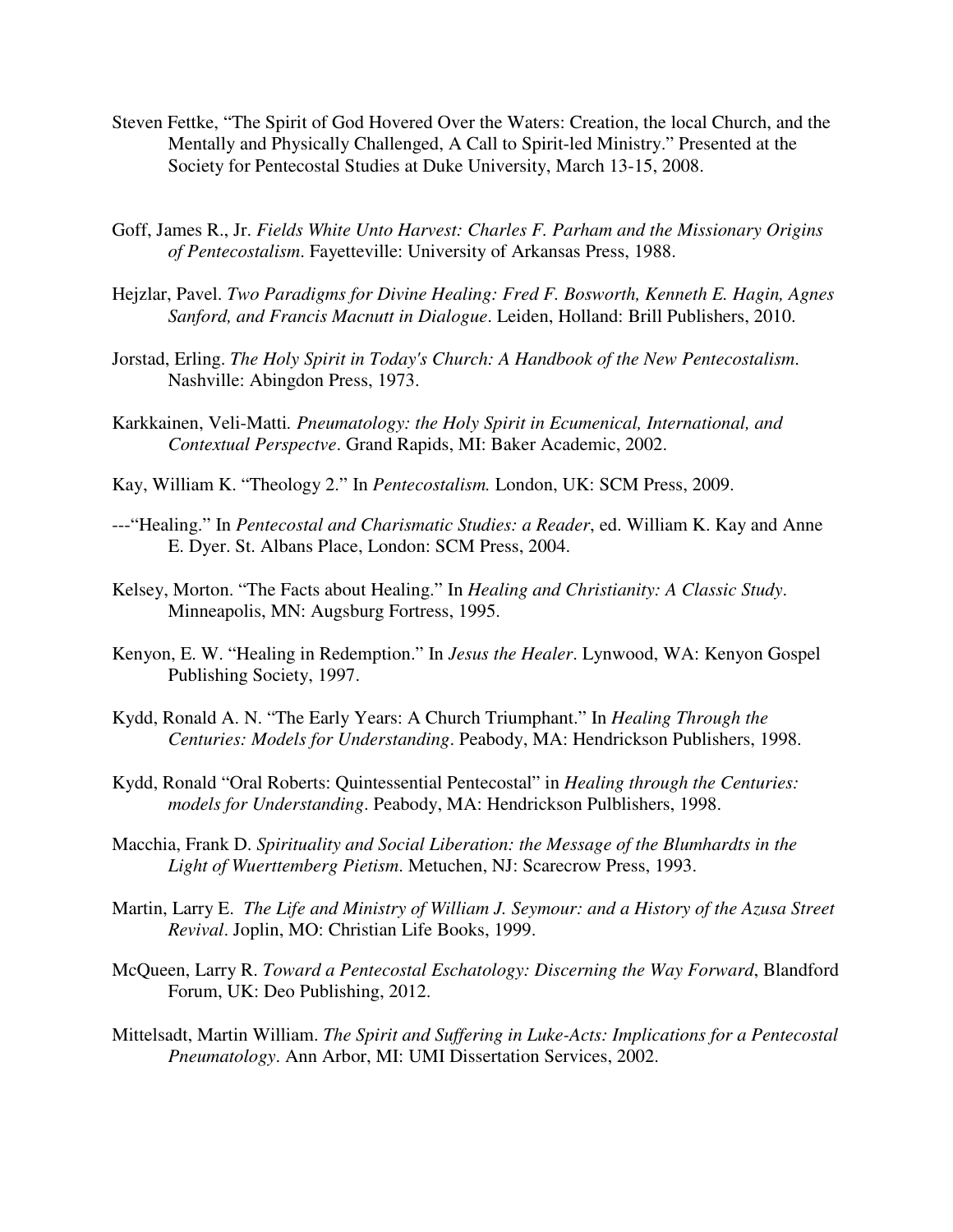- Neumann, Peter D. "Spirituality." In *Handbook of Pentecostal Christianity*. Dekalb, IN: Northern Illinois University Press, 2012.
- Osborn, T. L. "The Condition." In *Healing from Christ*. Tulsa, OK: Osborn Foundation Publication, 1955.
- Prudencio Damboriena, S.J. "Background of the Holiness and Pentecostal Movement." In *Tongues of Fire: Pentecostalism in Contemporary Christianity*. Cleveland, OH: Corpus Books, 1969.
- Purdy, Vernon L. "Divine Healing." In *Systematic Theology: Revised Edition*. Stanley Horton, ed. Springfield: Gospel Publishing House, 1994.
- Raccah, William. "Early Jewish Eschatology." In *Perspectives on Pentecostal Eschatology: World Without End*, ed. Peter Althouse and Robby Waddell. Cambridge, U.K.: James Clarke and Co., 2012.
- Reed, David A. *"In Jesus' Name": the History and Beliefs of Oneness Pentecostals*. Blandford Forum, UK: Deo Publishing, 2008.
- Roberts, Oral. "The Seven Rules of Faith that Bring You What You Want." In *If You Need Healing Do These Things*. Garden City, NY: Country Life Press, 1950.
- Seymour, William Joseph. *The Doctrines and Discipline of the Azusa Street Apostolic Faith Mission of Los Angeles (The Complete Azusa Street Library)*. Joplin, MO: Christian Life Books, 2000.
- Solivan, Samuel. *The Spirit, Pathos, and Liberation: Toward an Hispanic Pentecostal Theology*. Sheffield, England: Sheffield Academic Press, 1998.
- Tackett, Zachary. "As a Prophetic Voice: Liberationism as a Matrix for Interpreting American Pentecostal Thought and Praxis." *JEPTA: Journal of The European Pentecostal Theological Association* 33, no. 1 (March 2013). Accessed March 19, 2015.
- Thomas, John Christopher. "James 5.14-16." In *Devil, Disease, and Deliverance: Origins of Illness in New Testament Thought*. Cleveland, TN: CPT Press, 2010.
- Torrengo, Angela. "Jesus as the Great Physician: Pentecostal Native North Americans within the Assemblies of God and New Understandings of Pentecostal Healing." In *Global Pentecostal and Charismatic Healing*, ed. Candy Gunther Brown. New York: Oxford University Press, 2011.
- Villafane, Eldin. *The Liberating Spirit: Toward an Hispanic American Pentecostal Social Ethic.* Grand Rapids, MI: University Press of America, 1993.
- Warrington, Keith*. "Healing, Exorcism, and Suffering." In Pentecostal Theology: A Theology of Encounter*. New York: T & T Clark Publishing, 2008.